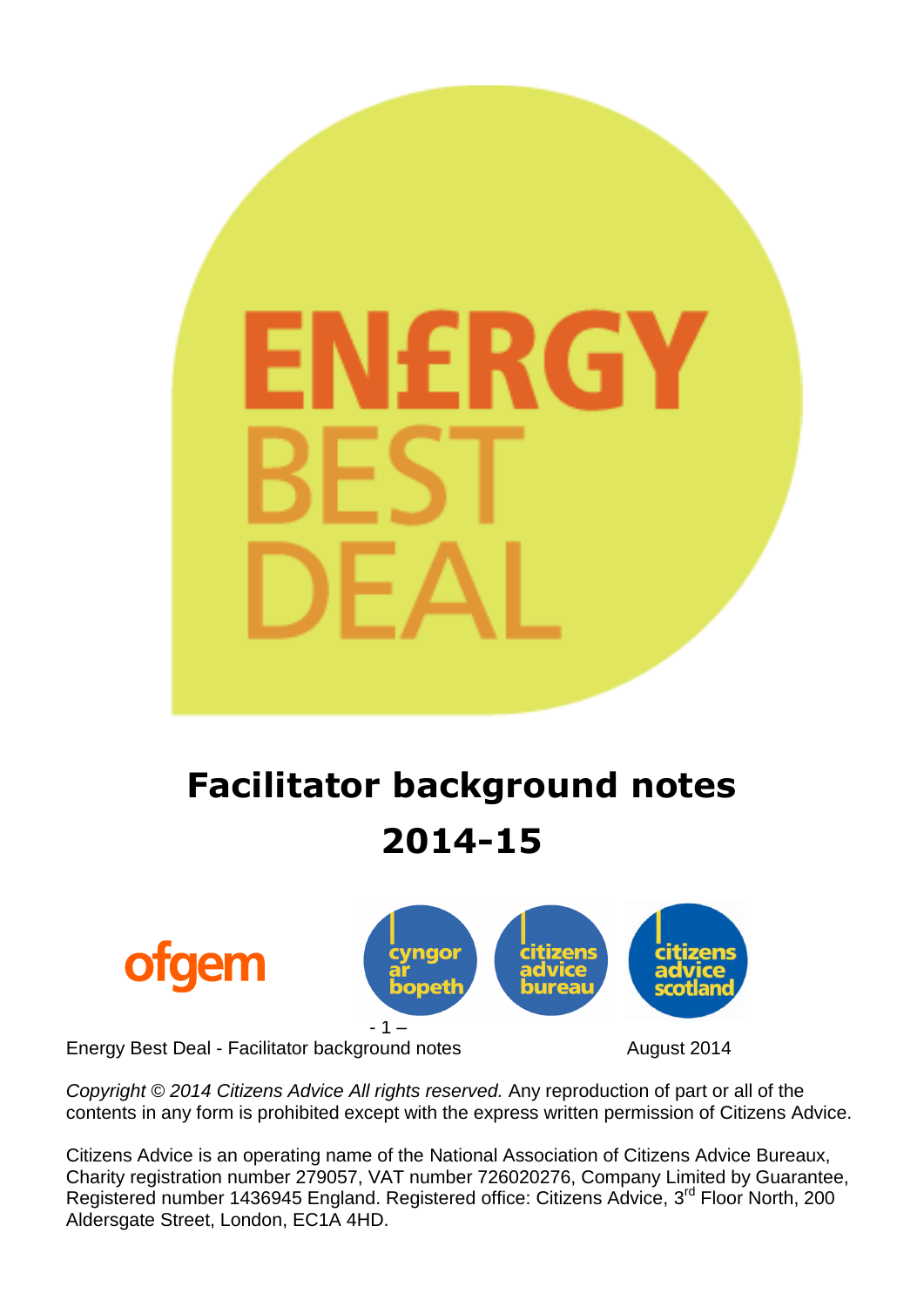## **Table of contents**

| <b>Introduction</b>                                                                                      | 4  |
|----------------------------------------------------------------------------------------------------------|----|
| Ofgem reforms                                                                                            | 4  |
| Questions consumers should ask themselves annually                                                       | 6  |
| Information required in making an informed choice                                                        | 6  |
| A new energy deal                                                                                        | 7  |
| Are there any reasons why a consumer might not be able to switch?                                        | 7  |
| Can a supplier insist on suitable financial security before it agrees to supply a consumer?              | 8  |
| If a consumer wants to pay be direct debit, can a supplier ask them to go through a credit check?        | 8  |
| How to choose the best deal                                                                              | 8  |
| What is a price comparison site?                                                                         | 9  |
| What to do if a consumer doesn't have internet access                                                    | 10 |
| What to do if a consumer has not heard of a supplier before                                              | 10 |
| <b>Switching</b>                                                                                         | 11 |
| What happens next?                                                                                       | 11 |
| Is there anything the consumer needs to do during the switching process?                                 | 11 |
| Will the energy supply be interrupted?                                                                   | 11 |
| What happens if the consumer switches and their new supplier changes their prices?                       | 12 |
| What is the 30 day rule?                                                                                 | 12 |
| A consumer's tenancy agreement says that they cannot switch supplier                                     | 12 |
| Group buying - another saving option                                                                     | 13 |
| Collective purchasing and switching                                                                      | 13 |
| Oil clubs                                                                                                | 13 |
| Suppliers' annual energy summaries                                                                       | 14 |
| What information will a consumer receive about their consumption level in an annual summary if they      | 14 |
| haven't been with their supplier for a year?                                                             |    |
| Does the consumer have a faulty meter?                                                                   | 14 |
| How to check a meter                                                                                     | 14 |
| Reporting a problem with a meter                                                                         | 15 |
| Getting an official meter test                                                                           | 15 |
| <b>Debt</b>                                                                                              | 16 |
|                                                                                                          |    |
| <b>Fuel Direct</b>                                                                                       | 16 |
| Key Principles suppliers take into account                                                               | 15 |
| If a consumer is on a pay-as-you-go meter and owes their energy supplier £500 are they able to switch?   | 17 |
| If a consumer is in debt to their energy supplier and is paying it off by instalments and then their     | 17 |
| supplier puts up their prices and because of this the consumer wishes to switch - what can they do?      |    |
| If a consumer has outstanding debt as a result of an error made by their supplier, can the supplier stop | 18 |
| them from switching?                                                                                     |    |
| Can a consumer switch supplier if they are owed money by the supplier?                                   | 18 |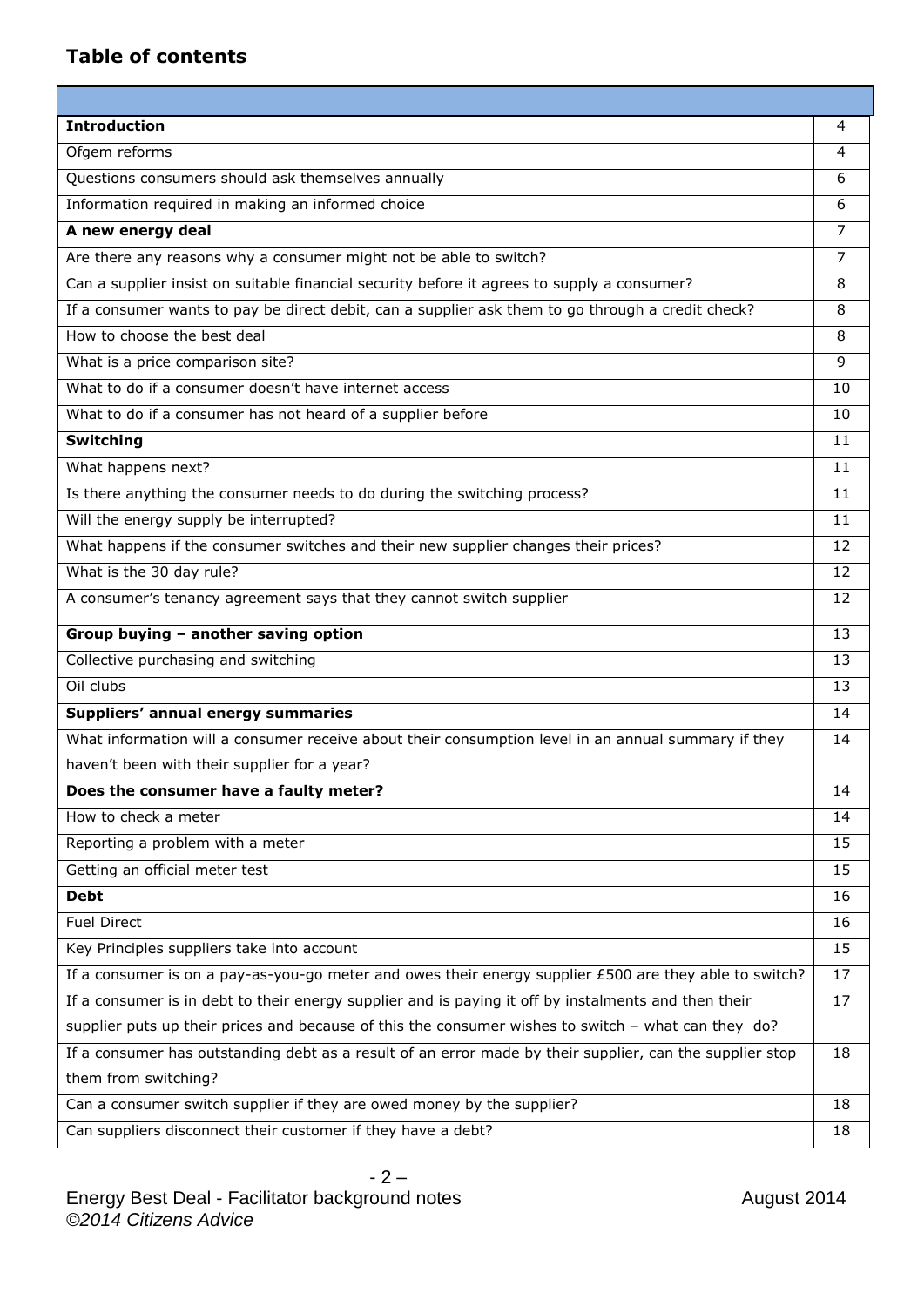| How is it possible for a consumer to owe money due to a price increase when they have a pay-as-you-     | 19 |
|---------------------------------------------------------------------------------------------------------|----|
| go meter?                                                                                               |    |
| How else can debt build up on a pay-as-you-go meter?                                                    | 20 |
| Being approached by salespeople                                                                         | 20 |
| What can a consumer do if they have verbally agreed to switch supplier as a result of being approached  | 20 |
| by a salesperson but aren't sure if it is a better deal?                                                |    |
| What can a consumer do if a supplier has phoned them to see if they would like to switch, the consumer  | 21 |
| says yes to the switch but then becomes unsure as to whether the overall price is cheaper?              |    |
| What should a consumer do if they think their supplier has been dishonest in selling them a product, or | 21 |
| has failed to meet the requirements outlined above?                                                     |    |
| Moving into a new home                                                                                  | 22 |
| How to find the electricity (MPAN) number                                                               | 22 |
| How to find the gas (MPRN) number                                                                       | 22 |
| How to read a meter                                                                                     | 23 |
| Struggling to pay energy bills                                                                          | 24 |
| What can consumers do when they are unable to pay their energy bills?                                   | 24 |
| What is the Warm Home Discount Scheme?                                                                  | 25 |
| How can a consumer improve the energy efficiency of their home                                          | 26 |
| The Green Deal                                                                                          | 26 |
| Ten tips to stop wasting energy and money                                                               | 28 |
| Help for older, low-income or disabled customers                                                        | 29 |
| If a consumer struggles to view their meter - can it be moved?                                          | 29 |
| What is a Priority Service Register (PSR)?                                                              | 30 |
| Free gas appliance safety check                                                                         | 31 |
| What government and supplier initiatives are available for low income, older and disabled customers to  | 31 |
| make energy more affordable?                                                                            |    |
| The Winter Fuel Payment                                                                                 | 31 |
| The Energy Companies Obligation (EC0)                                                                   | 31 |
| Home Energy Efficiency Programmes for Scotland (HEEPS)                                                  | 33 |
| NEST (Wales)                                                                                            | 34 |
| What are cold weather payments?                                                                         | 34 |
| Services available to help with communicating in English                                                | 35 |
| Problems and complaints - who to contact                                                                | 35 |
| Citizens Advice - Fairplay preplay campaign                                                             | 36 |
| <b>Appendix A - Glossary</b>                                                                            | 37 |
| Appendix B - Comparison of different payment methods                                                    | 39 |
| Appendix C - Supplier contact details                                                                   | 41 |

Although care has been taken to ensure the accuracy, completeness and reliability of the information provided, Citizens Advice assumes no responsibility. The user of the information agrees that the information is subject to change without notice. To the extent permitted by law, Citizens Advice excludes all liability for any claim, loss, demands or damages of any kind whatsoever (whether such claims, loss, demands or damages were foreseeable, known or otherwise) arising out of or in connection with the drafting, accuracy and/or its interpretation, including without limitation, indirect or consequential loss or damage and whether arising in tort (including negligence), contract or otherwise.

- 3 –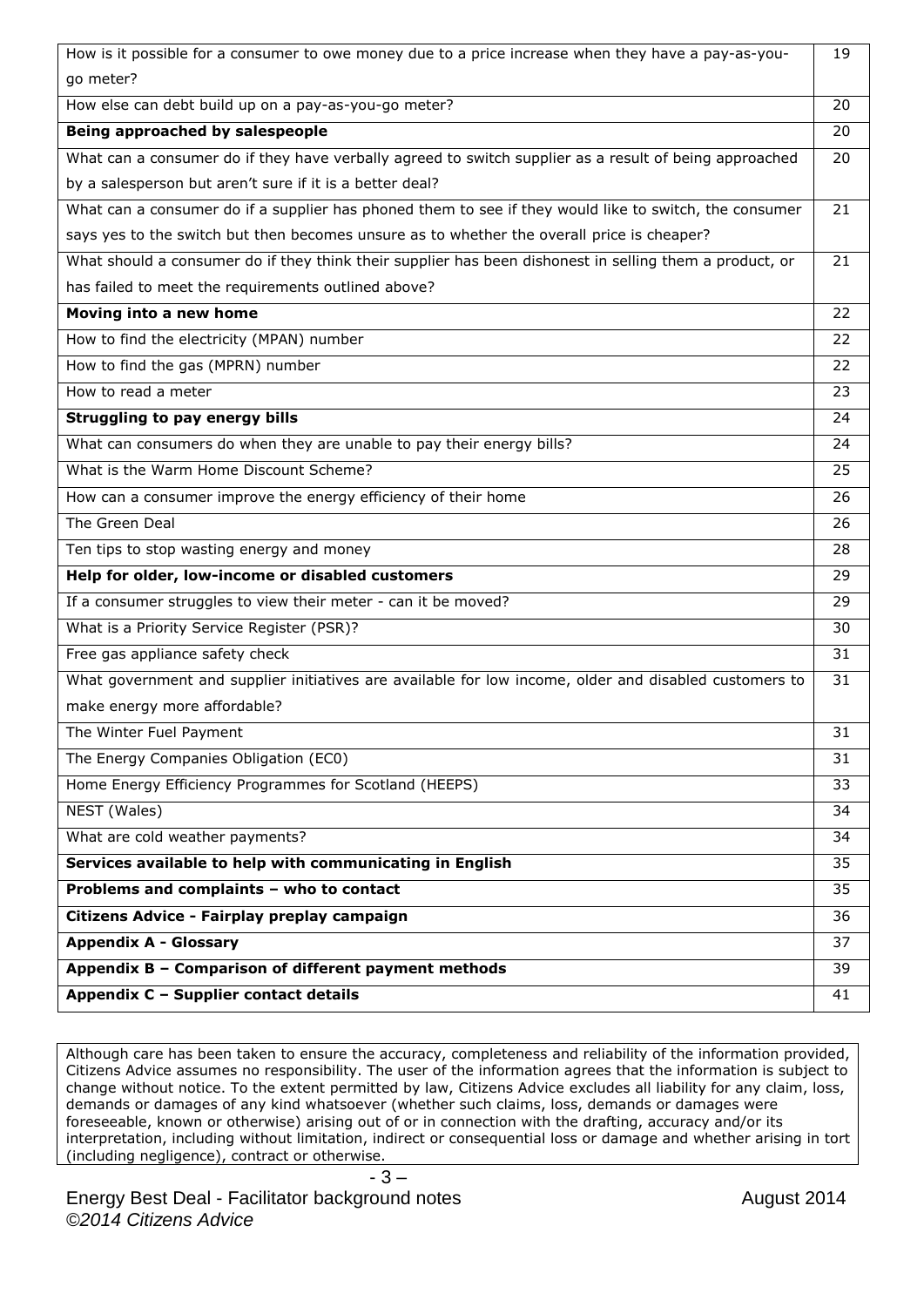# **Introduction to Energy Best Deal campaign**

Citizens Advice and energy regulator Ofgem have been involved in this campaign since 2008, with funding coming initially from the Department of Energy and Climate Change (DECC) and then various energy suppliers. The campaign provides advice on how to ensure consumers are not paying more than they need to for their energy, and where they are struggling to pay their energy bills, highlighting where help is available. Consumers have the confidence to choose the best energy deal.

The best advice to give your clients is that they should talk to their supplier about their circumstances and ask what their supplier can offer them to reduce their energy bills. Then they can speak to other suppliers to compare deals offered and choose the best based on their circumstances. They can also take advantage of the help available from suppliers and Government initiatives. You can help facilitate this discussion using the information found in here.

# **Ofgem changes**

Ofgem has made changes that mean it is now easier than ever to shop around and choose the best energy deal.

# **Simpler – reducing the number and complexity of tariffs suppliers can offer**

- suppliers are limited to four tariffs for gas and four tariffs for electricity
- only two cash discounts can be offered one for dual fuel and one for managing your account online
- one charging structure a standing charge (which can be zero) and a unit rate

# **Clearer – improving the information consumers receive on bills and other communications**

Suppliers must keep you informed by:

regularly giving you personalised information about the cheapest tariff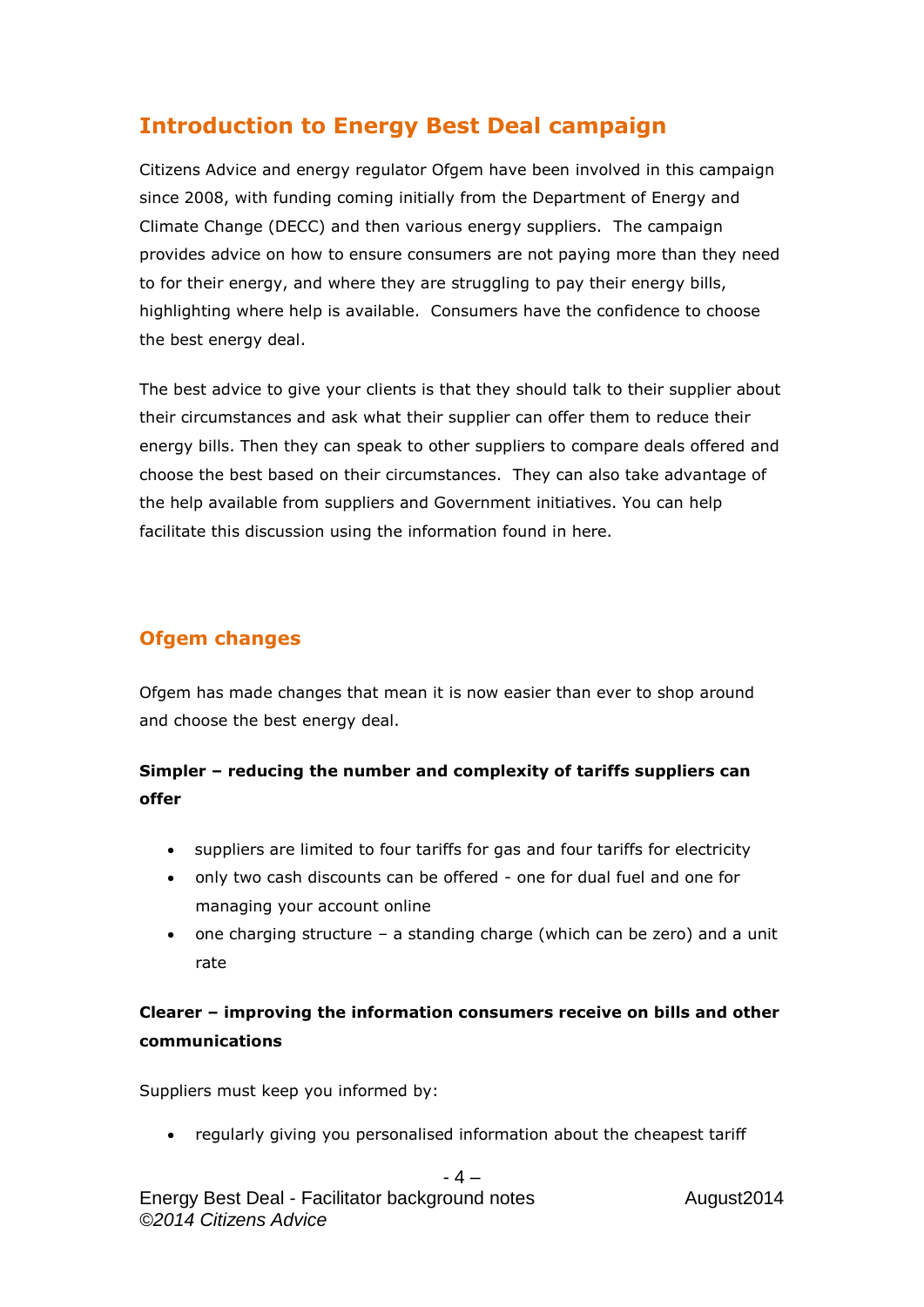they have for you

- giving you an annual summary containing a range of information to help you understand your current tariff and compare it with others
- providing you with a personal projection that estimates your likely energy costs over the next 12 months in bills and other communications
- explaining price changes in pounds and pence
- providing tariff information labels (similar to food labels) to make comparisons easier
- displaying tariff comparison rates (similar to APR for credit cards) on bills and other communications so that you can quickly and approximately compare the costs of different tariffs.

## **Fairer – ensuring suppliers and their representatives treat consumers fairly in all their interactions with them**

Ofgem is helping consumers get a better deal by enforcing new rules for energy suppliers:

- Advance warning of any price increases or contract changes that would disadvantage you. You can decide to switch to avoid the change. Fixed means fixed - if you signed up to a fixed-term deal on or after 15 July 2013, your supplier cannot increase the price.
- When you're on a fixed-term deal, you'll receive a notice 42-49 days before the end date to remind you the tariff is coming to an end. If you switch after this point, suppliers can't charge a termination fee.
- No automatic rollover to another fixed term deal, only to the cheapest evergreen (variable tariff with no end date) tariff - meaning you can switch if you want to.
- Dead tariffs (old deals you can't sign up to anymore) must be cheaper than the cheapest variable deal with no end date.

For an explanation of terminology introduced by Ofgem reforms see Appendix A.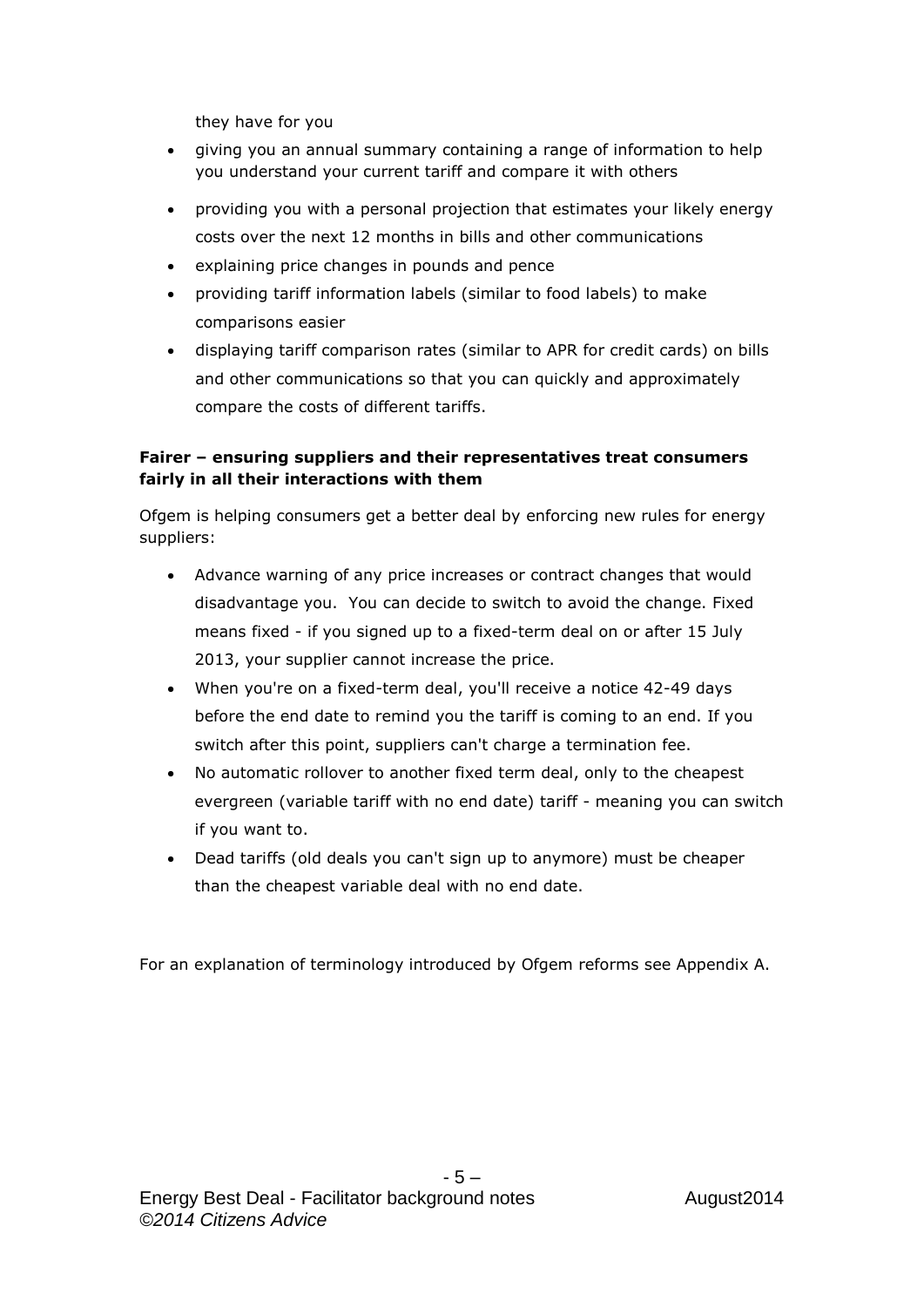## **Questions consumers should ask themselves annually**

As with insurance for products or mobile phone packages, consumers should check that they are on the best energy deal for their circumstances at least once a year. They should ask themselves these questions:

- $\triangleright$  am I on the best energy tariff<sup>1</sup> for my needs?
- $\triangleright$  am I on the best payment type<sup>2</sup> for my needs? (see Appendix B for comparison of different payment types)
- $\triangleright$  would switching supplier(s) save me money?
- $\triangleright$  am I eligible for welfare benefits?
- $\triangleright$  am I eligible for a grant to improve the insulation and energy efficiency of my home?

## **Information required in making an informed choice**

Before a consumer decides to change their energy deal (i.e. switch payment method, tariff or supplier) they should make sure that they have one of the following to hand: their annual summary; copy of their most recent bill; or if they use a pay-as-you-go meter have an idea of how much energy they use each year (consumers who use the prepayment method should receive an annual statement each year).

Key information to know:

- $\triangleright$  the details of the tariff they are currently on - including the tariff name, standing charge and unit rate, and whether there is an exit fee (if they don't know, they can contact their supplier)
- $\triangleright$  how much energy they used in the last year
- $\triangleright$  how they currently pay for their energy
- $\geq$  any benefits they may be getting, and
- $\triangleright$  their postcode.

l

<sup>1</sup> There are a number of different tariffs, an example of some are: prepayment; online; single fuel; dual fuel; capped prices; green energy; economy 7; market tracker etc.

<sup>2</sup> There are a number of different payment options, an example of some are: direct debit, prepayment, quarterly billing etc.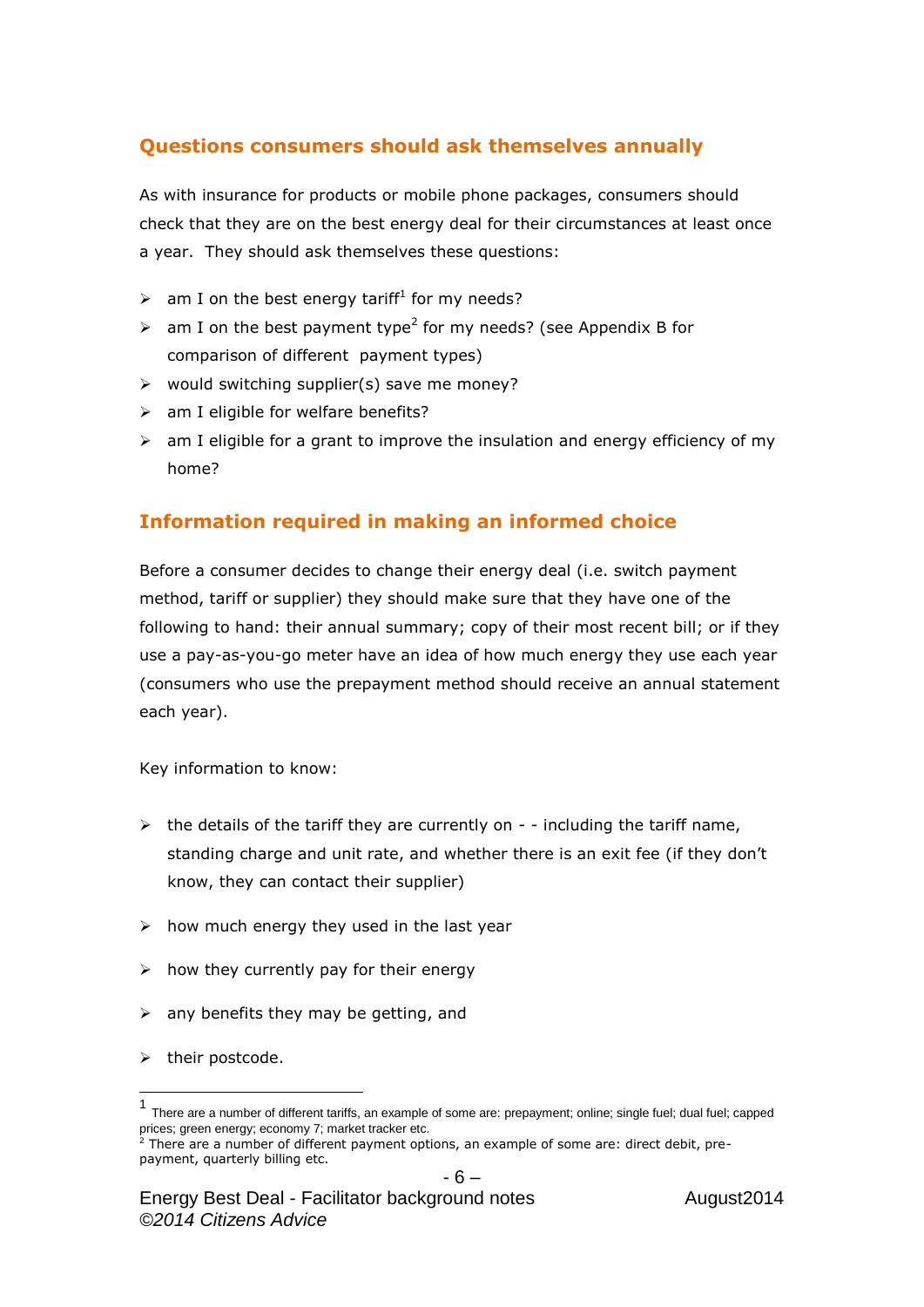There are different ways to find out about potentially better energy deals:

- $\triangleright$  talk to their own supplier or view their website
- $\triangleright$  use one of the Ofgem approved online price comparison services listed on [http://www.goenergyshopping.co.uk/en-gb/help/comparison-sites](http://www.ofgem.gov.uk/information-consumers/domestic-consumers/switching-your-energy-supplier/confidence-code) e and listed on page 9. If a consumer cannot access the internet they can call the Citizens Advice consumer service on 03454 040506.
- $\triangleright$  contact other energy suppliers to compare deals.

To provide consumers with confidence in the switching process, suppliers are committed to abide by standards set by Ofgem, which say:

- $\triangleright$  customers must not be sold inappropriate products and services or anything they do not fully understand
- $\triangleright$  energy firms must not change the product or service a customer receives without explaining why
- $\triangleright$  suppliers must not prevent customers from switching without good reason
- $\triangleright$  suppliers must treat customers fairly
- $\triangleright$  it should be easy for customers to contact energy firms, and suppliers must act promptly and courteously where they have made mistakes.

If a consumer feels that a supplier is not abiding by these standards they can lodge a complaint with the supplier by following their complaints procedure. The supplier is obliged to provide details of this on their website and/or post a copy to the consumer when asked. The Citizens Advice consumer service (03454 04 05 06) can advise clients how to make a complaint and can pass details of unresolved complaints direct to some suppliers.

# **Frequently Asked Questions**

## **A new energy deal**

**Are there any reasons why a consumer might not be able to switch?**  Most people will be able to change their supplier. But there are times when changing may not be possible, for example if: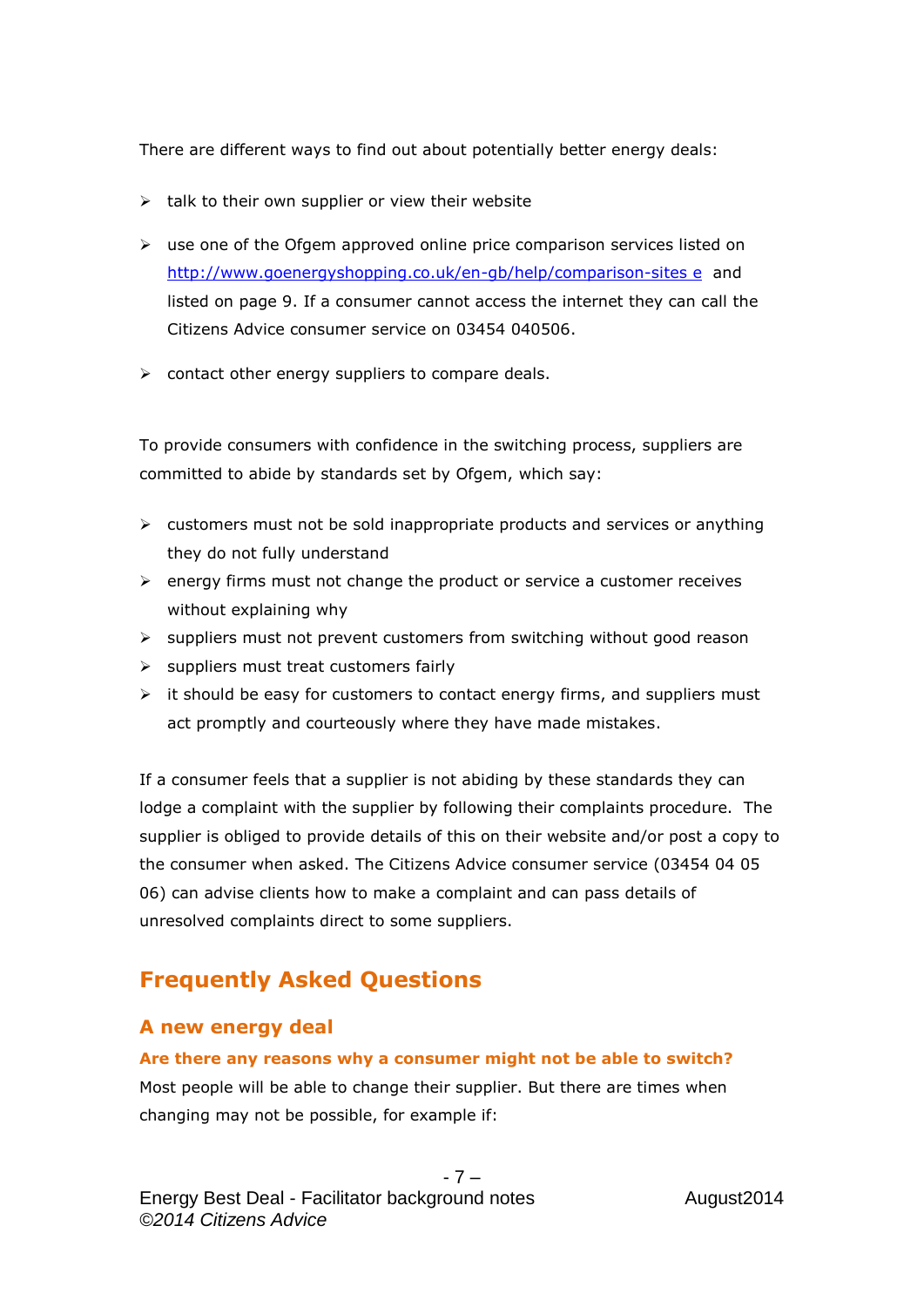- $\triangleright$  the consumer has unpaid debts with their supplier this does not necessarily mean they can't switch but they may have to clear the debt before switching. Customers with a pay-as-you-go meter can switch with debts of up to £500 per fuel. Their debt will transfer with them to their new supplier but a cheaper deal may allow them to pay off their debt more quickly. If the debt was caused by an error made by the supplier, they can't stop the consumer switching.
- $\triangleright$  the consumer has a fixed-term contract, they can switch but they may be charged an exit fee
- $\triangleright$  the consumer pays a landlord for gas and electricity either as part of their rent or separately. Where the customer is responsible for paying their energy bill directly to the supplier, they have the right to choose their own energy supplier and their landlord or letting agent should not unreasonably prevent this. The consumer may need to tell the landlord or letting agent if they switch supplier and to return the account to the original supplier at the end of the tenancy, if this is part of the tenancy agreement. Further information is available at: [http://www.goenergyshopping.co.uk/en-gb/tenants.](http://www.goenergyshopping.co.uk/en-gb/tenants)

## **Can a supplier insist on suitable financial security before it agrees to supply a consumer?**

In some situations before they'll agree to supply gas or electricity the energy supplier might insist a consumer do one of the following:

- join a regular payment plan
- agree to have a prepayment meter
- provide a guarantor
- put down a cash deposit.

This might apply if they are a new customer and cannot provide proof of their identity, or if they have a poor payment record.

## **If a consumer wants to pay by direct debit, can a supplier ask them to go through a credit check?**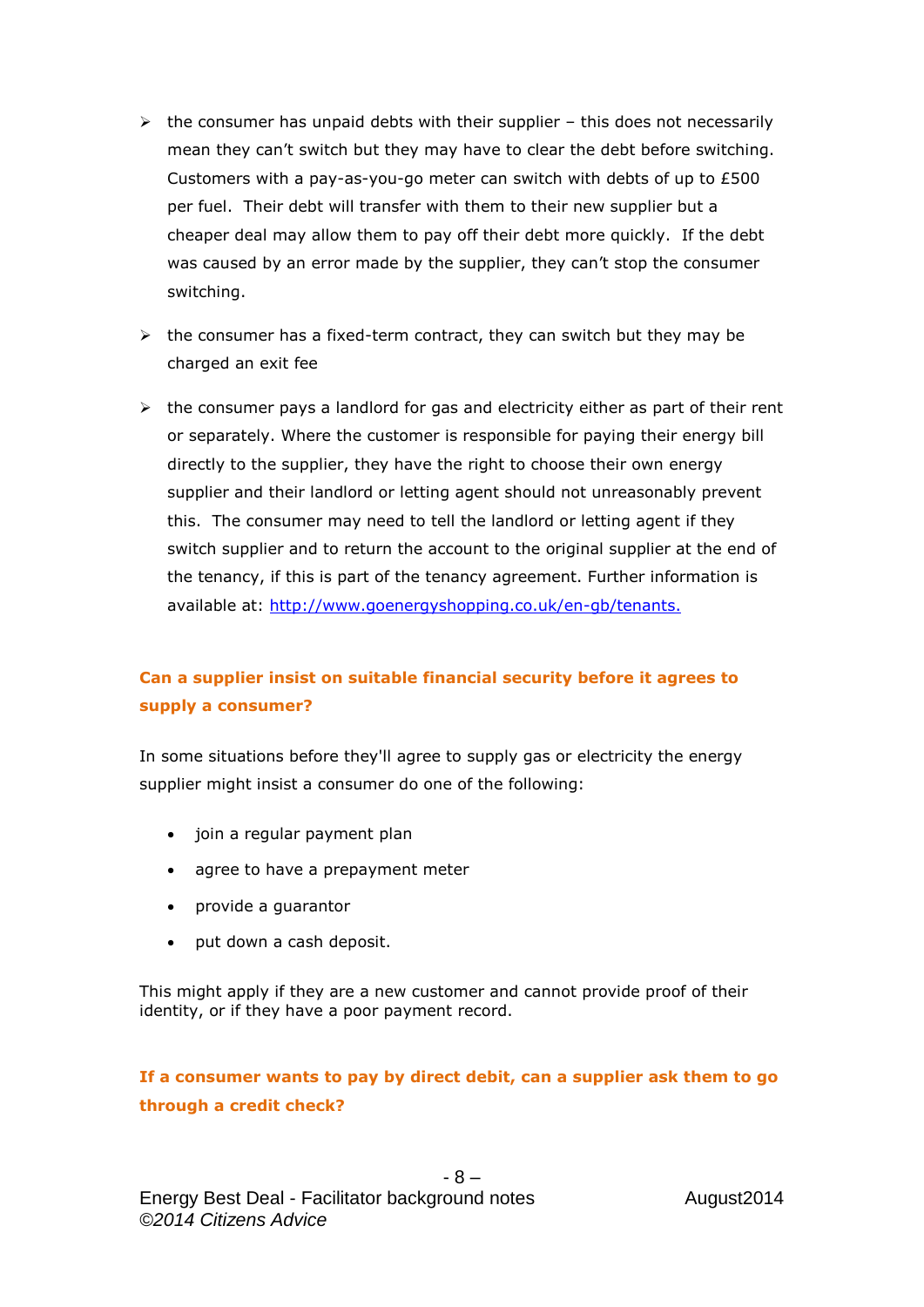Yes. However, the consumer will need to give permission for the check. Failing the credit check may have a negative impact on their credit score.

## **How to choose the best deal**

Before switching, it is important to decide what sort of deal is best suited to the consumer's circumstances – for instance an internet deal is unlikely to suit someone who does not own, or has infrequent use of, a computer. There are many different types of deals available, the most common are:

- dual fuel if you buy gas and electricity from the same supplier they may offer you a small discount. Be aware that dual fuel isn't always the cheapest and it can be cheaper to get gas and electricity from different suppliers;
- fixed term this means the price of the energy unit will not change for the duration of the deal, but bills could still increase if more energy is used; and
- internet deals suppliers may offer discounts to customers who receive their bills over the internet.

Fixed term deals may state that the customer can only switch to another deal or supplier after a fixed period. If the consumer wishes to switch before the set period they will have to pay an exit fee (similar to mobile phone contracts).

## **What is a price comparison site?**

Internet price comparison sites are a great way to shop around for energy as they can help consumers decide which tariff is best for them. Confidence Code approved sites are independent and the options and prices you find on them will be calculated and displayed in a fair and unbiased way.

Most of the switching sites search for the best deal based on price. However some will find the best deal based on other preferences or priorities such as capped price deals or green tariffs. Some sites also show how different suppliers compare on customer service. The following switching sites are approved by Ofgem $3$ :

l  $3$  The Ofgem Consumer Confidence Code is designed to help make the switching process easier, more reliable and provide reassurance for consumers. Further information is available at: <http://www.goenergyshopping.co.uk/en-gb/help/comparison-sites>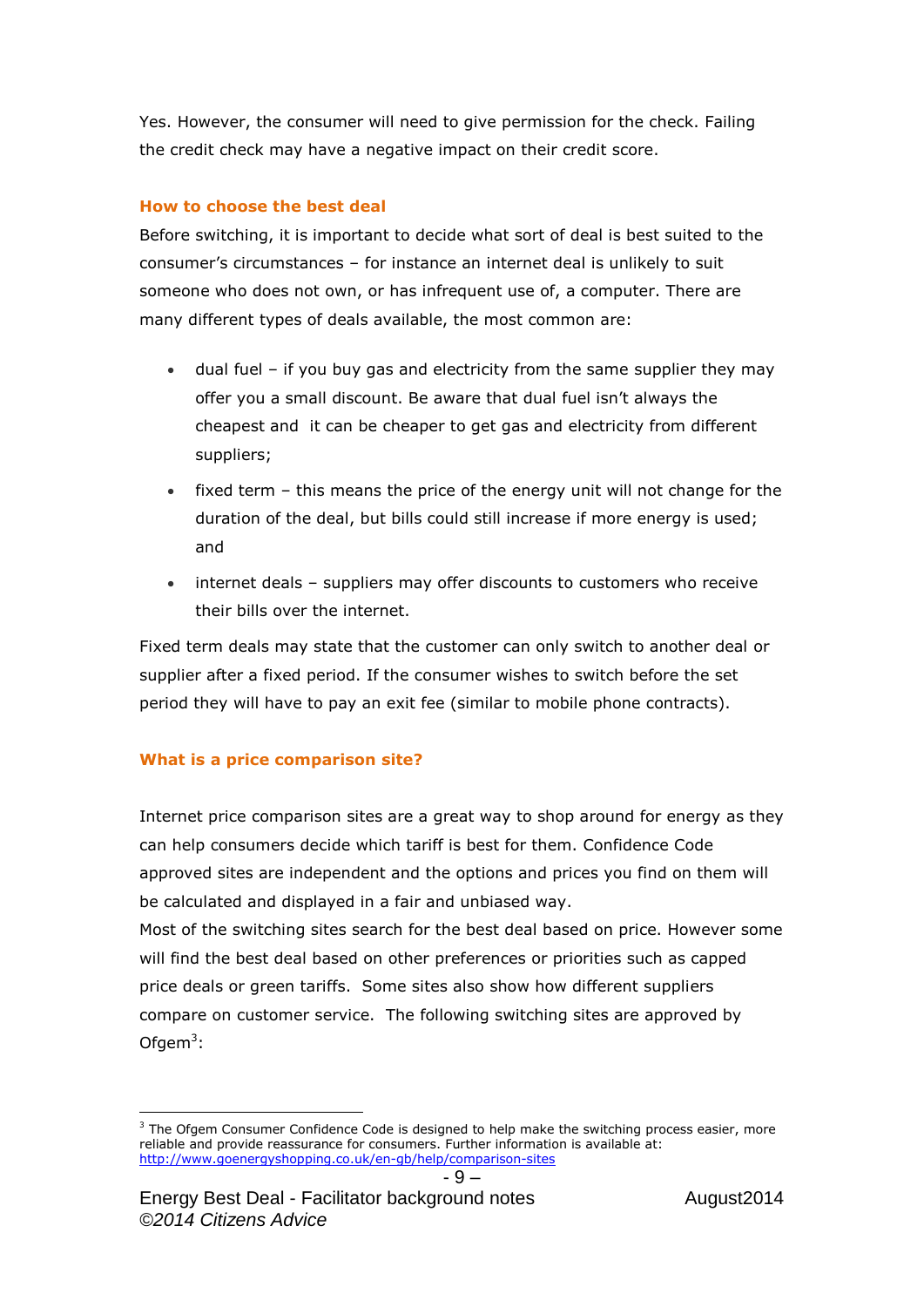| Website                      | Telephone <sup>4</sup> |
|------------------------------|------------------------|
| www.theenergyshop.com        | 0845 330 7247          |
| www.moneysupermarket.com     | 0845 345 5708          |
| www.myutilitygenius.co.uk    | 0203 468 0461          |
| www.uswitch.com              | 0800 051 5493          |
| www.ukpower.co.uk            | 0800 320 2000          |
| www.unravelit.com            | 0800 862 0021          |
| www.energyhelpline.com       | 0800 074 0745          |
| www.energylinx.co.uk         | 0800 849 7077          |
| www.which.co.uk/switch       | 01992 822 867          |
| www.simplyswitch.com         | 0800 011 1395          |
| www.switchgasandelectric.com | 0333 321 9077          |

**Ofgem have created a website to guide consumers through the process of switching supplier. It includes a comparison notepad for consumers to compare different deals [www.goenergyshopping.co.uk](http://www.goenergyshopping.co.uk/)**

#### **What to do if a consumer doesn't have internet access**

They can phone Citizens Advice consumer service on 03454 040506. Consumers may get approached by sales people from energy suppliers (e.g. in shopping centres) offering them new deals. It is important to remember that these salespeople, like most doorstep salespeople, may only work for one energy supplier so they will only be able to show deals from that particular supplier. If the consumer wishes to consider an offer from a salesperson, they should be armed with information from their annual summary or latest bill when considering any deal offered.

#### **What to do if a consumer has not heard of a supplier before**

While most people will have heard of the 'big six' energy suppliers (British Gas Centrica, EDF Energy, E.ON, RWE Npower, Scottish Power and SSE) not everybody will have heard about other smaller energy suppliers. While they may not be household names, smaller energy suppliers are subject to the same rules and regulations as the 'big six' and customers may miss out on a good deal if they do not consider them in their switching decision. If a customer receives

$$
-10-
$$

 $\overline{a}$ <sup>4</sup> Note that some of these numbers are not free from either a landline or mobile phone.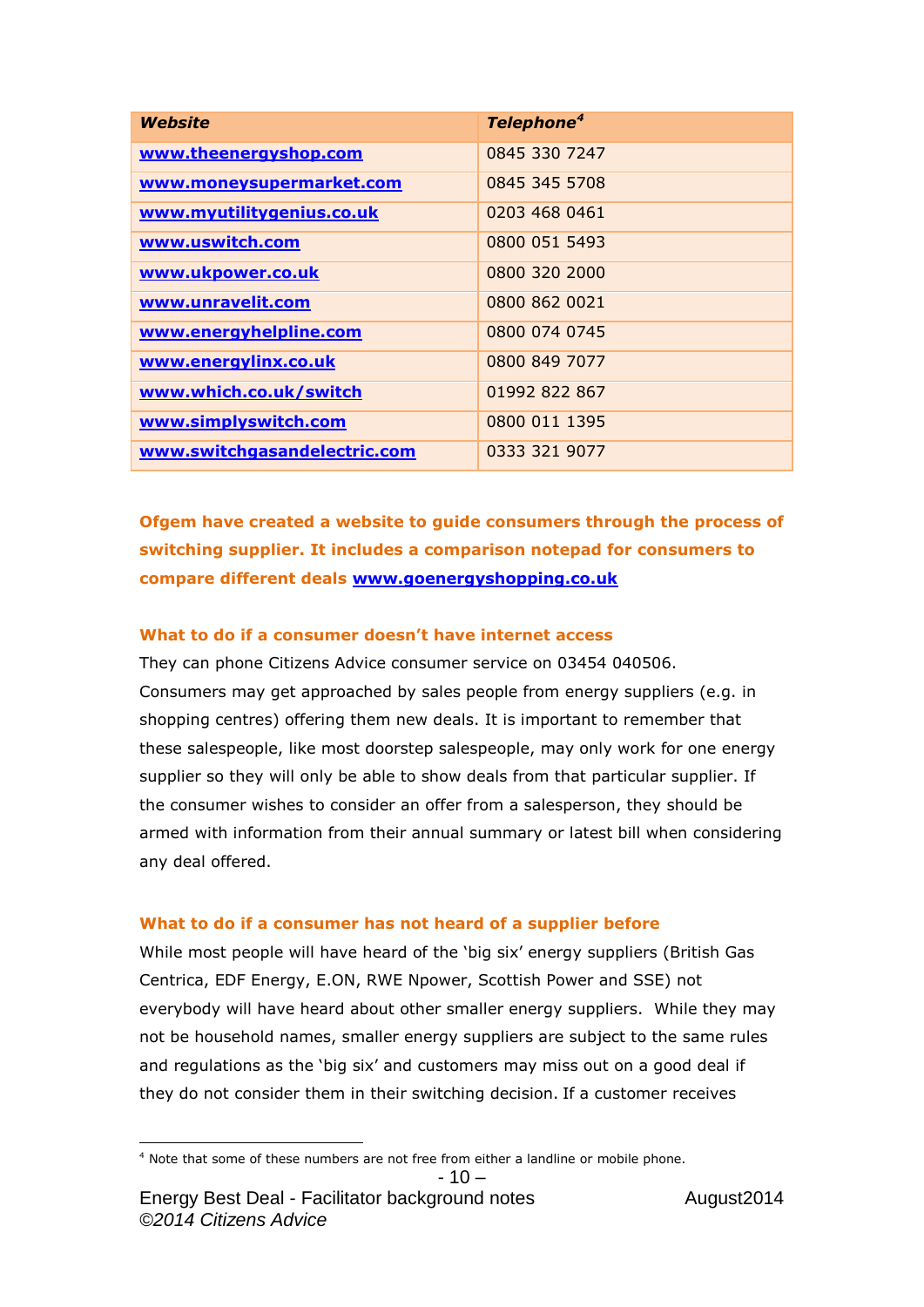Warm Home Discount they should check that they will continue to receive this if they switch supplier. Some small suppliers are not required to offer the discount. See page 25 for information on the Warm Home Discount.

## **Switching**

#### **What happens next?**

Once a new deal is chosen a consumer can either switch using an internet price comparison service or by contacting the supplier they would like to switch to, and providing the supplier with some basic billing information so a new account can be opened as smoothly as possible. The new supplier will be responsible for organising the switch. The whole process can take up to 5 weeks. During that time the consumer's gas and / or electricity will continue to be supplied by their old supplier.

If after signing the contract the consumer is unhappy about their decision to change supplier or change their mind for any reason, they have **14 days to cancel** the contract. In these circumstances they will not have to pay anything to cancel the contract.

If the consumer encounters any problems during the switch or is unhappy about the process they can contact the old or new supplier or Citizens Advice consumer service (03454 040506, or for the Welsh language service 08454 040505) for help and advice or visit [www.adviceguide.org.uk.](http://www.adviceguide.org.uk/)

Switching is set to become faster by the end of 2014 and will only take 3 days after the cooling off period. Ofgem have also proposed to put next day switching in place by end 2018 at latest.

## **Is there anything the consumer needs to do during the switching process?**

The new energy supplier will take responsibility for the switch and keep the consumer informed of progress. When the switch takes place they will need to give a meter reading to their new supplier. If the consumer pays by Direct Debit they should contact their bank to cancel the Direct Debit to their old supplier after their final bill has been paid.

#### **Will the energy supply be interrupted?**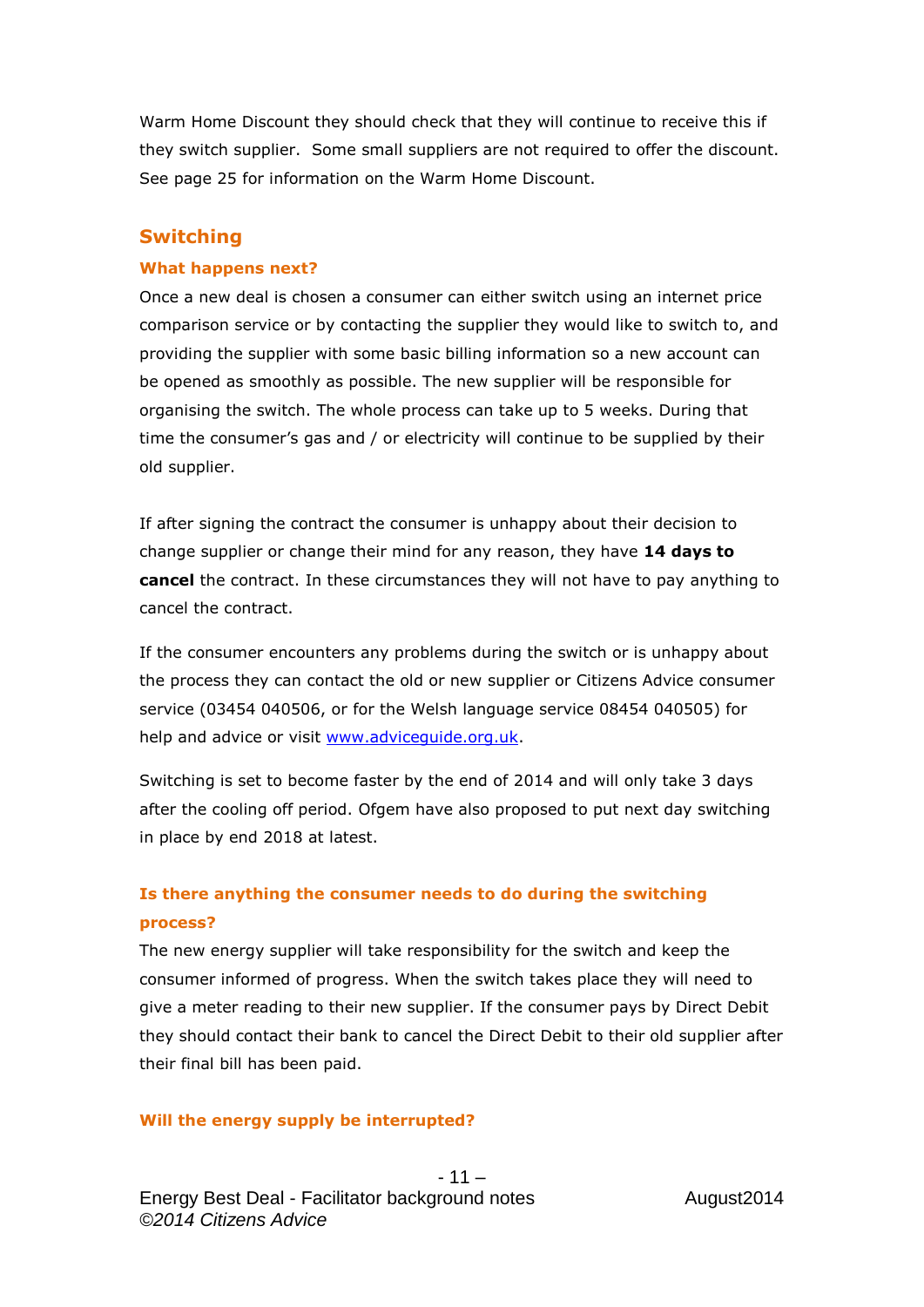No, the new supplier will use the same meters, wires and supply lines as the previous supplier. The suppliers will sort out the changeover between them and there will be no break in supply to the consumer.

## **What happens if a consumer switches and their new supplier changes their prices?**

If the customer has switched to a fixed term tariff then the price they agreed to when they switched is guaranteed for the fixed term. If the consumer is on a fixed term tariff, the amount they will pay will go up if their energy usage increases.

If a customer has switched to an evergreen tariff (variable tariff with no end date) there is a chance that the new supplier may make changes to their prices before the consumer has completed the switching process, as it can take up to 5 weeks for a switch to take place. In this case the new supplier is still required to inform the consumer that their prices are changing, and the consumer can choose to switch again to avoid the price increase should they wish.

#### **What is the '30 day rule'?**

Energy suppliers are required to notify their customers of a unilateral variation to their contractual terms (i.e. price changes) which increase prices or which are to their 'disadvantage at least 30 days in advance. No termination fees will be charged if the customer switches supplier within 30 days after notification of price rises.

#### **A consumer's tenancy agreement says that they cannot switch supplier**

Under Ofgem rules if a tenant is directly responsible for paying the gas and/or electricity bills, they have the right to change energy supplier at any time. They also have the right to change the way they pay for energy. The only circumstance where a landlord has the right to choose the energy supplier is when they are directly responsible for paying for the gas or electricity.

The consumer may need to tell the landlord or letting agent if they switch supplier or change the way of paying. They may also need to return the account to the original supplier or way of paying at the end of the tenancy, if this is part of the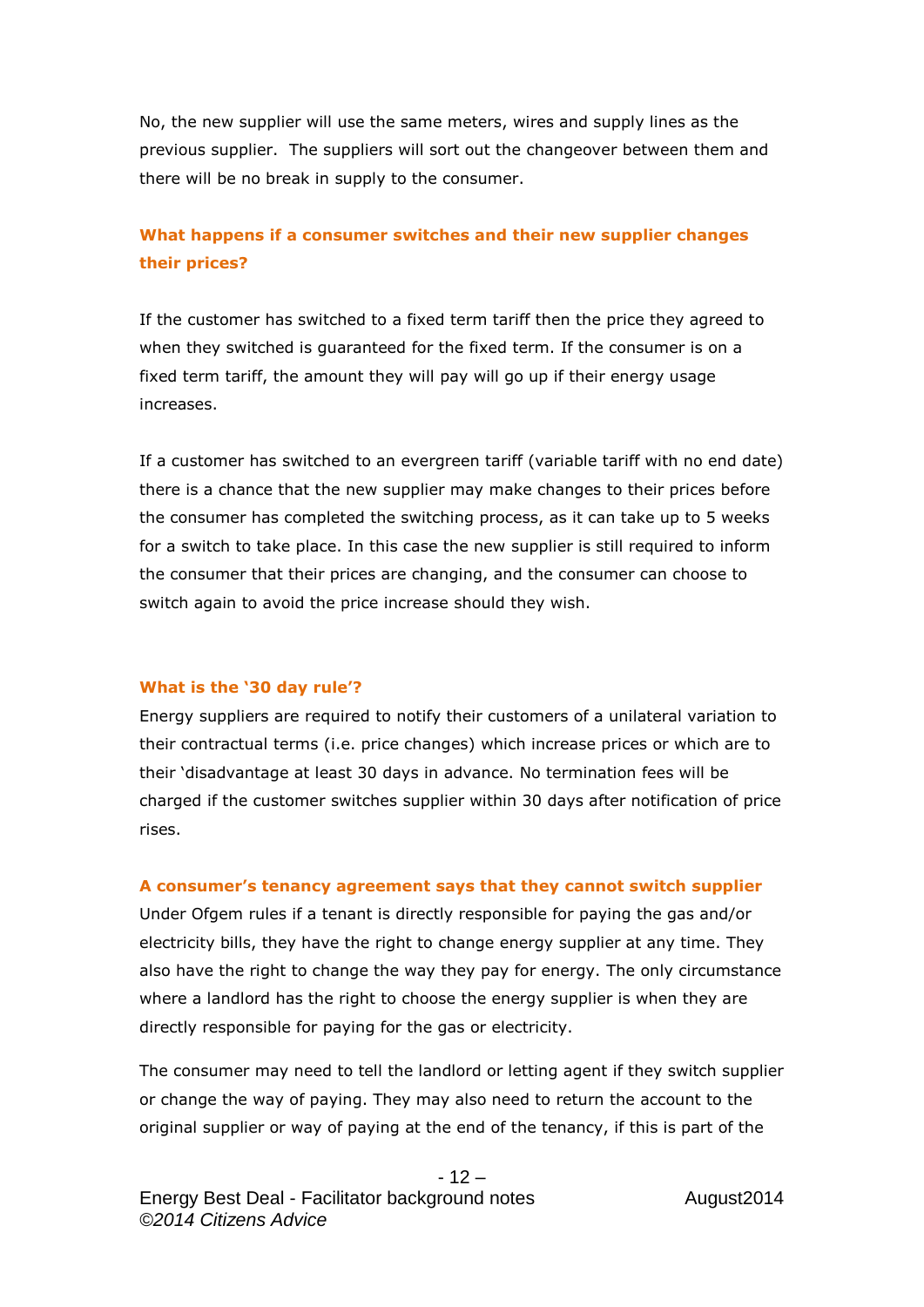tenancy agreement. Further information is available at <http://www.goenergyshopping.co.uk/en-gb/tenants>

If a tenant pays their landlord for energy and is concerned about the cost of their bills, it is worth them talking to their landlord. There is a maximum price that landlords can charge tenants for energy, called the Maximum Resale Price. Tenants may need to check they are not being charged too much. The maximum amount landlords or "resellers" are permitted to charge for gas or electricity is the amount they have paid for it, plus VAT at the appropriate rate. Find more information visit the Ofgem website: [www.ofgem.gov.uk/publications-and](http://www.ofgem.gov.uk/publications-and-updates/maximum-resale-price-provisions-decision-document)[updates/maximum-resale-price-provisions-decision-document](http://www.ofgem.gov.uk/publications-and-updates/maximum-resale-price-provisions-decision-document)

If a tenant believes their supplier is unreasonably preventing them from switching or changing the way they pay, they should contact their supplier to complain. Energy companies have a maximum of 8 weeks in which to resolve complaints and if they cannot resolve them customers can ask the Energy Ombudsman to investigate. See page 21 for more information about the Energy Ombudsman.

## **Group buying – another saving option**

**Collective purchasing and switching** – there are benefits to joining together with your neighbours and combining your buying power to get better electricity and gas deals. For more information visit the Department for Business Innovation & Skills (BIS) website: [https://www.gov.uk/government/publications/guide-for](https://www.gov.uk/government/publications/guide-for-community-buying-groups)[community-buying-groups](https://www.gov.uk/government/publications/guide-for-community-buying-groups) and the GOV.UK website: [www.gov.uk/collective](http://www.gov.uk/collective-switching-and-purchasing)[switching-and-purchasing.](http://www.gov.uk/collective-switching-and-purchasing)

**Oil clubs** - joining an oil club means that consumers club together to buy heating oil in bulk. Oil clubs can get better deals from oil distribution companies because they are buying in bulk. The club can help your cash flow by allowing you to order smaller amounts 4 times a year but still benefit from the bulk pricing. For more information visit the Citizens Advice website:

[www.citizensadvice.org.uk/index/campaigns/oilclubs.htm.](http://www.citizensadvice.org.uk/index/campaigns/oilclubs.htm)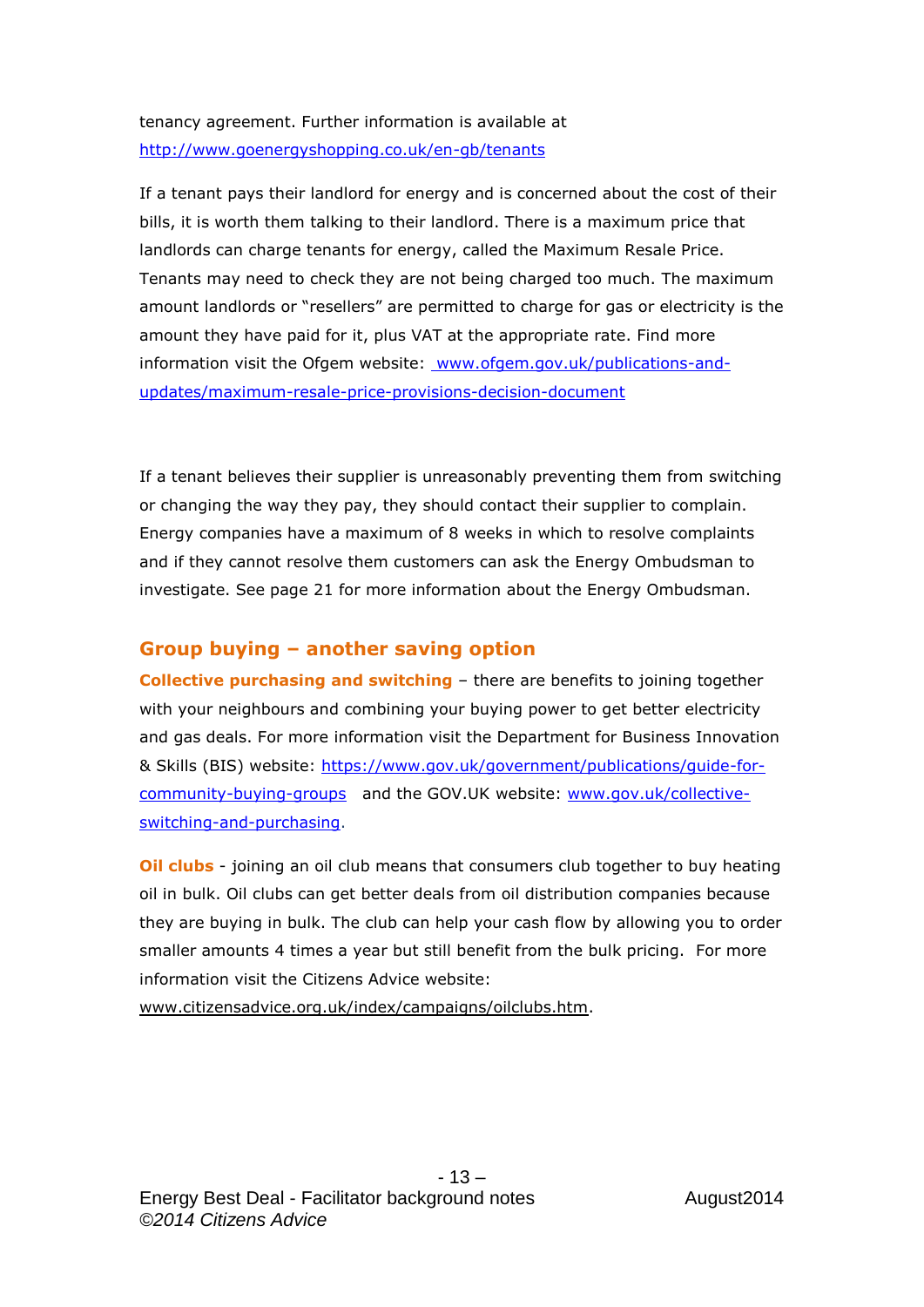## **Suppliers' annual energy summaries**

Consumers started to receive an annual energy summary from their supplier for the first time in 2010. The summary is not from January to December but for any 12 month period. It gives consumers information about how much gas and/or electricity they've used that year and how much it has cost. The summary should make it easier for consumers to compare tariffs and make sure that they are getting the best deal on their gas and electricity. From April 2014, the annual summary also includes all the key information about the consumer's current tariff, and useful information for comparing tariffs. It should make it easier to switch, because it provides the consumer with all the information they need to compare prices on one piece of paper, so there's no need to hunt around for bills or do complicated calculations to work out annual usage.

**What information will a consumer receive about their consumption level in an annual summary if they haven't been with their supplier for a year?** If a consumer has been with a supplier for less than a year, the supplier will be required to provide the consumer with a best estimate of their annual consumption. This estimate could take into account any actual meter readings the supplier has access to, or other information such as the size of the premises and number of occupants.

## **Does the consumer have a faulty meter?**

If a consumer has a much higher bill than usual, this could be due to a price increase, a mistake with the bill or getting an actual meter reading after estimated readings, leading to a large catch-up bill. It could also be because more energy has been used, for example if someone has just had a baby or if the weather has been exceptionally cold. If it's not for one of these reasons, it is worth checking out if there is a faulty meter, although this is rare.

#### **How to check a meter**

A consumer can check their meter after turning off appliances or the gas pilot light and seeing if there is a change. If the meter stops, it's worth turning appliances on one by one to check there isn't a problem with a particular appliance.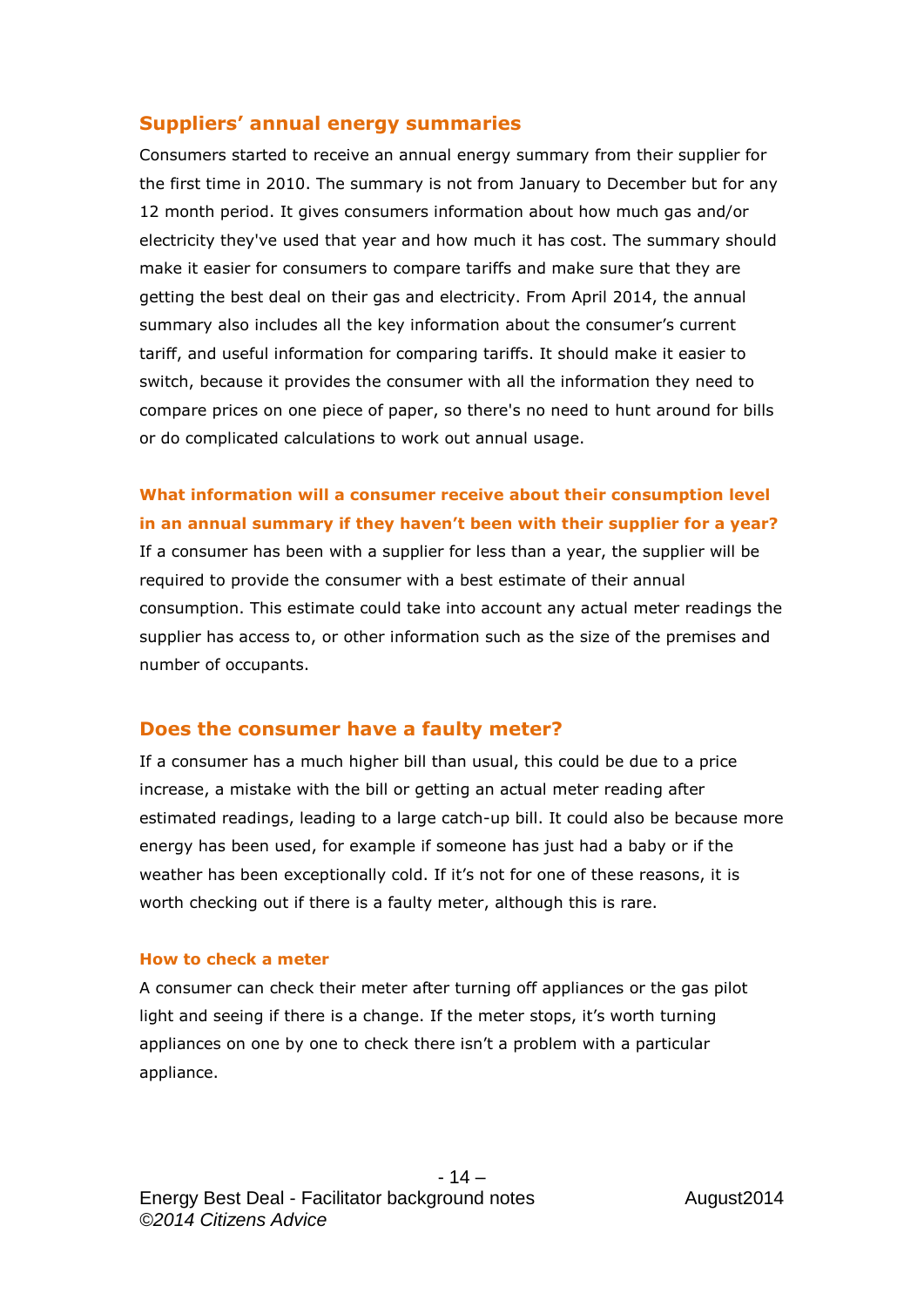#### **Reporting a problem with a meter**

If the consumer thinks there is a problem with the meter they should report it to their supplier. The supplier may suggest a meter reading which can be taken daily over a week to check patterns of energy use. They may also suggest installing a check meter alongside your current meter to see if it records the same energy usage. They may charge for these tests.

If there is a fault the supplier will repair or replace it. If the consumer was paying too much, their supplier has to give them a refund. If they were being undercharged, they will have to pay extra. The amount will be based on how long the meter has been wrong and by how much. If paying it off will cause the consumer financial hardship, ask the supplier to spread the payments over a longer period.

#### **Getting an official meter test**

If these tests don't solve the problem the consumer can get an official meter test. The consumer will have to pay for the test, but they will get the money back if their meter turns out to be faulty. If the tester wants to take the meter away, the consumer should make a note of its serial number and the reading beforehand. This may help avoid disputes over billing later.

#### **Debt**

If a consumer is in debt to their supplier then the supplier *must* offer a payment arrangement that takes into consideration the customer's financial circumstances and ability to pay. For example, if the customer is on certain benefits, they may be able to repay the debt through the **Fuel Direct** scheme. Under Fuel Direct, a fixed sum is removed weekly from the customer's benefits by the Department of Work and Pensions and passed on directly to the customer's energy supplier.

Debts can be repaid over a period of months along with customers' on-going supply. If the consumer is worried about debt they should contact their supplier, the Citizens Advice consumer service (03454 040506) local CAB or other advice agency – their supply is at risk if they do not deal with the debts. They can find details of their local Citizens Advice Bureaux by visiting [www.adviceguide.org.uk](http://www.adviceguide.org.uk/) or [www.cas.org.uk/bureaux.](http://www.cas.org.uk/bureaux)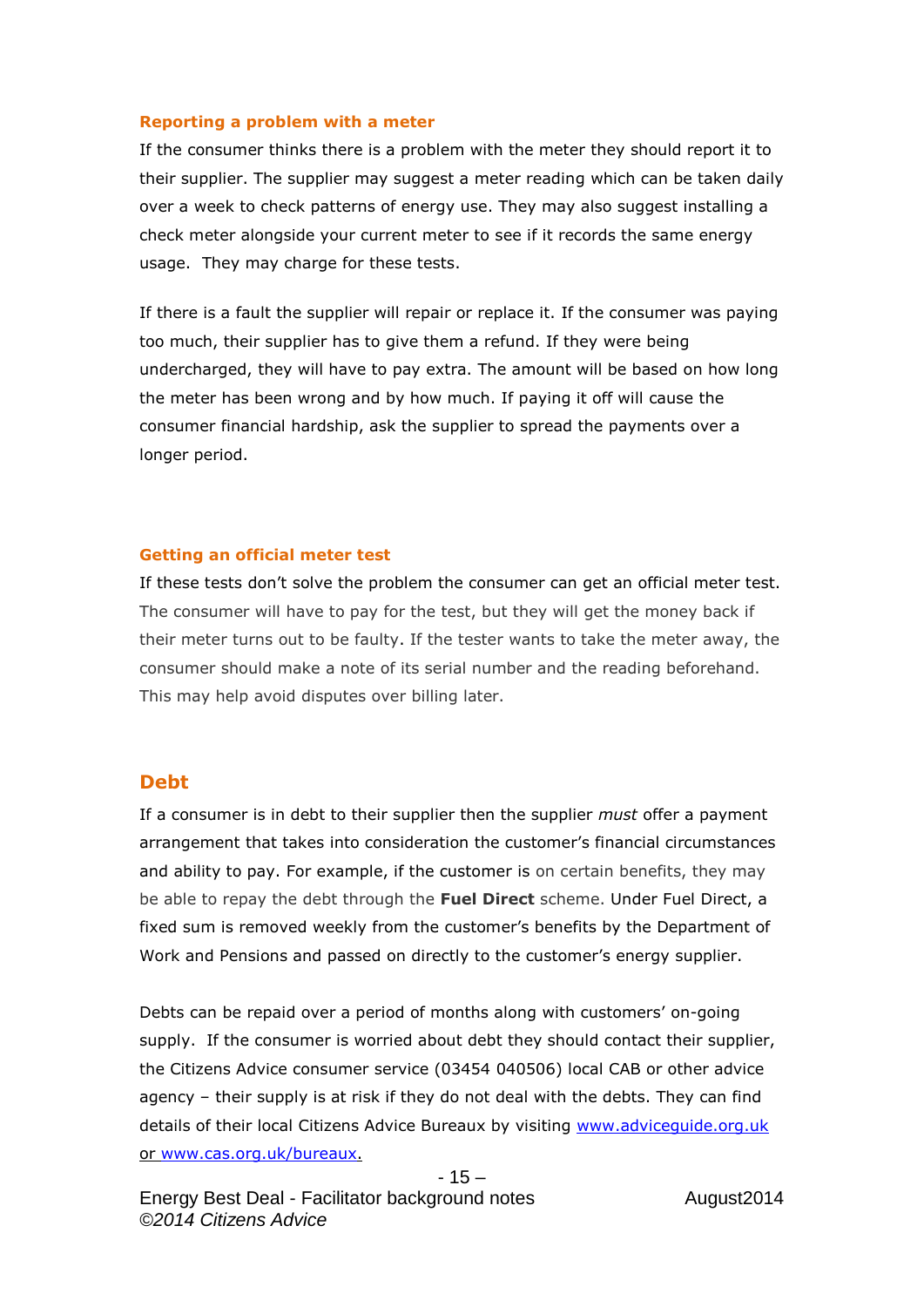Ofgem has identified a number of **Key Principles** suppliers should take into account to ensure that they are properly and proactively taking account of a customer's ability to pay:

#### **Having appropriate credit management policies and guidelines**

- $\triangleright$  Allowing for customers to be dealt with on a case-by-case basis.
- $\triangleright$  Linking staff incentives to successful outcomes not repayment rates.

#### **Making proactive contact with customers**

- $\triangleright$  Making early contact to identify whether a customer is in payment difficulty.
- $\triangleright$  Regularly reviewing methods of proactive contact to ensure they meet the needs of customers.
- $\triangleright$  Using every contact as an opportunity to gather more information about the customer's situation.

#### **Understanding individual customer's ability to pay**

- $\triangleright$  Providing clear guidance and training for staff on how to elicit information on ability to pay and monitoring the effectiveness of this.
- $\triangleright$  Making it easier for customers to raise concerns.
- $\triangleright$  Making full use of all available information.
- $\triangleright$  Proactively exploring not only payment amount but appropriate payment methods.

#### **Setting repayment rates based on ability to pay**

- $\triangleright$  Where default amounts are set it should be made clear that these are guidelines only and in any event the levels should be reasonable.
- $\triangleright$  Ensuring all available information is obtained and taken into account including the customer's circumstances identified on the warrant visit or when installing a prepayment meter on a warrant.
- $\triangleright$  Not insisting on substantial up-front payment before reconnection.

# **Ensuring the customer understands the arrangement. There must be clear communication with the customer which allows them to understand:**

- $\triangleright$  How much they are repaying each week.
- $\triangleright$  When the debt will be repaid.

#### $-16-$

Energy Best Deal - Facilitator background notes August2014 *©2014 Citizens Advice*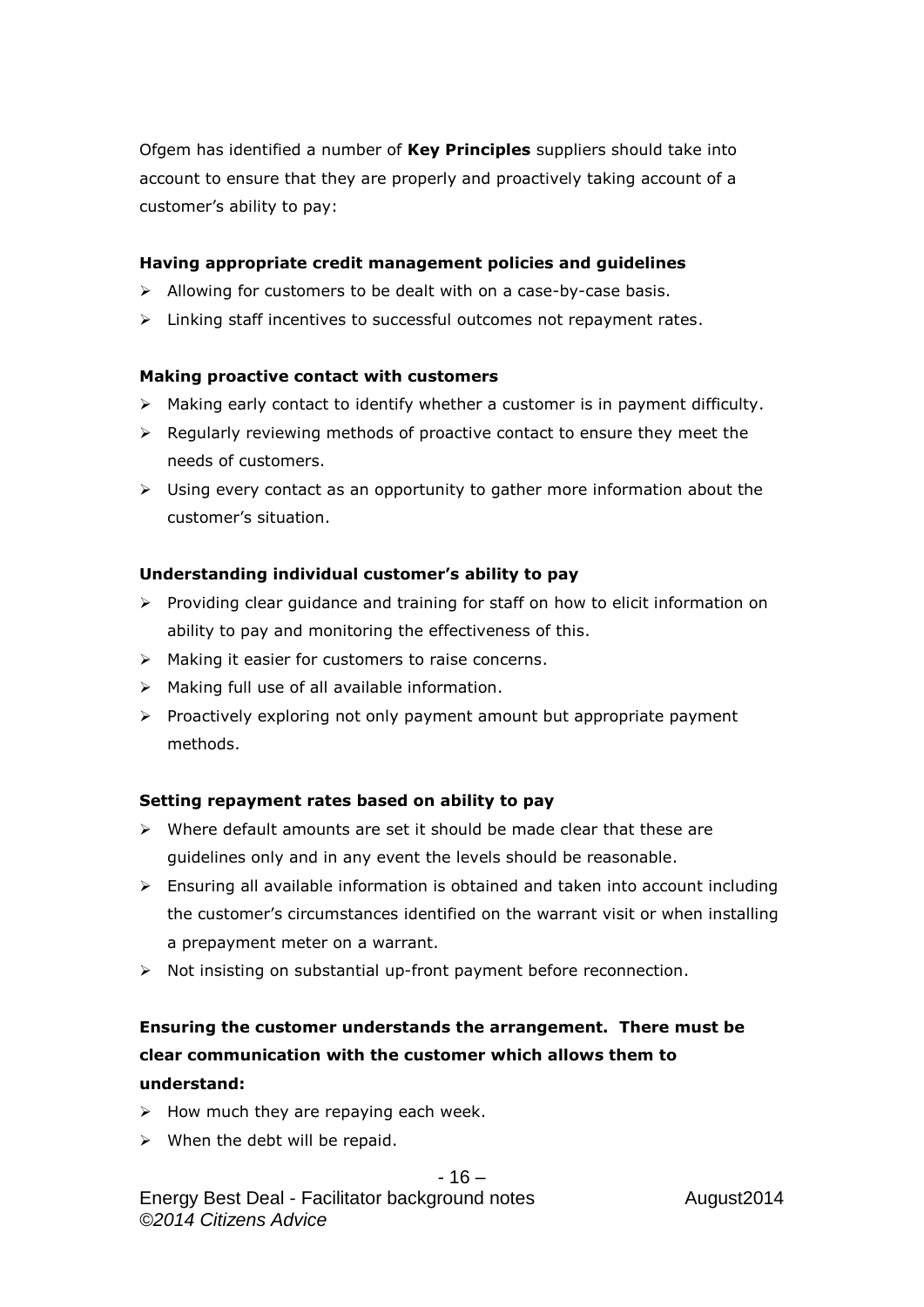- $\triangleright$  What to do if they experience difficulties,
- $\triangleright$  For prepayment meter customers this includes explaining that debt will be recovered regardless of usage (e.g. over the summer).

## **Monitoring of arrangements after they have been set up**

- $\triangleright$  Individual arrangements must be monitored:
	- for credit customers' broken arrangements
	- and for prepayment meter to check whether it is being used initially and on an ongoing basis.
- $\triangleright$  There should be monitoring of agreed repayment rates across staff using call listening and other techniques to encourage a consistent approach.
- $\triangleright$  Monitoring of failed arrangements to understand whether inappropriate rates are being set.
- $\triangleright$  Monitoring of overall repayment rates and recovery periods to understand trends.

A supplier must not install a pay-as-you-go meter to recover debt if it is not safe or practicable for the consumer to top it up.

# **If a consumer is on a pay-as-you-go meter and owes their energy supplier £500 are they able to switch?**

Yes - the level of debt you can have and still switch (threshold for debt assignment) on a pay-as-you-go meter is £500 per fuel.

# **If a consumer is in debt to their energy supplier and is paying it off by instalments and then their supplier puts up their prices and because of this the consumer wishes to switch – what can they do?**

Customers have 30 working days from the time they receive notice of the price rise in which they can avoid any retrospective application of this price rise by clearing their debts and switching supplier. If they do not clear their debts then their energy usage will be charged at the new price. If this impacts the amount that the customer is able to pay in instalments towards paying off their debt they should discuss this with their energy supplier.

If the customer pays by a pay-as-you-go meter they can switch supplier with debts of up to £500 a meter.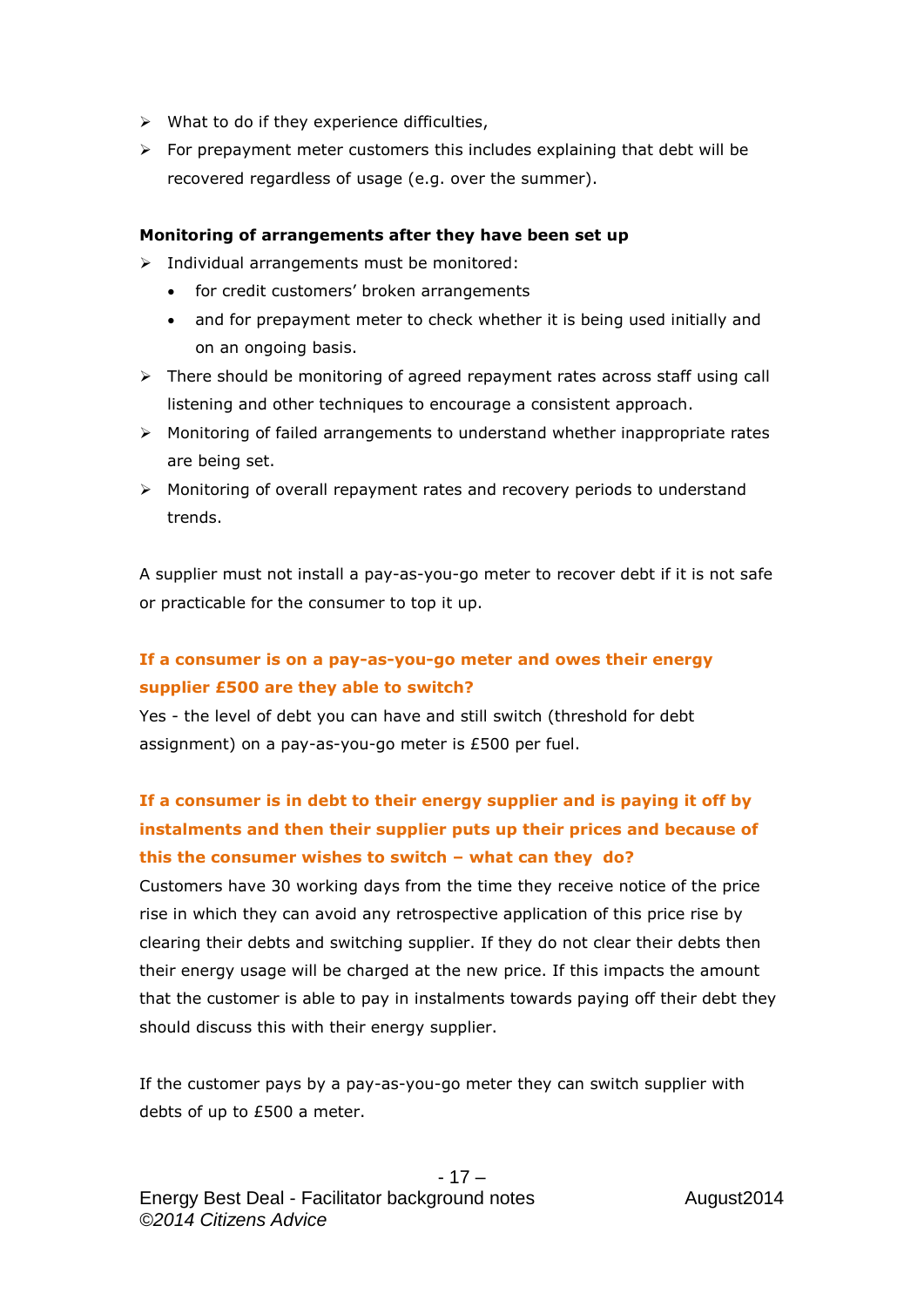# **If a consumer has outstanding debt as a result of an error made by their supplier, can the supplier stop them from switching?**

No – blocking a switch to another supplier on this basis has been banned.

#### **Can a consumer switch supplier if they are owed money by the supplier?**

Yes - a supplier would be required to pay back any money owed to the customer on switching. The customer can request the money owed to be paid back to them at any time.

#### **Can suppliers disconnect their customer if they have a debt?**

- Not from 1st October to 31st March for households that *only* include people of pensionable age or people of pensionable age and children. For households that have someone of pensionable age in them, but also other younger adults, suppliers should *take all reasonable steps to avoid* disconnection.
- Suppliers should *take all reasonable steps to avoid* disconnection from 1st October to 31st March if someone in the home is chronically sick or has a disability.

Under a voluntary agreement known as the Energy UK Safety Net, the 'big six' energy suppliers have also committed to not disconnect any vulnerable customer at any time of the year. Their definition of vulnerable for this purpose is: *A customer is vulnerable if for reasons of age, health, disability or severe financial insecurity, they are unable to safeguard their personal welfare or the personal welfare of other members of the household"*.

- $\triangleright$  Not if the debt is to a previous supplier.
- $\triangleright$  Only if the debt is for gas or electricity or green deal payments. For example, if the consumer bought a new boiler from their supplier but then could not afford all the payments, the supplier is not allowed to disconnect the supply to their home.
- $\triangleright$  Not if the consumer has a debt relief order (in England and Wales) or has been made bankrupt (a supplier cannot disconnect for a debt that was built up before the date of the bankruptcy order or for a debt that was included in a debt relief order). However, any debts built up after the date of the bankruptcy order or debt relief order would be pursued as a new debt and the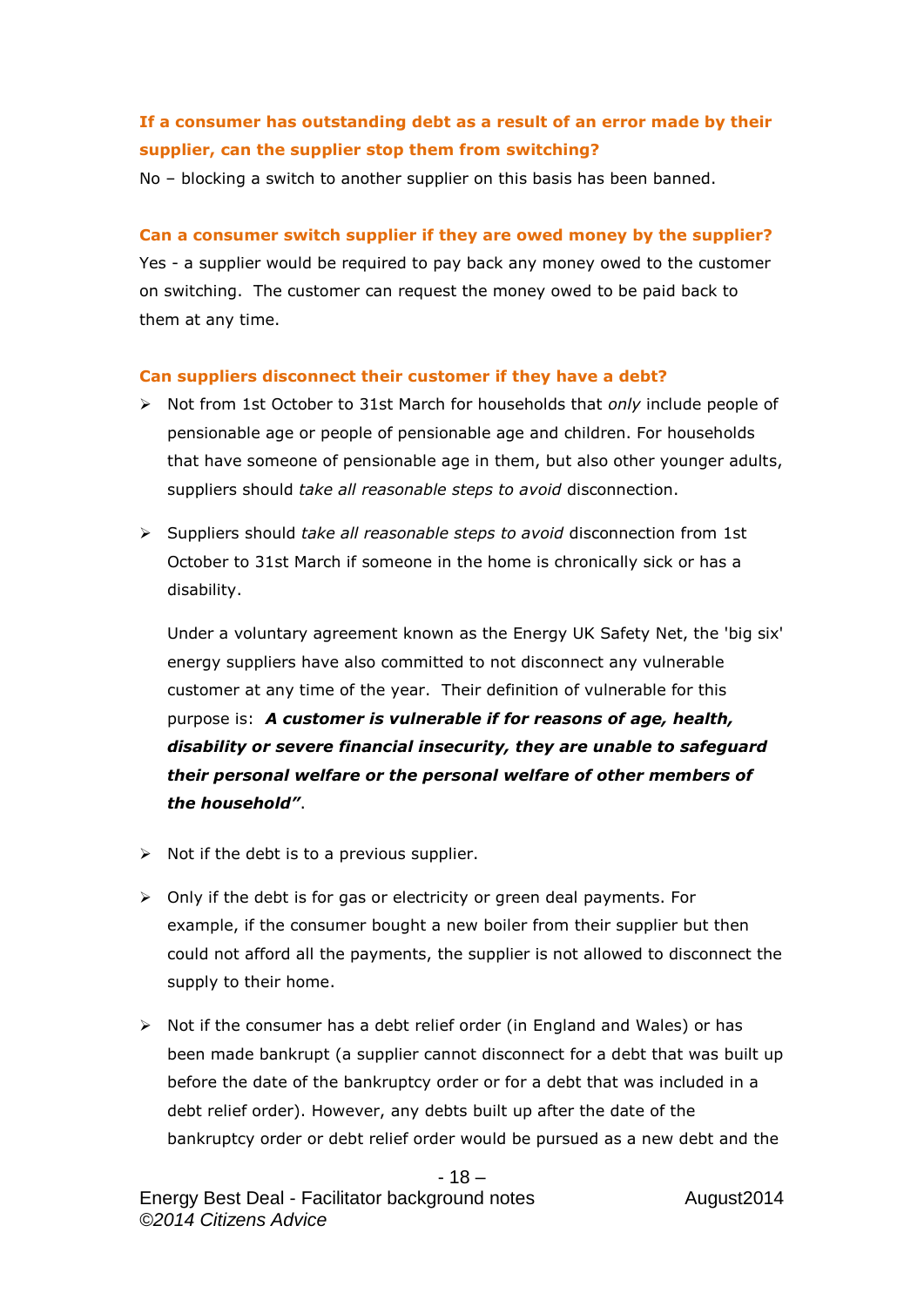customer could be threatened with disconnection or disconnected on the basis of the new debts. If the consumer lives in Scotland and has a debt payment programme as part of the debt arrangement scheme, it's unlikely that their supply will be disconnected (if they have any concerns about this they should be advised to speak to their debt adviser).

If a consumer has been threatened with disconnection it is important they act quickly, for advice on what they should do contact Citizens Advice consumer service on 03454 040506 (or for the Welsh language service 03454 040505). It is worth noting that suppliers can only disconnect if they have taken reasonable steps to reach another solution beforehand. *However a consumer could still be disconnected if there is a safety problem with the supply or there is evidence of fraud/meter tampering.*

## **How is it possible for a consumer to owe money due to a price increase when they have a pay-as-you-go meter?**

In general, this should not happen. However, there is one exception to this – token pay-as-you-go meters. **There are very few of these meters left.** They are the only type of pay-as-you-go device that must be manually adjusted after every price rise. Delays in recalibrating token prepayment meters can result in customers building up significant levels of debt and Ofgem has consistently encouraged suppliers to consider debt write off in cases of genuine hardship and to be sensitive in setting debt repayment levels. Suppliers should already be complying with the back billing rules and write off all debts which have been accruing for more than 12 months and some suppliers have arrangements in place to limit the overall level of debt that any customer will pay. If a consumer has a token meter and their supplier is asking for payment against a debt they did not expect, ask them:

- $\triangleright$  Did your supplier warn you that your prices were increasing?
- $\triangleright$  Did your supplier warn you that your meter needed to be adjusted and, if it didn't happen, you would be at risk of arrears?
- $\triangleright$  Were you advised to contact your supplier as soon as possible to arrange an appointment to replace your token meter with a key meter?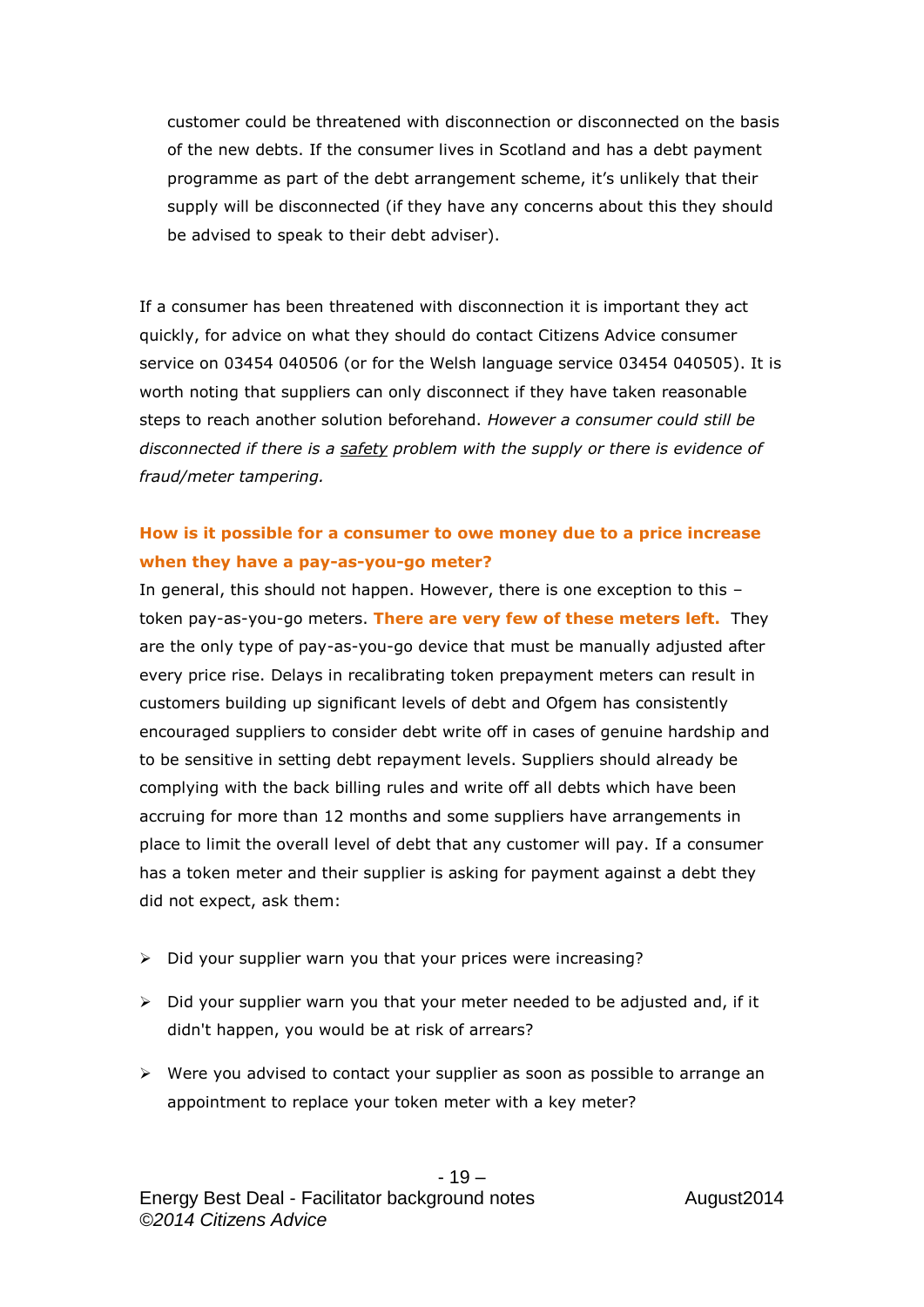- $\triangleright$  Prior to the visit to recalibrate your meter, when was the last time you had a visit to reset your meter?
- $\triangleright$  Has your supplier offered any assistance?

Once the above points have been considered, the consumer should first contact their supplier and explain why they feel this is unfair and highlight the answers to the above questions. If they are not satisfied with their supplier's response they should contact Citizens Advice consumer service on 03454 040506 (or for the Welsh language service 03454 040505) for more advice.

Energy companies have programmes to replace token prepayment meters with key meters that do not require visits to customers' homes to recalibrate their meters. Suppliers' programmes of token meter replacement are almost complete. Suppliers should take steps to ensure that no customer is left without supply if the token meter facility is withdrawn in an area.

#### **How else can debt build up on a pay-as-you-go meter?**

The other way debt can be built up on a pay-as-you-go meter is through a standing charge if no top up is made for a period of time then the standing charge is still taken every day leaving a debt when the next top up is made.

## **Being approached by salespeople**

# **What can a consumer do if they have verbally agreed to switch supplier as a result of being approached by a salesperson but aren't sure if it is a better deal?**

The salesperson is required to give a written estimate before a sale can be concluded. If the consumer doesn't want to accept the contract on the basis of the estimate they do not have to conclude the sale. They can compare the price quoted with the current price they pay for energy from their annual summary or bill and also their estimated usage and cost for the following year. The following information should be left at the point of sale or provided shortly afterwards for the consumer:

- $\triangleright$  pre-contract information including providing the tariff information label, a personal projection of the costs the consumer will pay on the new tariff, and their cancellation rights
- $\geq$  a copy of the contract including the principal terms

$$
-20-
$$

Energy Best Deal - Facilitator background notes August2014 *©2014 Citizens Advice*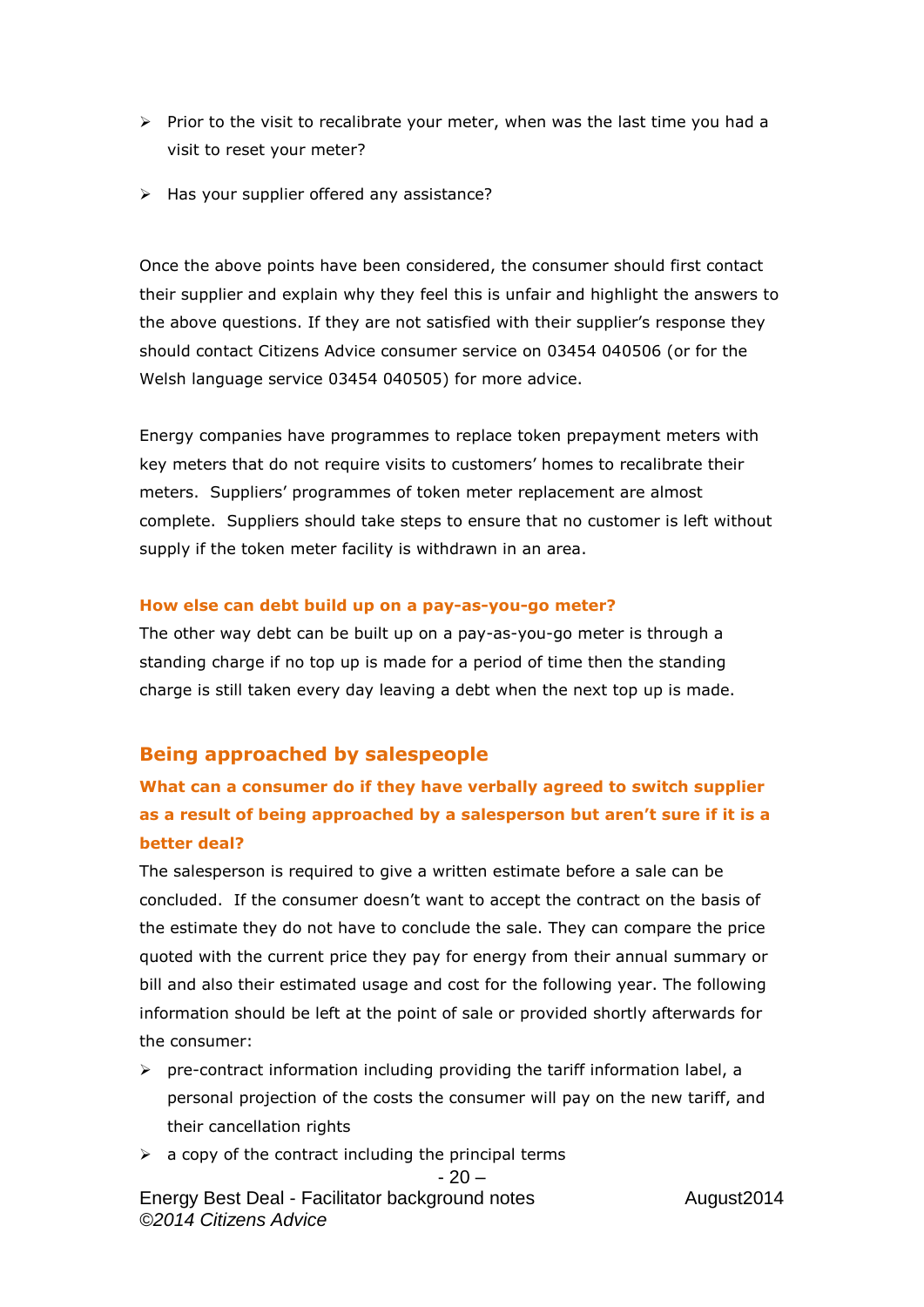- $\triangleright$  an explanation of what happens next
- $\triangleright$  a reminder to the consumer to check the product is right for them (including where to find impartial advice and information, such as from the Citizens Advice website [www.adviceguide.org.uk](http://www.adviceguide.org.uk/) or the Citizens Advice consumer service)
- $\triangleright$  what to do if they have any concerns (including the Citizens Advice consumer service phone number).

# **What can a consumer do if a supplier has phoned them to see if they would like to switch, the consumer says yes to the switch but then becomes unsure as to whether the overall price is cheaper?**

In this situation, the consumer won't receive a written estimate. However, before a supplier enters into a contract with the consumer they are required to provide them with pre-contract information. This would include details of the charges for the supply of gas/electricity, the duration of the contract and details of any cancellation rights. If this information wasn't brought to the consumer's attention during the telephone conversation they should consider contacting the supplier immediately to make a complaint and to ask for details of any right to cancel and a copy of the terms and conditions of the contract.

If after signing the contract the consumer is unhappy about their decision to change supplier or changes their mind for any reason, they have **14 days to cancel** the contract. This is known as a cooling-off period.

Further advice on this issue may be obtained from Citizens Advice consumer service on 03454 0405 06 (or for the Welsh language service 03454 040505) or visit www.adviceguide.org.uk. Consumers should take action as soon as possible in order to have the best chance of being able to cancel within the relevant time frame.

# **What should a consumer do if they think their supplier has been dishonest in selling them a product, or has failed to meet the requirements outlined above?**

In the first instance the consumer should contact their supplier to query the circumstances or complain. The consumer should also report the allegation of dishonest selling to the Citizens Advice consumer service as suppliers may be in breach of the Consumer Protection from Unfair Trading Regulations.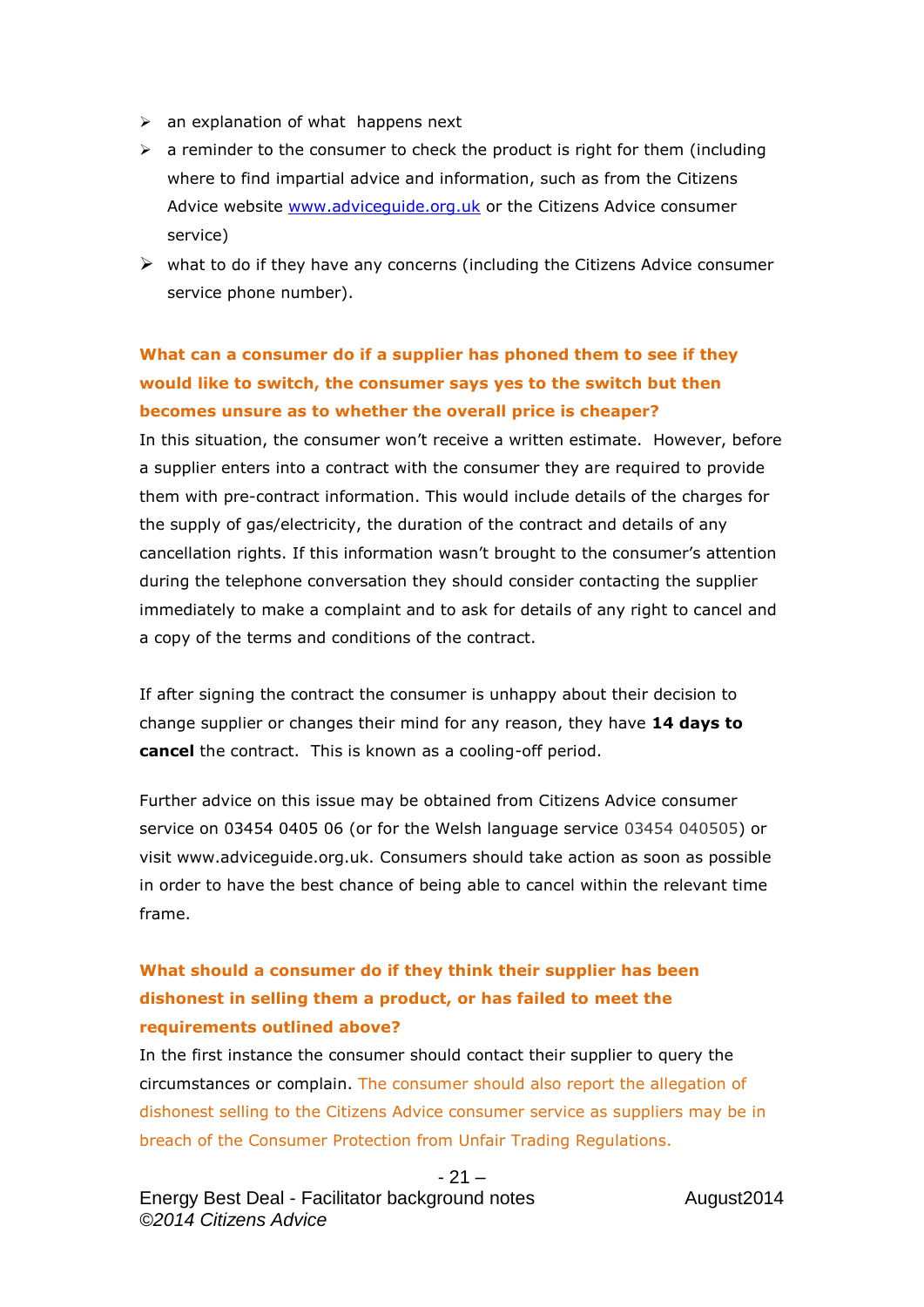If the supplier is unable to resolve the issue and the assistance offered by the consumer service has been exhausted, then the consumer can contact the Energy Ombudsman (either 8 weeks after the complaint is made or when the supplier issues a deadlock letter stating that it is unable to resolve the matter – whichever comes first). The Energy Ombudsman is a service set up to sort out disagreements between gas and electricity companies and their domestic and micro business customers. All suppliers are members of the Energy Ombudsman. The Energy Ombudsman:

- $\triangleright$  provides the consumer with a free and independent service that has been approved by Ofgem as a statutory redress scheme
- $\triangleright$  investigates the complaint fairly by listening to both sides of the story and looking at the facts
- $\triangleright$  provides the consumer with a resolution to their complaint. If the consumer accepts the Ombudsman's resolution then the Energy Ombudsman makes sure that the company does what's asked of them.

Like any service, there are rules about when the Energy Ombudsman can and cannot accept a complaint, and rules about the types of complaints that they can look at. Their website provides further information www.ombudsmanservices.org/energy.html.

## **Moving into a new home**

Consumers can change the energy supplier when they move into a new home, but will need to know which energy companies are supplying the property. To do this they may need to find out the gas and electricity meter numbers known as MPRN (gas) and MPAN (electricity) numbers.

#### **How to find the electricity (MPAN) number**

The MPAN is the unique identifying number for the electricity meter at the property, commonly referred to as a "Supply Number" or "S" number and is 21 digits in length. The number can be found on the electricity bill or by contacting the local distribution company's MPAN service. Note that your regional distributor is separate from your supplier(s) and cannot be changed. Contact details below: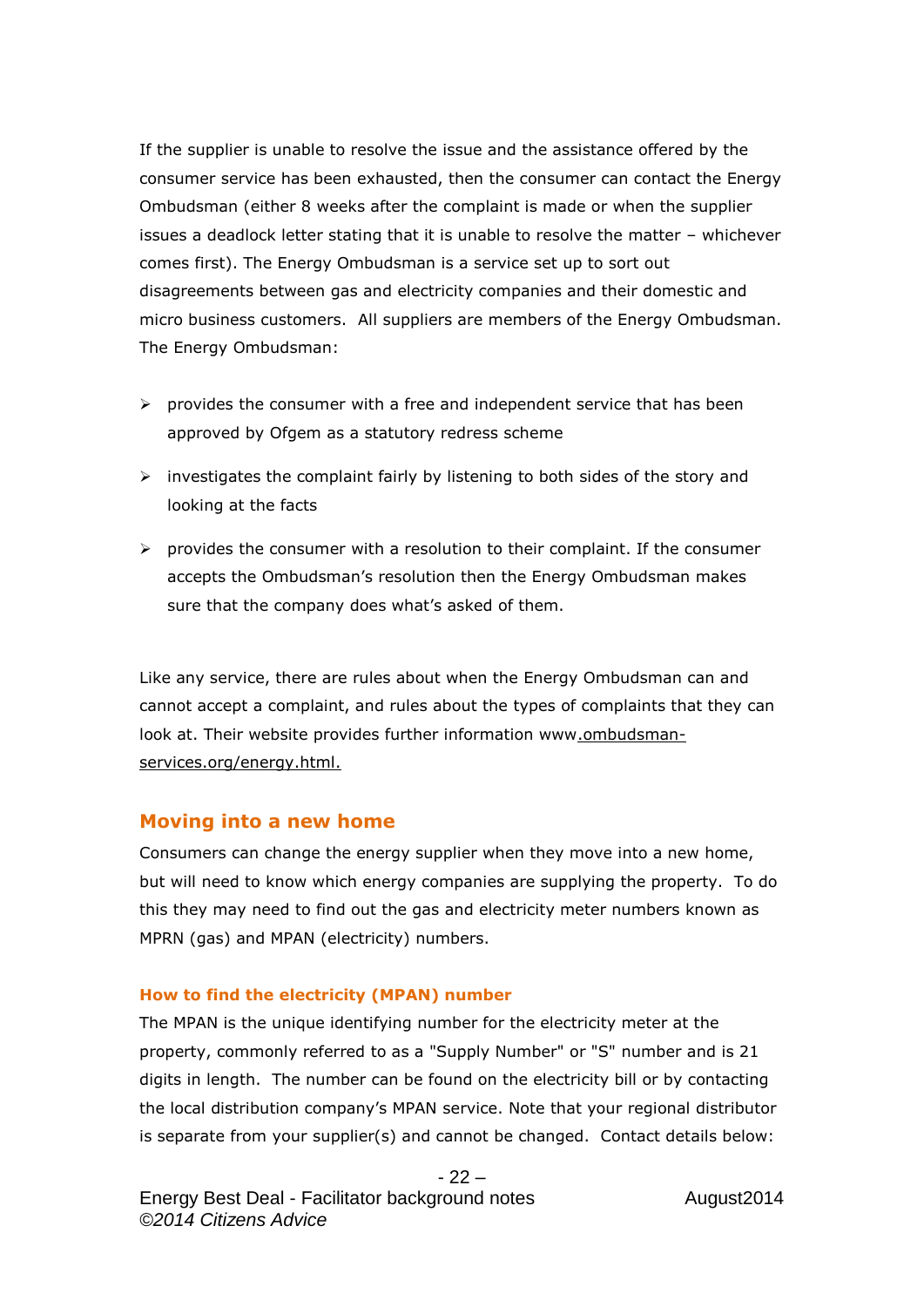| <b>Region and distribution company</b>                                       | <b>Contact</b><br>number <sup>3</sup> |
|------------------------------------------------------------------------------|---------------------------------------|
| Eastern England (UK Power Networks)                                          | 0845 601 4516                         |
| Midlands (Western Power Distribution)                                        | 0845 724 0240                         |
| London (UK Power Networks)                                                   | 0845 601 4516                         |
| North Wales, Merseyside, Cheshire & North Shropshire (SP<br>Energy Networks) | 0845 273 4444                         |
| North East England (Northern Powergrid)                                      | 0845 070 7172                         |
| Yorkshire (Northern Powergrid)                                               | 0845 070 7172                         |
| North West (Electricity North West)                                          | 0800 195 4141                         |
| North Scotland (Scottish and Southern Energy Power<br>Distribution)          | 0800 048 3515                         |
| Central and Southern Scotland (SP Energy Networks)                           | 0845 273 4444                         |
| South East England (UK Power Networks)                                       | 0845 601 4516                         |
| Southern England (Scottish and Southern Energy Power<br>Distribution)        | 0800 048 3516                         |
| South Wales (Western Power Distribution)                                     | 0845 601 3341                         |
| South West England (Western Power Distribution)                              | 0845 601 2989                         |

## **How to find the gas (MPRN) number**

The MPRN is the unique identifying number for the gas meter at the property, commonly referred to as an "M" number. If the MPRN is not printed on the gas bill, call the National Grid MPRN Helpline on 0870 608 1524 to get it. If a customer cannot find any details it may be that the supply is via an Independent Gas Transporter (IGT). Customers can find out who their IGT is by looking on their bill or meter – there will usually be sticker on the meter with the name of the IGT.

#### **How to read a meter**

If someone does not know how to read their meter you may wish to visit this website with them: [www.moneymatterstome.co.uk/interactive](file:///C:/Documents%20and%20Settings/BellB/Local%20Settings/Temporary%20Internet%20Files/BellB/Local%20Settings/Temporary%20Internet%20Files/OLK207/www.moneymatterstome.co.uk/interactive-workshops/ReadingYourMeters.htm)[workshops/ReadingYourMeters.htm](file:///C:/Documents%20and%20Settings/BellB/Local%20Settings/Temporary%20Internet%20Files/BellB/Local%20Settings/Temporary%20Internet%20Files/OLK207/www.moneymatterstome.co.uk/interactive-workshops/ReadingYourMeters.htm) or print out the diagrams to talk them

 $\overline{a}$ <sup>5</sup> Note that some of these numbers are not free from either a landline or mobile phone.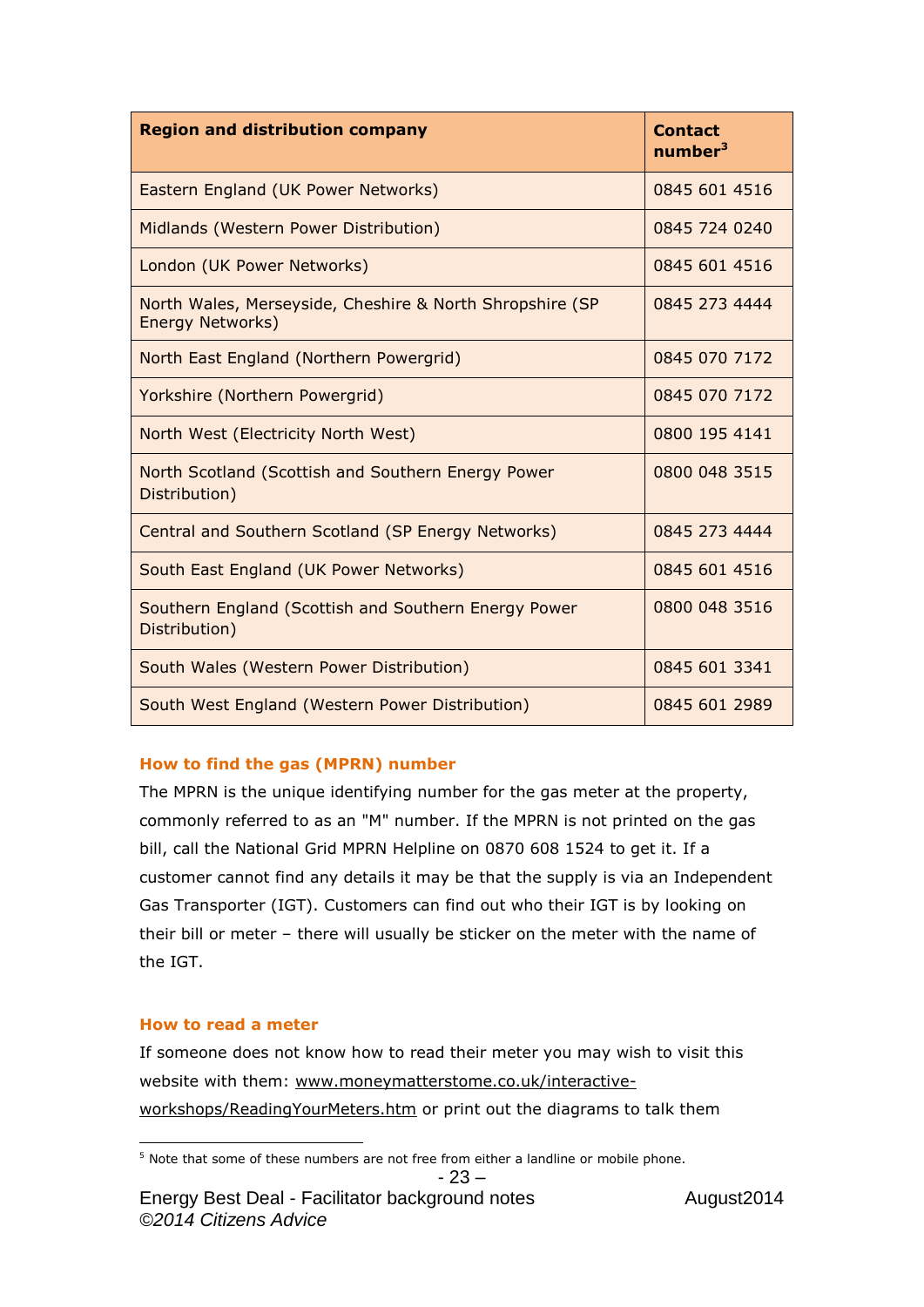through the process. You can also visit the Citizens Advice website to find out how to read your gas meter and how to read your electricity meter:

- [http://www.adviceguide.org.uk/england/consumer\\_e/consumer\\_energy\\_s](http://www.adviceguide.org.uk/england/consumer_e/consumer_energy_supply_e/consumer_energy_bills_e/consumer_understanding_your_energy_bill_e/how_to_read_your_electricity_meter.htm) [upply\\_e/consumer\\_energy\\_bills\\_e/consumer\\_understanding\\_your\\_energy](http://www.adviceguide.org.uk/england/consumer_e/consumer_energy_supply_e/consumer_energy_bills_e/consumer_understanding_your_energy_bill_e/how_to_read_your_electricity_meter.htm) [\\_bill\\_e/how\\_to\\_read\\_your\\_electricity\\_meter.htm](http://www.adviceguide.org.uk/england/consumer_e/consumer_energy_supply_e/consumer_energy_bills_e/consumer_understanding_your_energy_bill_e/how_to_read_your_electricity_meter.htm)
- [http://www.adviceguide.org.uk/england/consumer\\_e/consumer\\_energy\\_s](http://www.adviceguide.org.uk/england/consumer_e/consumer_energy_supply_e/consumer_energy_bills_e/consumer_understanding_your_energy_bill_e/how_to_read_your_gas_meter.htm) [upply\\_e/consumer\\_energy\\_bills\\_e/consumer\\_understanding\\_your\\_energy](http://www.adviceguide.org.uk/england/consumer_e/consumer_energy_supply_e/consumer_energy_bills_e/consumer_understanding_your_energy_bill_e/how_to_read_your_gas_meter.htm) bill e/how to read your gas meter.htm

If someone is unable to read their meter their energy supplier may be able to provide a meter reading service.

# **Struggling to pay energy bills**

## **What can consumers do when they are unable to pay their energy bills?**

- S Contact their energy supplier: energy suppliers must provide advice on how to save energy and agree an affordable plan to pay off debts and keep on top of ongoing usage. Some suppliers may offer financial help for customers on low incomes who are struggling to pay their bills.
- $\triangleright$  For information on the Warm Home Discount scheme see the next section.
- $\ge$  Call the Home Heat Helpline 0800 33 66 99: this is a free national helpline run by energy suppliers for customers having difficulties paying their fuel bills. It offers advice on cheaper payment schemes, grants for insulating homes, how to get on to the Priority Service Register (PSR) for extra services and information on extra government benefits that consumers may be entitled to. For more information visit: [www.homeheathelpline.org.uk.](http://www.homeheathelpline.org.uk/)
- $\triangleright$  Seek help with energy efficiency: energy suppliers are obliged by the government to offer help and advice in using energy efficiently. So it is always worth contacting them to see what help is available. (Suppliers' numbers are in the Energy Best Deal booklet and Appendix C).
- $\triangleright$  Energy Saving Trust: has a network of local offices across the country which can help with energy efficiency advice call in England or Wales 0300 123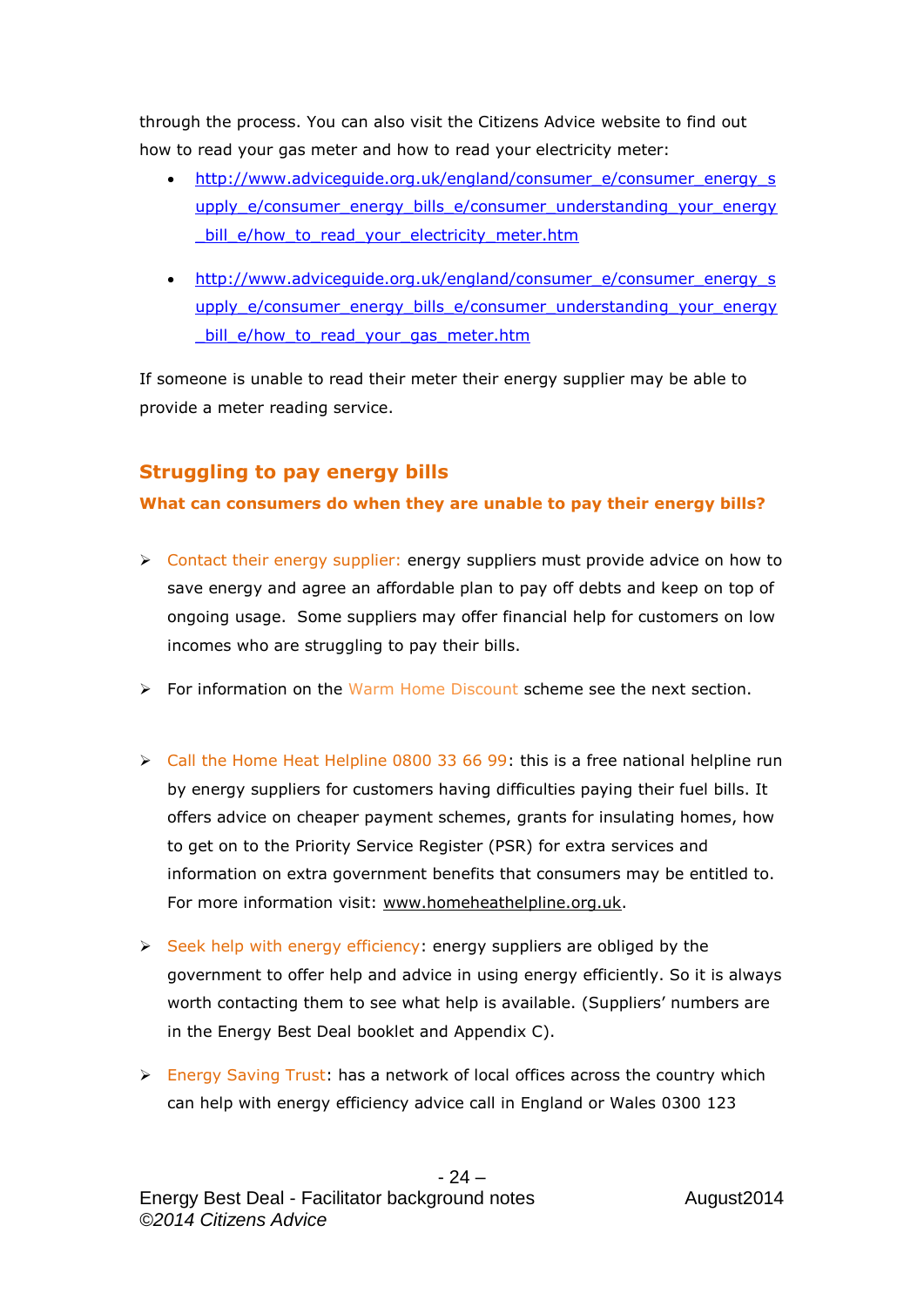1234, for more information. In Scotland contact Home Energy Scotland 0808 808 2282.

- $\triangleright$  Help with debt: is available from the Citizens Advice website where you can also find details of your local Citizens Advice Bureaux http://www.adviceguide.org.uk/england/about\_this\_site/contact\_us.htm <http://www.cas.org.uk/bureaux>
- Financial help is available which could make it easier to afford your bills check you are receiving all of the benefits and tax credits you are entitled to and find out about extra help you can get with bills in the winter if you are on a low income, a pensioner, disabled, chronically ill or looking after someone else who is unable to look after their own welfare. You can do this by getting in touch with your local Citizens Advice Bureau or visiting the Citizens Advice website [http://www.adviceguide.org.uk/england/benefits\\_e.htm](http://www.adviceguide.org.uk/england/benefits_e.htm) http://www.adviceguide.org.uk/wales/benefits\_w.htm [http://www.adviceguide.org.uk/scotland/benefits\\_s.htm](http://www.adviceguide.org.uk/scotland/benefits_s.htm)

You can find details of your local Citizens Advice Bureaux by visiting [http://www.adviceguide.org.uk/england/about\\_this\\_site/contact\\_us.htm](http://www.adviceguide.org.uk/england/about_this_site/contact_us.htm) or <http://www.cas.org.uk/bureaux>

#### **What is the Warm Home Discount scheme?**

The scheme came into operation on 1st April 2011 and mandates domestic energy suppliers to provide £1.13 billion of direct and indirect support arrangements (in the form of rebates and discounted tariffs) to fuel poor customers over four years. Not all small suppliers offer it. Visit [www.gov.uk/the](https://www.gov.uk/the-warm-home-discount-scheme/eligibility)[warm-home-discount-scheme/eligibility](https://www.gov.uk/the-warm-home-discount-scheme/eligibility) for a list of those that do.

The scheme is divided into four elements:

**Core Group**: consumers in receipt of the Guarantee Credit part of Pension Credit will automatically (following a data matching exercise between the Department for Work and Pensions and suppliers) receive a fixed annual rebate of  $£140$  by 2014/15.

**Broader Group:** in addition to the core group, suppliers will be required to

```
- 25 –
```
Energy Best Deal - Facilitator background notes August2014 *©2014 Citizens Advice*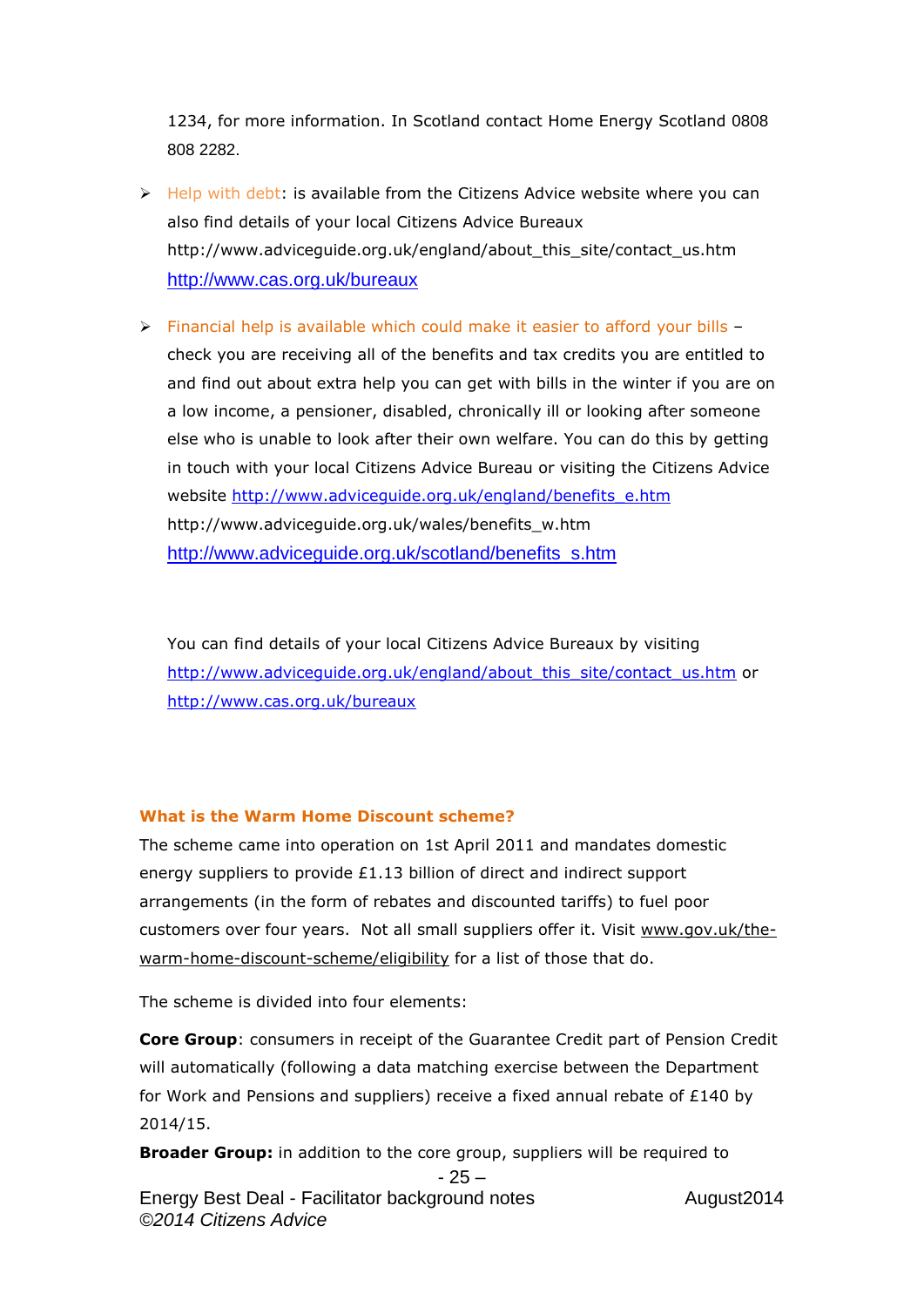provide an annual rebate to a group or groups of customers based on eligibility decided by suppliers. Government has provided eligibility criteria based on receipt of state benefits that suppliers can choose to use to target Broader Group support but suppliers are also free to propose additional eligibility criteria to identify customers who are vulnerable and on low incomes and therefore likely to be in or at risk of fuel poverty. Eligible consumers will not automatically receive the discount. Only those who apply will receive it. To find out whether they might be eligible under the Warm Home Discount scheme, consumers should contact their supplier, call the Home Heat Helpline or visit: [www.gov.uk/the](http://www.gov.uk/the-warm-home-discount-scheme)[warm-home-discount-scheme.](http://www.gov.uk/the-warm-home-discount-scheme)

Warm Home Discount is paid as a discount on the energy bill. Receiving this payment does not impact receipt of Cold Weather Payment (see page 34) or Winter Fuel Payment (see page 31).

Supplier telephone numbers for Warm Home Discount can be found in Appendix C.

**Industry Initiatives:** suppliers have the option to spend up to a maximum of £30 million per year on initiatives aimed at providing and targeting support at those in or at risk of fuel poverty. The types of initiatives that suppliers could undertake include:

- working in partnership with organisations which support referrals to suppliers of customers potentially eligible for support under the scheme
- funding benefit entitlement checks for consumers
- funding services which deliver energy advice or energy efficiency measures to consumers (for example the suppliers' 'Home Heat Helpline')
- measures to reduce or cancel debts targeted at customers that are in or at risk of fuel poverty.

## **How can a consumer improve the energy efficiency of their home?**

Improving the energy efficiency of a consumer's home is one of the simplest ways they can save energy and money. There are a number of schemes that may be able to help from the government, energy suppliers, local councils and others. Consumers can find out what schemes are available by visiting the Citizens Advice website or visiting the Energy Saving Trust website at: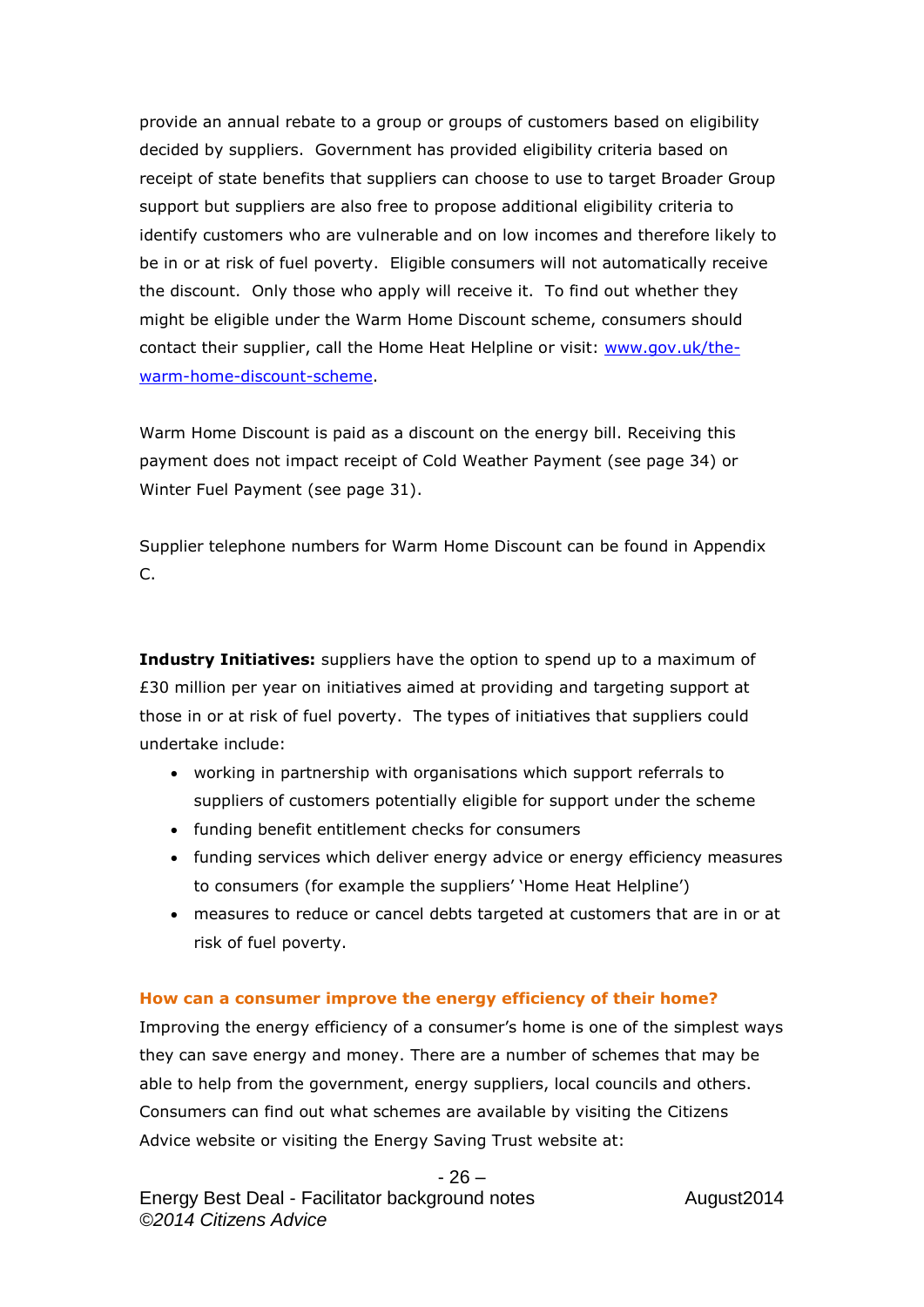[www.energysavingtrust.org.uk](http://www.energysavingtrust.org.uk/) or by calling the Energy Saving Trust in England or Wales on 0300 123 1234. In Scotland contact Home Energy Scotland on 0808 808 2282.

#### In England

Support is available under the Green Deal (page 26) and Energy Companies Obligation (ECO) (page 31).

#### In Wales

Support is available through the Green Deal (page 26), Nest Programme (page 34) and Energy Companies Obligation (ECO) (page 31).

#### In Scotland

In Scotland, help is available through the Green Deal (page 26) and Home Energy Efficiency Programmes for Scotland (HEEPS) (page 33).

## **The Green Deal** (England, Wales and Scotland):

The Green Deal allows consumers to get energy efficiency improvements to their property without having to pay up front. Payment is by instalments on the electricity bill, for a period of up to 25 years. Paying through the bill is like a loan – but for the property, not the person. The payments are agreed at the start, and the loan stays with the property after the bill payer moves on.

The Green Deal is designed to ensure that consumers won't pay back more than they are saving on their energy bill. This is called the **Golden Rule**. However, this is not a guarantee. The actual level of savings will depend on how much energy is used to heat the property and the future cost of energy.

If the consumer is in a low income household and finds that they may not be able to save money through the Green Deal, they may be eligible for extra help under the Energy Companies Obligation (ECO) (page 31).

Information about the Green Deal is on the Citizens Advice website: England -

[http://www.adviceguide.org.uk/england/consumer\\_e/consumer\\_energy\\_supply\\_e](http://www.adviceguide.org.uk/england/consumer_e/consumer_energy_supply_e/consumer_saving_money_on_energy_bills_e/consumer_green_deal_e.htm) [/consumer\\_saving\\_money\\_on\\_energy\\_bills\\_e/consumer\\_green\\_deal\\_e.htm](http://www.adviceguide.org.uk/england/consumer_e/consumer_energy_supply_e/consumer_saving_money_on_energy_bills_e/consumer_green_deal_e.htm) Wales -

[http://www.adviceguide.org.uk/wales/consumer\\_w/consumer\\_energy\\_supply\\_e/c](http://www.adviceguide.org.uk/wales/consumer_w/consumer_energy_supply_e/consumer_saving_money_on_energy_bills_e/consumer_green_deal_e.htm) [onsumer\\_saving\\_money\\_on\\_energy\\_bills\\_e/consumer\\_green\\_deal\\_e.htm](http://www.adviceguide.org.uk/wales/consumer_w/consumer_energy_supply_e/consumer_saving_money_on_energy_bills_e/consumer_green_deal_e.htm)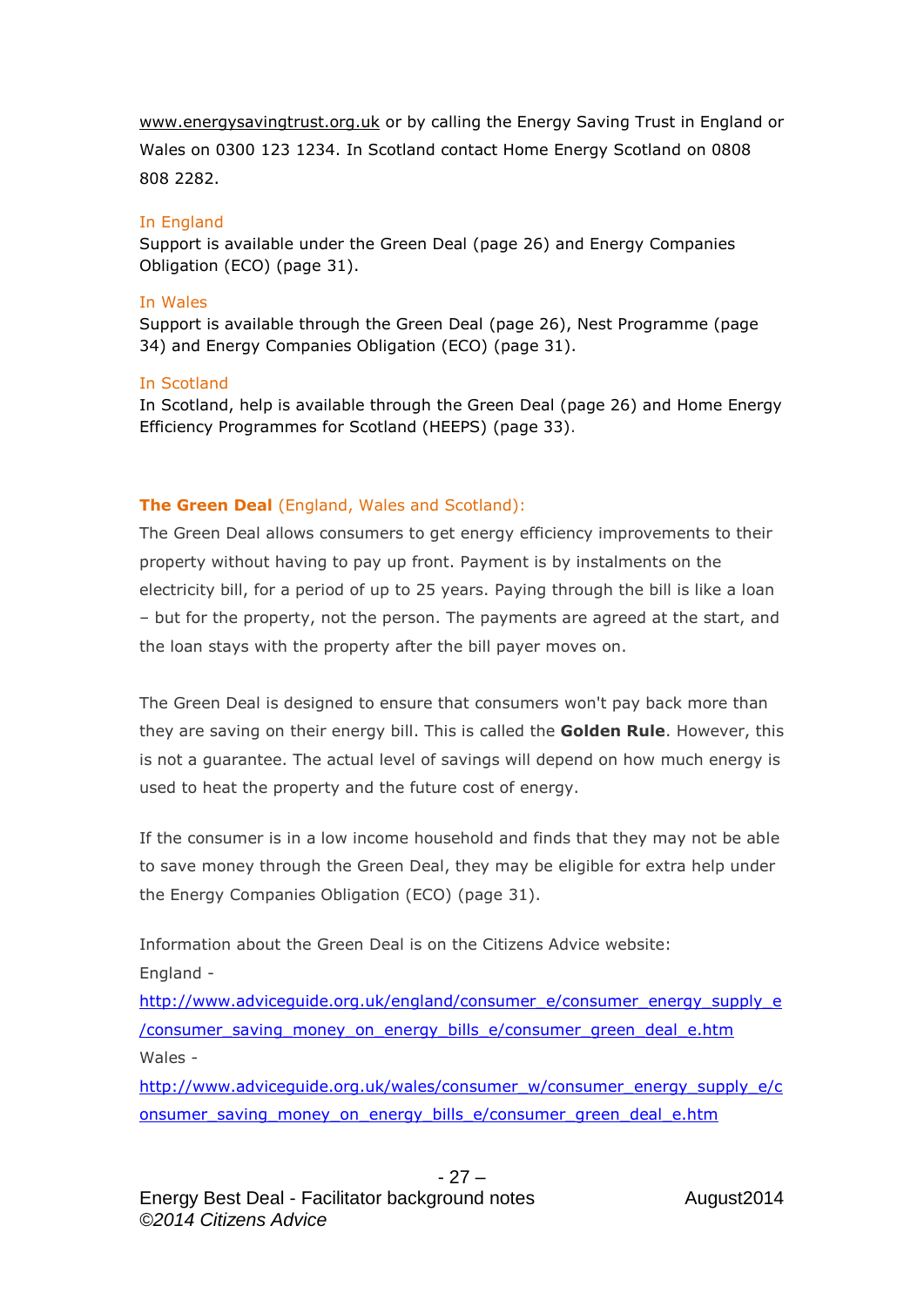Scotland -

[http://www.adviceguide.org.uk/scotland/consumer\\_s/consumer\\_energy\\_supply\\_s](http://www.adviceguide.org.uk/scotland/consumer_s/consumer_energy_supply_s/saving_money_on_energy_bills_s/consumer_green_deal_e.htm) [/saving\\_money\\_on\\_energy\\_bills\\_s/consumer\\_green\\_deal\\_e.htm](http://www.adviceguide.org.uk/scotland/consumer_s/consumer_energy_supply_s/saving_money_on_energy_bills_s/consumer_green_deal_e.htm)

## **Ten tips to stop wasting energy and money:**

- 1) Turn the thermostat down. Reducing the room temperature by 1°C could cut heating bills by up to 10% and typically saves around £65 per year. For a programmer, set the heating and hot water to come on only when required rather than all the time.
- 2) Set the cylinder thermostat (for hot water) to 60°C/140°F. Cylinder thermostats are usually fitted between one quarter and one third of the way up the hot water cylinder.
- 3) Close curtains at dusk to stop heat escaping through the windows and check for draughts around windows and doors.
- 4) Always turn off the lights when leaving a room.
- 5) Don't leave appliances on standby and remember not to leave laptops and mobile phones on charge unnecessarily.
- 6) If possible, fill up the washing machine, tumble dryer or dishwasher: one full load uses less energy than two half loads.
- 7) Only boil as much water as needed.
- 8) A dripping hot water tap wastes energy and in one week wastes enough hot water to fill half a bath, so fix leaking taps and make sure they're fully turned off.
- 9) Do a home energy check to find out about savings of up to  $£250$  a year on household energy bills. Visit the Energy Savings Trust home energy check at: [http://hec.est.org.uk](http://hec.est.org.uk/) for England and Wales and at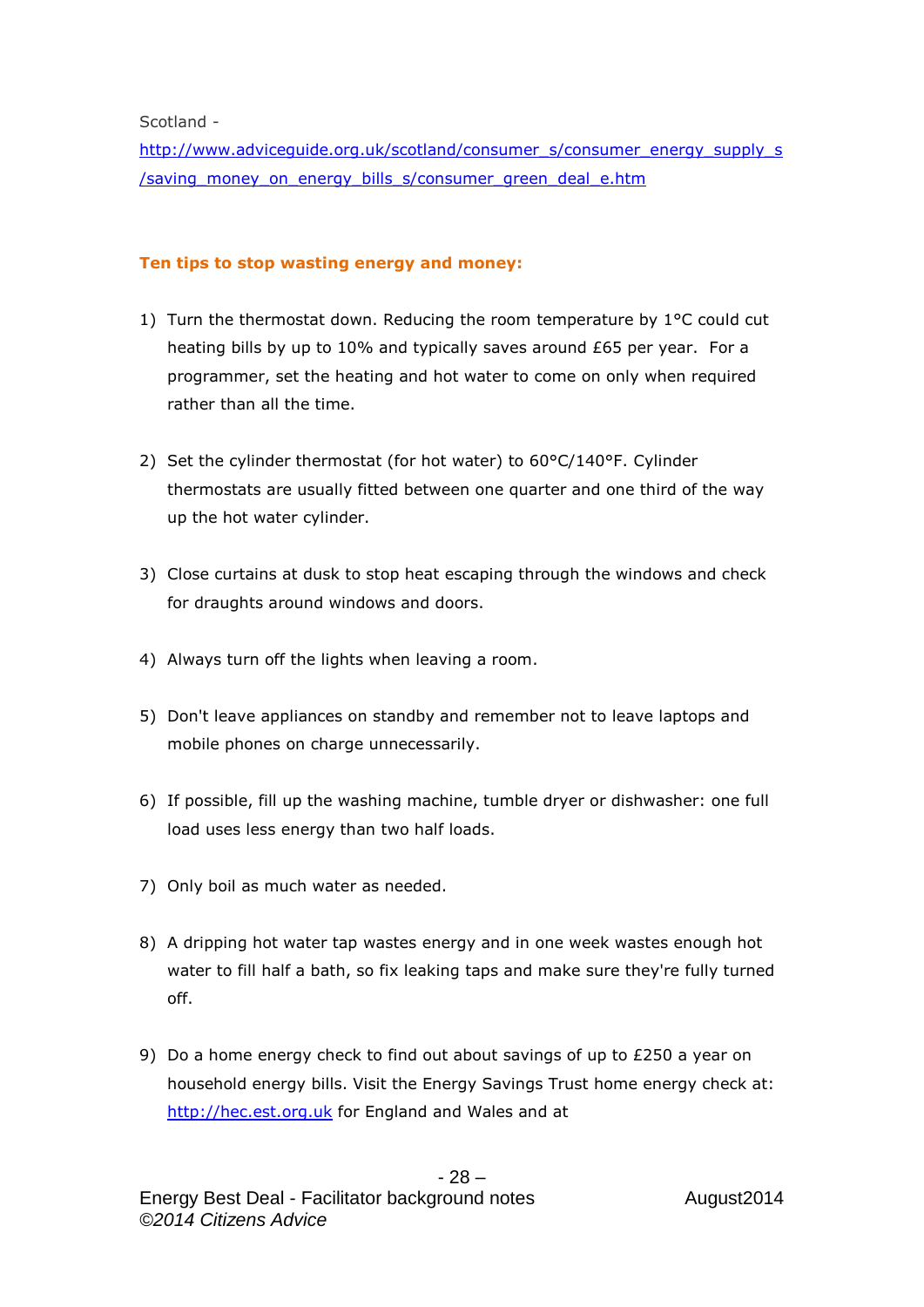[http://www.energysavingtrust.org.uk/scotland/Insulation/Home-Energy-](http://www.energysavingtrust.org.uk/scotland/Insulation/Home-Energy-Check)[Check](http://www.energysavingtrust.org.uk/scotland/Insulation/Home-Energy-Check) for Scotland.

10) Get a smart meter and in home display installed when you are offered one by your energy supplier. The in home display will show you how much energy you are using so you can work out where there may be opportunities to use less energy and save money. The government wants all households to have a smart meter by 2020. Visit the Smart Energy GB website [http://www.smart](http://www.smart-meter.org.uk/)[meter.org.uk/](http://www.smart-meter.org.uk/) or the Citizens Advice website for information on smart meters:

#### England -

[http://www.adviceguide.org.uk/england/consumer\\_e/consumer\\_energy\\_suppl](http://www.adviceguide.org.uk/england/consumer_e/consumer_energy_supply_e/consumer_saving_money_on_energy_bills_e/energy_monitors_and_smart_meters.htm) y e/consumer saving money on energy bills e/energy monitors and smar [t\\_meters.htm](http://www.adviceguide.org.uk/england/consumer_e/consumer_energy_supply_e/consumer_saving_money_on_energy_bills_e/energy_monitors_and_smart_meters.htm)

#### Wales -

[http://www.adviceguide.org.uk/wales/consumer\\_w/consumer\\_energy\\_supply](http://www.adviceguide.org.uk/wales/consumer_w/consumer_energy_supply_e/consumer_saving_money_on_energy_bills_e/energy_monitors_and_smart_meters.htm) e/consumer\_saving\_money\_on\_energy\_bills\_e/energy\_monitors\_and\_smart [\\_meters.htm](http://www.adviceguide.org.uk/wales/consumer_w/consumer_energy_supply_e/consumer_saving_money_on_energy_bills_e/energy_monitors_and_smart_meters.htm)

#### Scotland -

[http://www.adviceguide.org.uk/scotland/consumer\\_s/consumer\\_energy\\_suppl](http://www.adviceguide.org.uk/scotland/consumer_s/consumer_energy_supply_s/saving_money_on_energy_bills_s/energy_monitors_and_smart_meters.htm) y s/saving money on energy bills s/energy monitors and smart meters.h [tm](http://www.adviceguide.org.uk/scotland/consumer_s/consumer_energy_supply_s/saving_money_on_energy_bills_s/energy_monitors_and_smart_meters.htm)

## **Help for older, low-income or disabled customers**

## **If a consumer struggles to view their meter - can it be moved?**

If the customer is disabled, chronically sick or of pensionable age and cannot read their meter their supplier can arrange for it to be read at least once every quarter. If the customer is disabled and can't read their meter because it is in a place that is difficult to access, they may be able to get the supplier to move it free of charge, by up to 2 metres.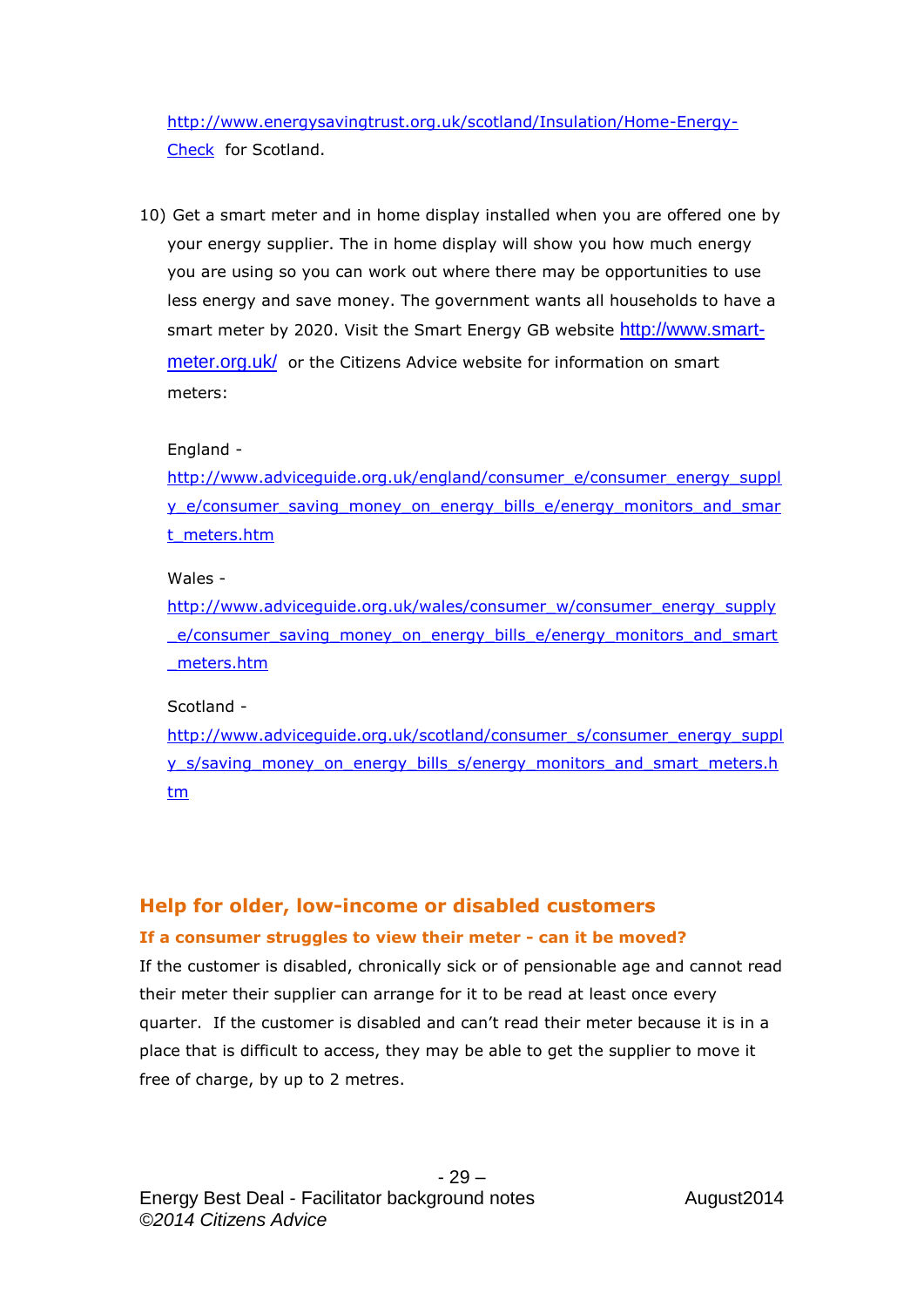#### **What is the Priority Service Register (PSR)?**

If you are of pensionable age, disabled, chronically sick or have sight/hearing difficulties you can qualify for your supplier's Priority Service Register (PSR). Talk to your supplier to see if you qualify. The PSR entitles you to additional services, such as:

#### *If your gas supply is interrupted*

If the gas supply is interrupted and all adults in the home are eligible for the Priority Services Register, alternative cooking and heating facilities may be provided in the event of a prolonged interruption.

#### *Relocation of meter for improved access*

If the customer cannot top up their pay-as-you-go meter because it is in a place that is difficult to access, they may be able to get the supplier to move it free of charge.

Suppliers may not insist that a customer use a pay-as-you-go meter if it is not safe or practicable for them to top it up. Customers should contact their energy supplier to discuss their situation.

#### *Password protection scheme*

Energy companies and customers can agree a personal password for use by company staff when they visit the home. In this way, customers will be protected from bogus callers pretending to be representatives of the gas/electricity company.

#### *Bill nominee scheme*

Suppliers can arrange for your bills to be sent to the address of a friend, relative or carer so that they can help to arrange payment (with their agreement).

#### *Advance notice if electricity supply is to be interrupted*

Companies should recognise the possible increased dependence on energy services by vulnerable consumers e.g. those reliant on electricity to operate medical equipment, and make special efforts to provide these consumers with advance warning of supply interruptions.

#### *Services for customers with impaired hearing or vision*

Companies can provide Braille and talking bills and must also have available suitable facilities to handle complaints and enquiries from customers who are visually or hearing impaired.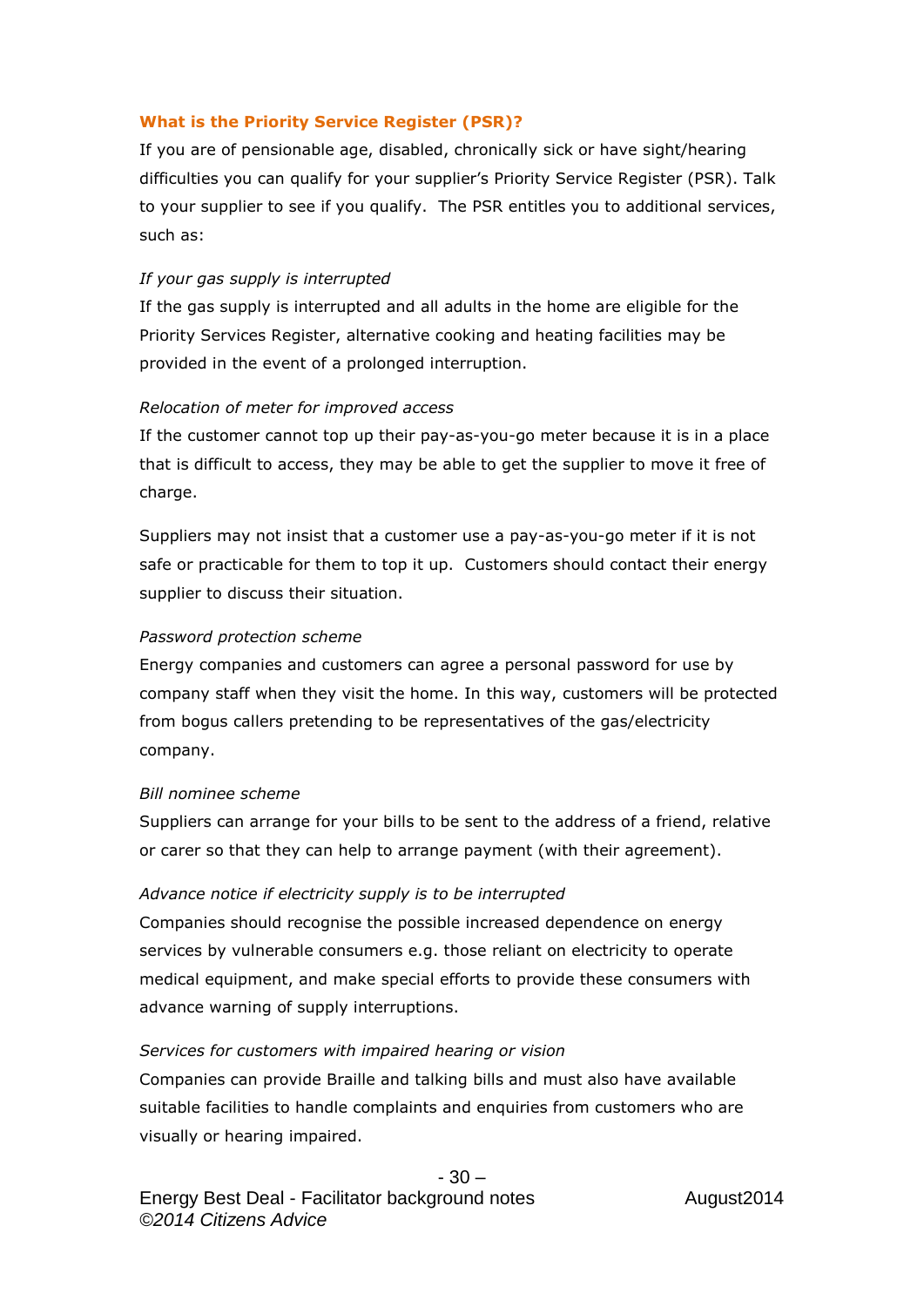In addition, suppliers are also prohibited from disconnecting customers who are of pensionable age, disabled or chronically sick during the winter months (1st October – 31st March).

#### **Free gas appliance safety check**

This check will ensure that gas appliances are safe and that they are not giving out a harmful level of carbon monoxide. There is a free annual check for owner occupiers on a means-tested benefit who live with at least one child under the age of 5. There is also a free annual check for owner occupiers on a means-tested benefit who are of pensionable age, disabled or chronically sick and live alone or with others, all of whom are also of pensionable age, disabled or chronically sick, or under 18.

Landlords are responsible for providing free gas appliance safety checks where the consumer does not own their own home.

## **What government and supplier initiatives are available for low income, older and disabled consumers to make energy more affordable?**

#### The Winter Fuel Payment

This is an annual payment to help with the costs of keeping warm in winter. The payment is available to older people living in Great Britain or Northern Ireland. In 2014, the payment is made to anyone who was born on or before 5 January 1952 (for winter 2014 to 2015 - this date changes every year) and who normally live in the UK, throughout the week of 15 to 21 September 2014.

The amount someone can get depends on their personal situation – find out how much by calling the Winter Fuel Payment Helpline on 08459 151515 or visit www.gov.uk/winter-fuel-payment.

#### The Energy Companies Obligation (ECO)

The Energy Companies Obligation (ECO) has been introduced alongside the Green Deal. It aims to save carbon and get efficient boilers and insulation into the homes of vulnerable people across Great Britain. If a customer is eligible, they can get these measures from any energy supplier, whether or not they actually supply energy to that person.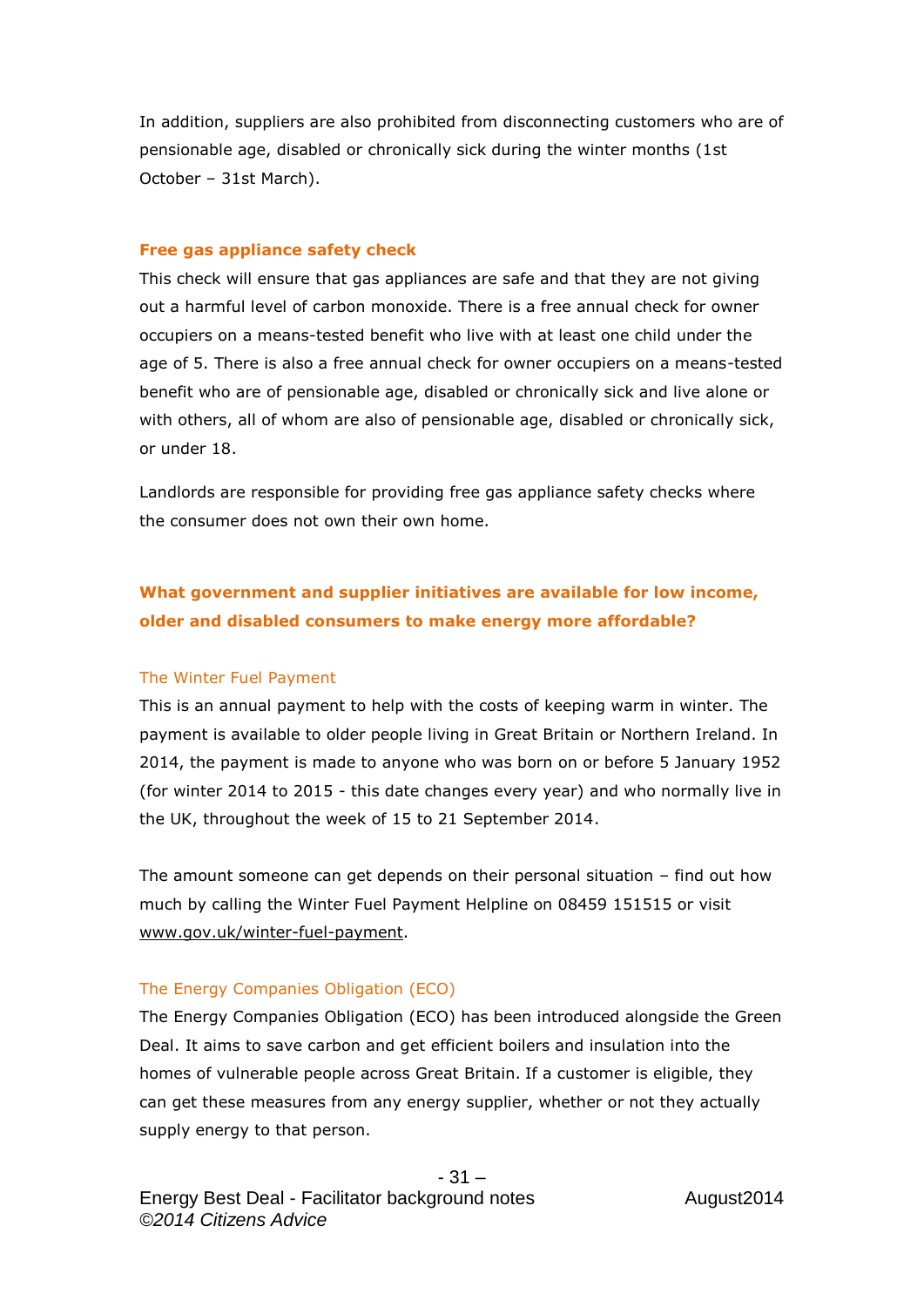ECO can help in three ways:

Under the **Carbon Emissions Reduction Obligation (CERO)** - it provides help with solid wall and cavity wall insulation for households in hard to treat homes.

Under the **Home Cost Reduction Obligation (HCRO)** – the **Affordable Warmth Scheme** - it provides help with all or part of the cost of loft or cavity wall insulation or boiler repairs or replacements if the consumer:

- owns their home outright or has a mortgage or is a tenant in a privately owned property - and the landlord has agreed and
- gets, or someone who lives with them gets, certain benefits under the Affordable Warmth Scheme.

If they are a social housing tenant they can't get this help but they may be able to get help under the **Carbon Saving Communities Obligation (CSCO)** – it provides help with insulation and glazing if they:

- live in a specified postcode area or
- live in a low-income household in a rural area. This means they live in private or social housing, in a population of under 10,000 homes and get or someone who lives with them gets the same benefits as they need for the Affordable Warmth Scheme.
- DECC guide to the ECO is available at: www.decc.gov.uk https://www.gov.uk/government/policies/helping-households-to-cut-theirenergy-bills/supporting-pages/energy-companies-obligation-eco
- $\triangleright$  Information about ECO including benefits someone must get to be eligible under the Affordable Warmth Scheme is available on the Citizens Advice website:

England -

[http://www.adviceguide.org.uk/england/consumer\\_e/consumer\\_energy\\_suppl](http://www.adviceguide.org.uk/england/consumer_e/consumer_energy_supply_e/consumer_saving_money_on_energy_bills_e/grants_and_schemes_to_help_you_save_money_on_energy_bills.htm) [y\\_e/consumer\\_saving\\_money\\_on\\_energy\\_bills\\_e/grants\\_and\\_schemes\\_to\\_hel](http://www.adviceguide.org.uk/england/consumer_e/consumer_energy_supply_e/consumer_saving_money_on_energy_bills_e/grants_and_schemes_to_help_you_save_money_on_energy_bills.htm) [p\\_you\\_save\\_money\\_on\\_energy\\_bills.htm](http://www.adviceguide.org.uk/england/consumer_e/consumer_energy_supply_e/consumer_saving_money_on_energy_bills_e/grants_and_schemes_to_help_you_save_money_on_energy_bills.htm)

Wales -

*©2014 Citizens Advice*

[http://www.adviceguide.org.uk/wales/consumer\\_w/consumer\\_energy\\_supply\\_](http://www.adviceguide.org.uk/wales/consumer_w/consumer_energy_supply_e/consumer_saving_money_on_energy_bills_e/grants_and_schemes_to_help_you_save_money_on_energy_bills_w.htm)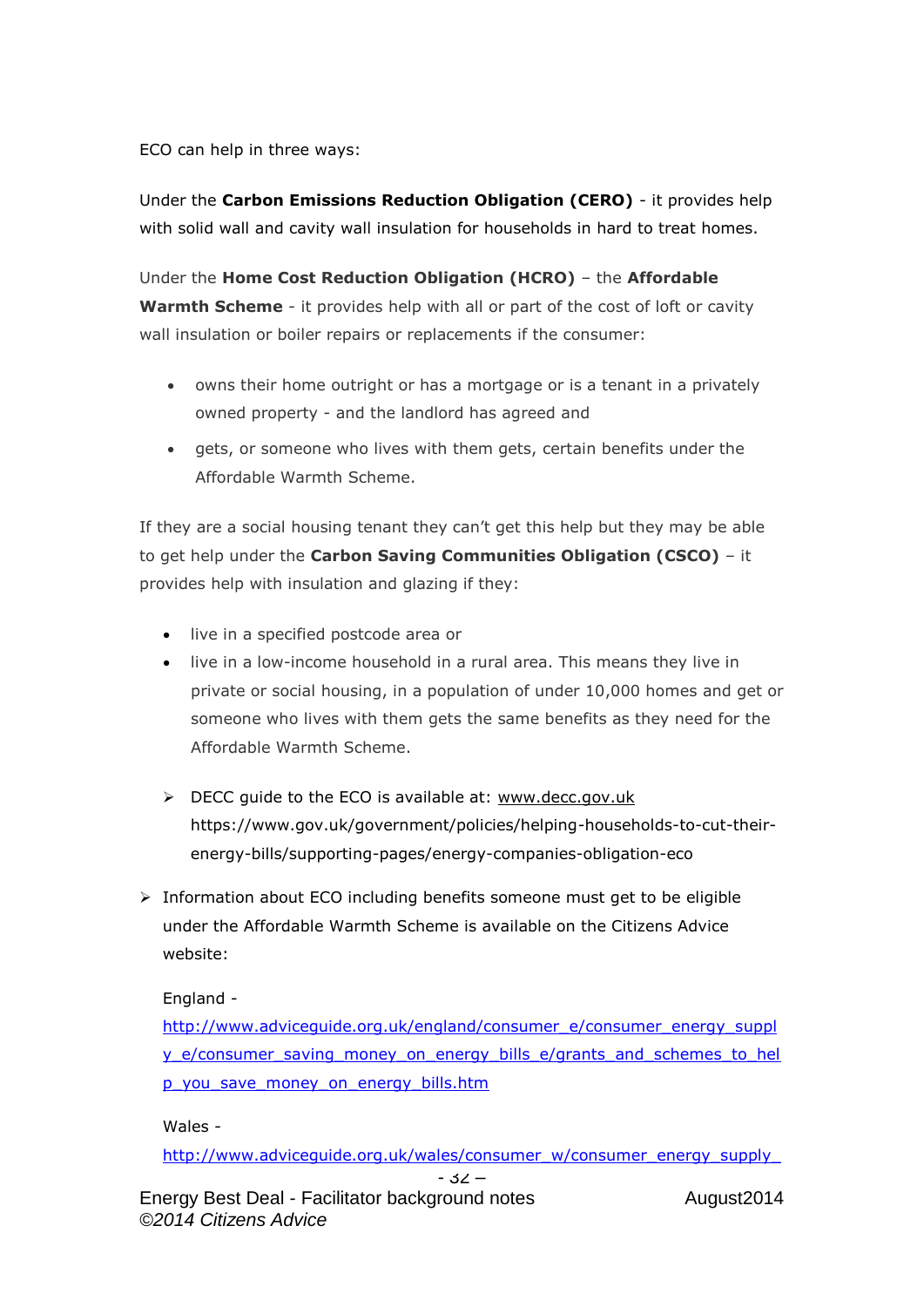[e/consumer\\_saving\\_money\\_on\\_energy\\_bills\\_e/grants\\_and\\_schemes\\_to\\_help\\_](http://www.adviceguide.org.uk/wales/consumer_w/consumer_energy_supply_e/consumer_saving_money_on_energy_bills_e/grants_and_schemes_to_help_you_save_money_on_energy_bills_w.htm) you save money on energy bills w.htm

## Scotland -

[http://www.adviceguide.org.uk/scotland/consumer\\_s/consumer\\_energy\\_suppl](http://www.adviceguide.org.uk/scotland/consumer_s/consumer_energy_supply_s/saving_money_on_energy_bills_s/grants_and_schemes_to_help_you_save_money_on_energy_bills_s.htm) y s/saving money on energy bills s/grants and schemes to help you sav [e\\_money\\_on\\_energy\\_bills\\_s.htm](http://www.adviceguide.org.uk/scotland/consumer_s/consumer_energy_supply_s/saving_money_on_energy_bills_s/grants_and_schemes_to_help_you_save_money_on_energy_bills_s.htm)

Consumers who think they may be eligible can:

- go to their local Citizens Advice Bureau or
- call the Energy Saving Advice Service (ESAS) on 0300 123 1234 or in Scotland, call the Home Energy Scotland on 0808 808 2282.

## Home Energy Efficiency Programmes for Scotland (HEEPS)

HEEPS is the Scottish Government initiative launched in 2013 to help households reduce bills and make their homes more energy efficient. It includes these schemes:

- Affordable Warmth
- Area Based Schemes (ABS)
- Energy Assistance Scheme
- Gas Infill Loan Scheme to help with connection to the Gas grid.

Depending on the scheme if customers are eligible they can get help with things like the cost of loft and cavity wall insulation, boiler repairs, a new boiler, draught proofing and getting room thermostats and heating controls.

Customers can get more details on these schemes, energy efficiency advice, information on low cost energy tariffs and advice on how to make the most of their income by contacting the Home Energy Scotland on **0808 808 2282** or visit [www.energysavingtrust.org.uk/scotland.](http://www.energysavingtrust.org.uk/scotland) Also see Energy Action Scotland at [www.eas.org.uk](http://www.eas.org.uk/) for information on HEEPS.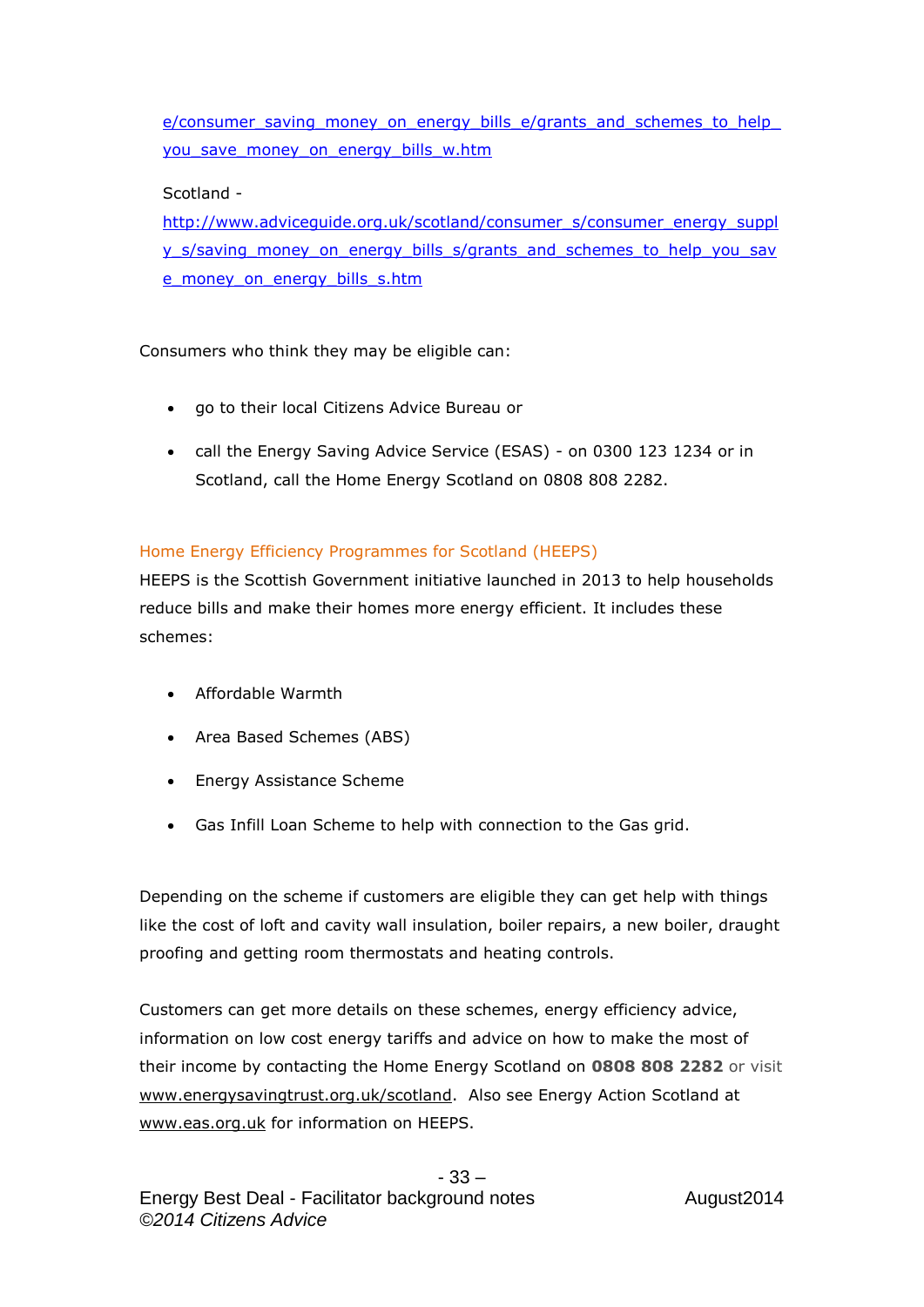#### NEST (Wales)

NEST provides energy improvement work to consumers in Wales who receive a means tested benefit, live in a property that has an energy efficiency rating of F or G which is privately owned or privately rented. For more information the consumer should contact NEST via their website [www.nestwales.org.uk.](http://www.nestwales.org.uk/)

#### **What are cold weather payments?**

They are for consumers who are in receipt of certain benefits to help with additional heating costs during winter. A payment of £25 will be made automatically when the local temperature is recorded as, or forecast to be, zero degrees Celsius or below over seven consecutive days between 1st November and 31st March. Cold Weather Payments are different from Winter Fuel Payments which are made every winter to older people, regardless of the temperature. Cold Weather Payments are usually paid into the same bank or building society account as the consumers' benefit payments. After each period of very cold weather in the consumers' area, they should receive a payment to their account within 14 working days. If the consumer has not received a payment and feels they should have done then they should contact their pension centre or Jobcentre Plus.

# **Services available for help with communicating in English**

Energy suppliers may be able to provide a professional translation/interpreter service if English is not the consumer's first language. They or a family member or friend should call the supplier and let them know that they'd like to use the service.

The external translations services operate as follows:

- A customer calls the supplier and is connected to an agent
- The agent works out that the customer struggles with English and finds out what language they are most comfortable with
- The agent then puts the customer on hold and calls a third party language service or colleague who speaks the language requested
- The agent conferences the customer back in to the call

#### - 34 –

Energy Best Deal - Facilitator background notes August2014 *©2014 Citizens Advice*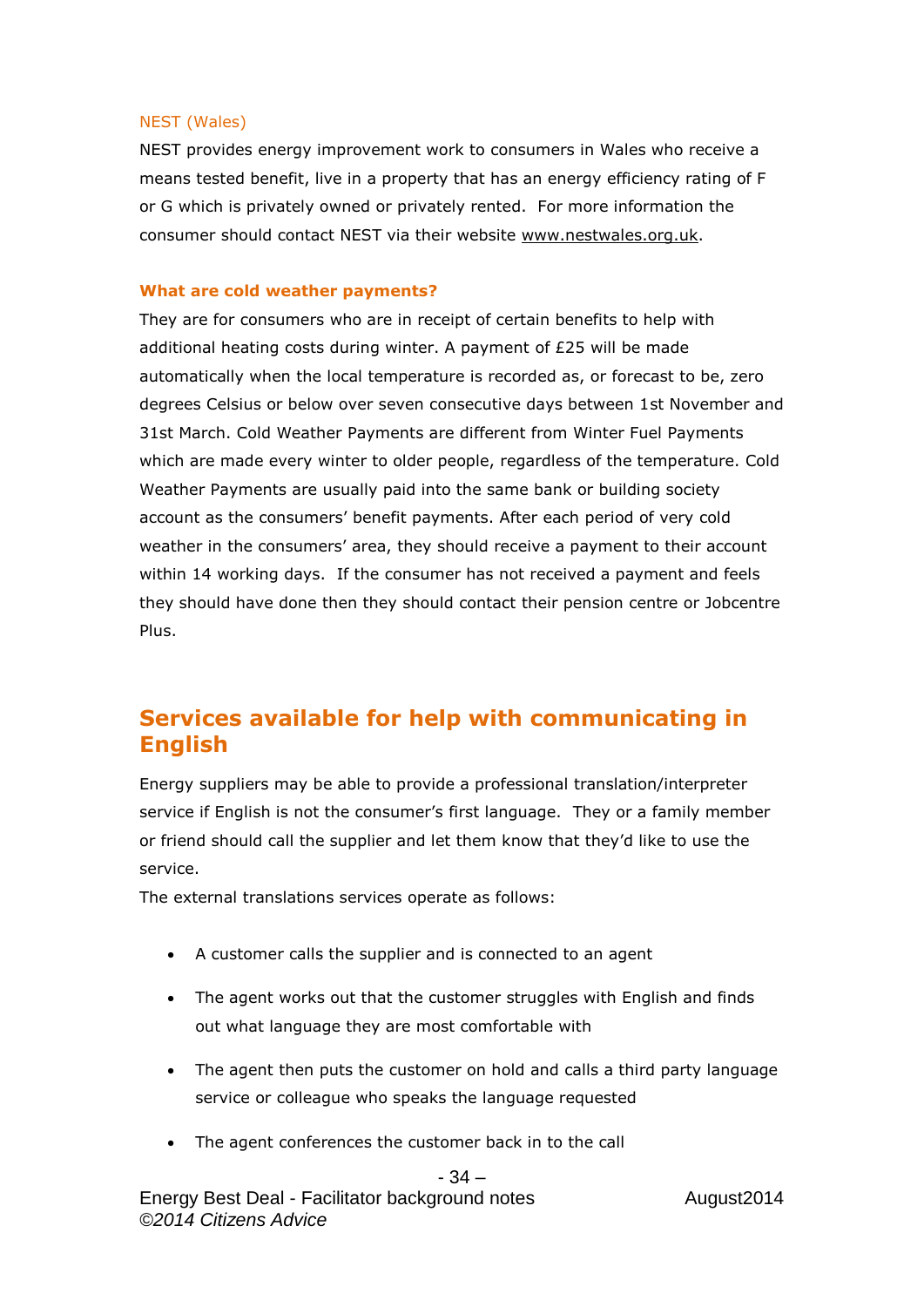A three way conversation then takes place with the interpreter translating what the agent asks and the customer's reply.

# **Problems and complaints – who to contact?**

**Citizens Advice consumer service:** the consumer should contact their supplier and give them the chance to put things right first. If the consumer is still unhappy they can contact the Citizens Advice consumer service on 08454 040506 (or for the Welsh language service 08454 040505). As well as general advice, the consumer service can provide:

- access to fast track complaints teams for some energy suppliers for unresolved energy complaints before they can be taken to the Energy Ombudsman
- for vulnerable consumers, access to the Extra Help Unit (part of Citizens Advice Scotland but with a GB remit to provide assistance to vulnerable consumers) http://www.cas.org.uk/about-us/consumer-advice/extrahelp-unit

**Energy Ombudsman:** if a consumer is in a dispute with an energy company there is an independent Energy Ombudsman they can call once all other resolution avenues have failed. Unlike Citizens Advice consumer service this organisation can offer customers up £5,000 compensation. Contact the Ombudsman on: 0330 440 1624, textphone 0330 440 1600 or visit their website:www.ombudsman-services.org/energy.html.

# **Citizens Advice Fair play prepay campaign**

A Citizens Advice campaign about pay-as-you-go energy, that aims to:

- Bring the **level of customer service** and **access to advice and support** for PPM users in line with other payment methods
- Ensure prepay energy is **competitive**
- **Smart prepay** energy offers are fit for purpose and delivered in a timely way.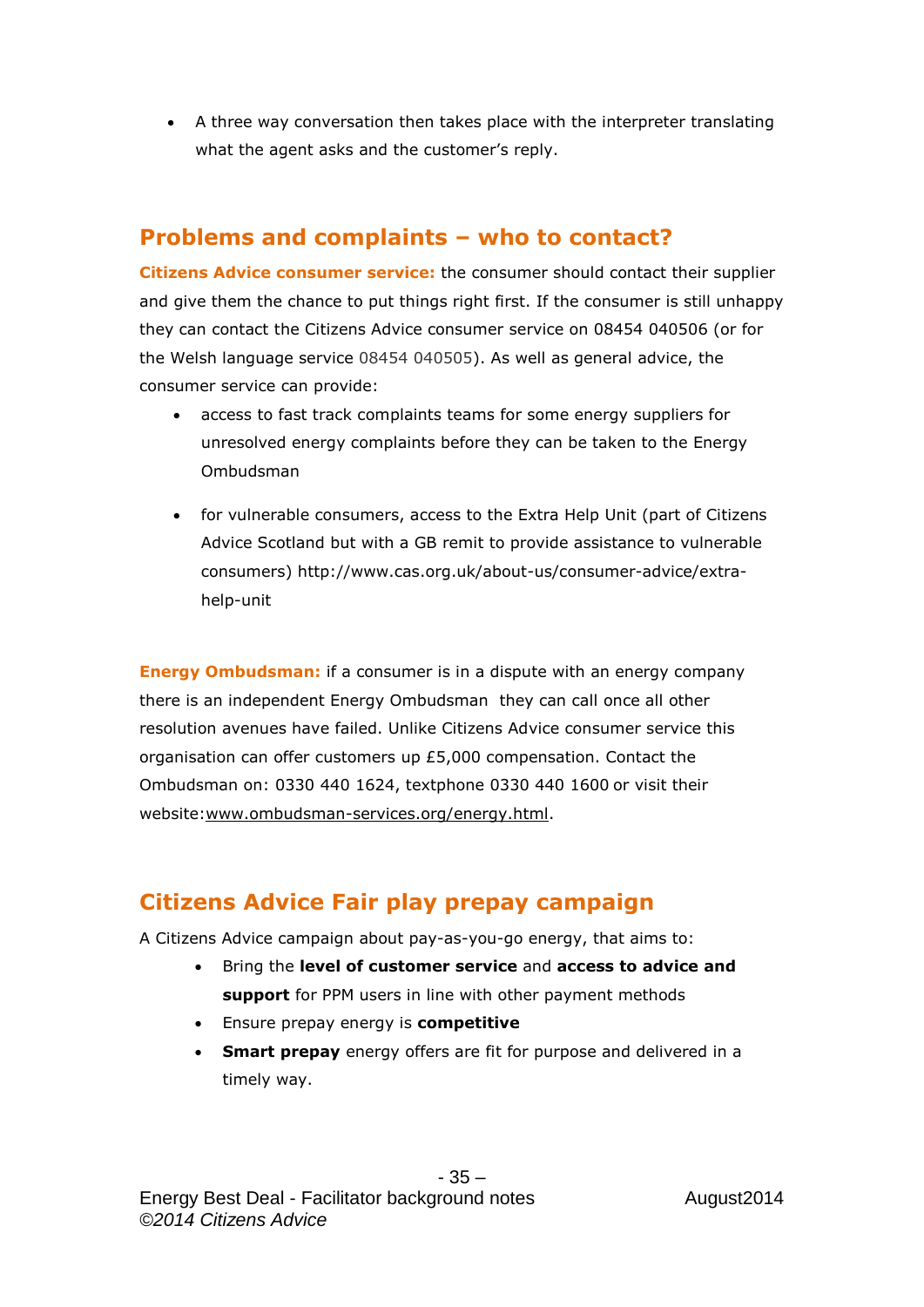# *Energy Best Deal materials (booklet and PowerPoint presentation) can be found on the Financial Skills for Life website*

[www.financialskillsforlife.org.uk/fsfl\\_projects\\_energybestdeal.htm](http://www.financialskillsforlife.org.uk/fsfl_projects_energybestdeal.htm)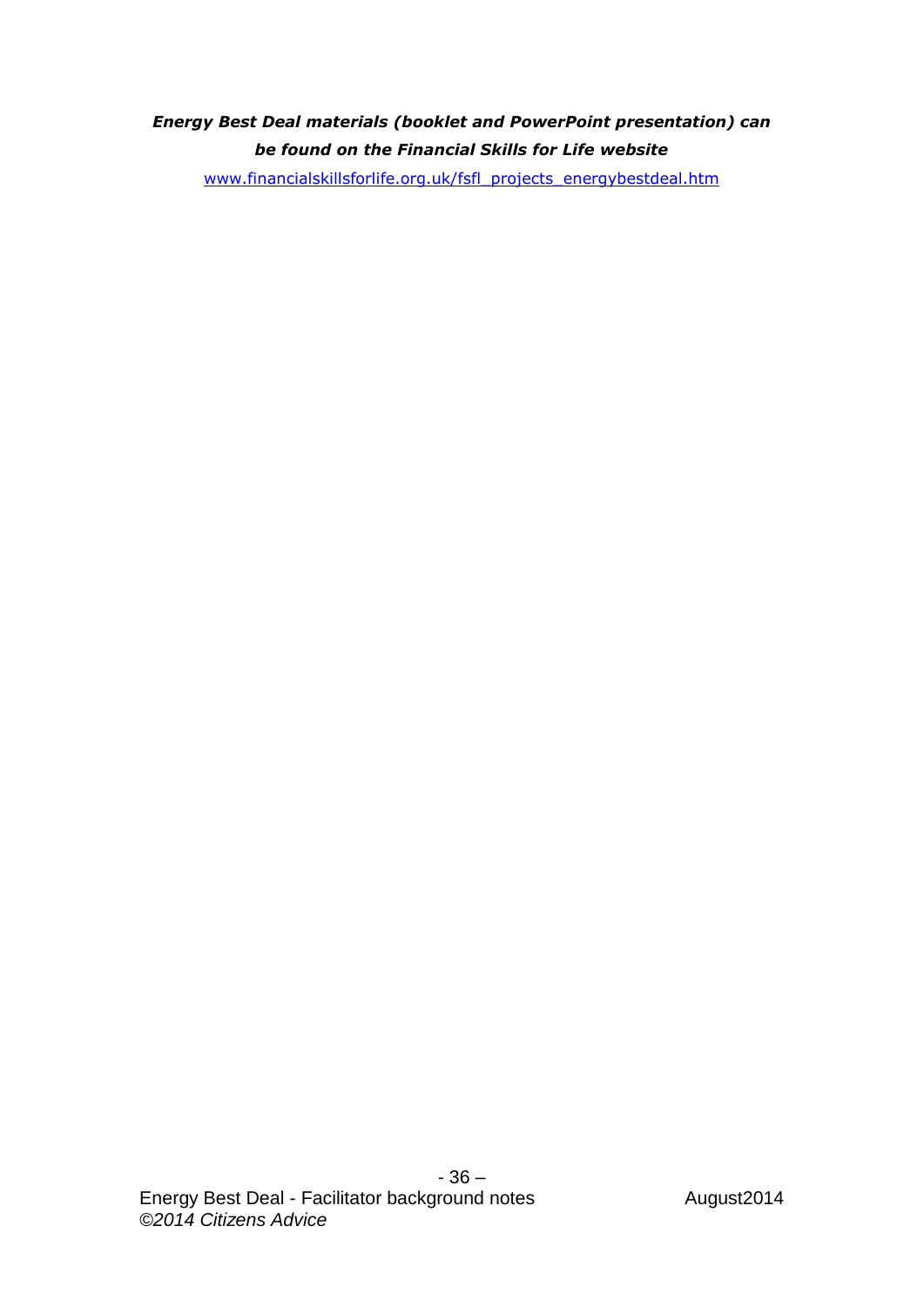# **APPENDIX A - Glossary**

| Annual summary           | A written document that a supplier will send you each year. Your<br>annual summary will contain the key facts about your tariff, your<br>energy use over the previous 12 months, and an estimate of your<br>likely costs over the next 12 months. It will also tell you how much<br>you could save by changing to another tariff with your current<br>supplier.                                                                                                                                                                                                                                                                                                                                                                                       |
|--------------------------|-------------------------------------------------------------------------------------------------------------------------------------------------------------------------------------------------------------------------------------------------------------------------------------------------------------------------------------------------------------------------------------------------------------------------------------------------------------------------------------------------------------------------------------------------------------------------------------------------------------------------------------------------------------------------------------------------------------------------------------------------------|
| Dead tariff              | A variable tariff with no end date that you can no longer sign up to.<br>By 30 June 2014, if you're on a dead tariff that is more expensive<br>than the cheapest equivalent tariff that is still open with your<br>supplier, you'll automatically be moved to that tariff. If your dead<br>tariff isn't more expensive, you won't be moved to another tariff.<br>Your supplier will have to check once a year to make sure that your<br>dead tariff remains cheaper than or the same price as the cheapest<br>equivalent tariff that's still open.                                                                                                                                                                                                    |
| Dual fuel                | Where you take both your gas and your electricity from the same                                                                                                                                                                                                                                                                                                                                                                                                                                                                                                                                                                                                                                                                                       |
|                          | supplier.                                                                                                                                                                                                                                                                                                                                                                                                                                                                                                                                                                                                                                                                                                                                             |
| kWh                      | A kilowatt hour (kWh) is a unit used to measure the amount of<br>electricity or gas you use.1 kWh is roughly equivalent to the<br>amount of electricity you'd use if you left a 40W lightbulb on for 25<br>hours.                                                                                                                                                                                                                                                                                                                                                                                                                                                                                                                                     |
| Personal                 | An estimate of how much you'll pay for your electricity, gas or both                                                                                                                                                                                                                                                                                                                                                                                                                                                                                                                                                                                                                                                                                  |
| projection               | over the next 12 months, assuming you don't switch supplier or<br>tariff. The calculation is standardised across all suppliers, so it can<br>help you compare tariffs. It's based on your personal energy use -<br>either your actual use or, if meter readings aren't available, the<br>best estimate of your energy use. It will include the unit rate,<br>standing charge and discounts that apply to you. It may also<br>include the cost of any extra products or services you take from<br>your supplier (for instance, insurance for boiler maintenance).<br>You'll receive a personal projection before you sign up to<br>a tariff, and one will also be included on communications from your<br>supplier, such as bills or annual summaries. |
| Standing charge          | A fixed cost associated with providing you with energy. It includes<br>things like meter reading, maintenance, and the cost of keeping<br>you connected to the network. It will be displayed in pence per day<br>(p/day).                                                                                                                                                                                                                                                                                                                                                                                                                                                                                                                             |
| <b>Tariff</b>            | The package of charges and conditions that a supplier offers you for<br>providing electricity, gas or both. This differs from a core tariff as it<br>will include any discounts you receive (such as for managing your<br>account online), and any extra products or services in the package<br>(such as supermarket shopping points).                                                                                                                                                                                                                                                                                                                                                                                                                |
| <b>Tariff Comparison</b> | This represents the cost of a tariff for a typical consumer. Suppliers                                                                                                                                                                                                                                                                                                                                                                                                                                                                                                                                                                                                                                                                                |
| Rate (TCR)               | use it when advertising their tariffs - much like mortgage and<br>credit card providers do with APR.                                                                                                                                                                                                                                                                                                                                                                                                                                                                                                                                                                                                                                                  |
|                          | It assumes a medium level of energy use, and includes the unit<br>rates, standing charges and discounts that apply to a given tariff. It<br>also includes the value of some extra products and services. You<br>can use it as a starting point when comparing tariffs, as it combines<br>the costs of a tariff into one simple pence per kWh figure. It isn't<br>personalised, so although it can be a quick way to check whether                                                                                                                                                                                                                                                                                                                     |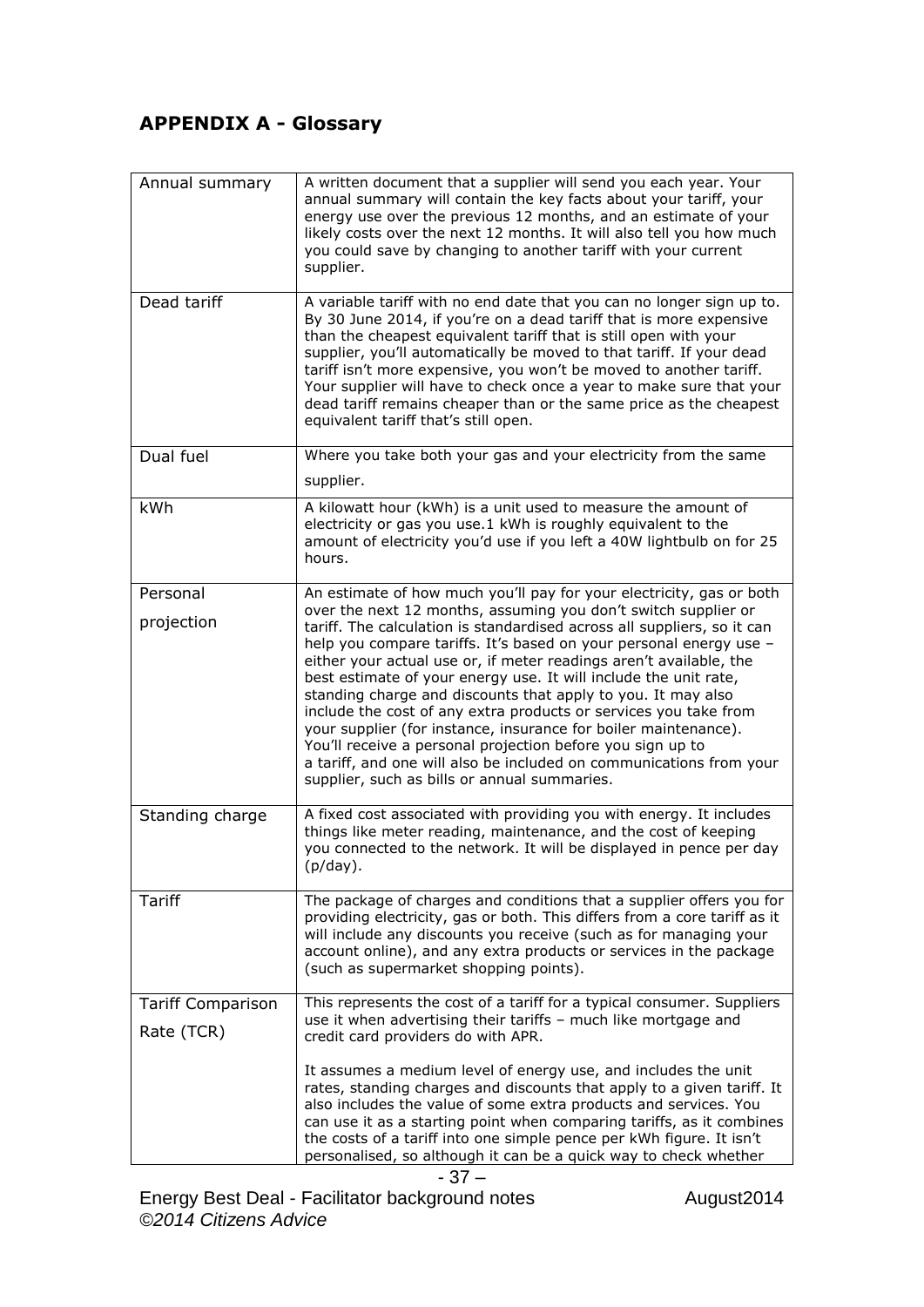|                                    | another tariff might be cheaper than your current one, you should<br>follow up and get a personalised comparison through a supplier or<br>price comparison website.                                                                                                                                                                                                                                                                                                                                                                                |
|------------------------------------|----------------------------------------------------------------------------------------------------------------------------------------------------------------------------------------------------------------------------------------------------------------------------------------------------------------------------------------------------------------------------------------------------------------------------------------------------------------------------------------------------------------------------------------------------|
| <b>Tariff Information</b><br>Label | A table that summarises the key features of a tariff. The labels of<br>all tariffs will be available on suppliers' websites and on demand<br>free of charge from 31 March 2014. The labels will contain the tariff<br>name, payment method, standing charge, unit rate, tariff<br>end date and date the price is quaranteed until, as well as exit fees,<br>discounts and any other products or services that are part of the<br>tariff. They'll also contain the Tariff Comparison Rate and an<br>estimated annual cost for a medium energy user. |
| Unit rate                          | The amount you pay for each unit (kWh) of gas or electricity used.                                                                                                                                                                                                                                                                                                                                                                                                                                                                                 |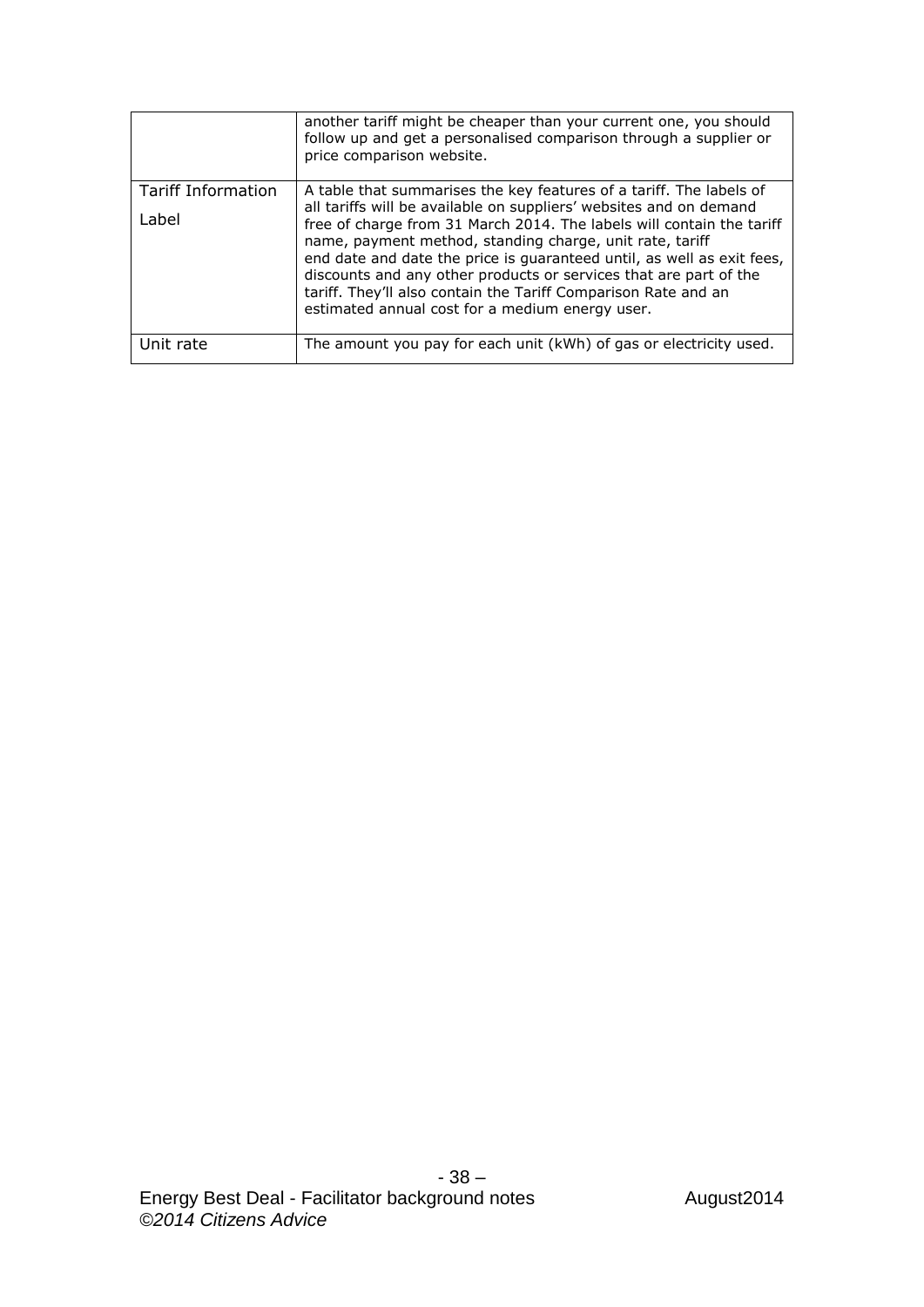# **APPENDIX B – Comparison of different payment types**

| <b>Method</b>                                              | <b>Advantages</b>                                                                                                                                                                                                                                                                                                                                                                                                                                               | <b>Disadvantages</b>                                                                                                                                                                                                                                                                                                            |
|------------------------------------------------------------|-----------------------------------------------------------------------------------------------------------------------------------------------------------------------------------------------------------------------------------------------------------------------------------------------------------------------------------------------------------------------------------------------------------------------------------------------------------------|---------------------------------------------------------------------------------------------------------------------------------------------------------------------------------------------------------------------------------------------------------------------------------------------------------------------------------|
| <b>Direct Debit:</b><br>Monthly /<br>quarterly<br>Variable | Assists with budgeting as the<br>$\bullet$<br>same amount is paid each<br>month/quarter (avoids<br>unexpected high bills)<br>Suppliers often issue<br>$\bullet$<br>discounts<br>Payments are protected by<br>$\bullet$<br>the direct debit scheme (e.g.<br>immediate refunds for<br>payment errors and notice of<br>any changes)<br>Consumer can cancel at any<br>$\bullet$<br>time<br>The consumer pays for their<br>$\bullet$<br>energy based on actual usage | Payment level may be<br>$\bullet$<br>insufficient/too high<br>Consumer must manage<br>$\bullet$<br>their bank account to<br>ensure that there are<br>sufficient funds every<br>month<br>Makes budgeting more<br>$\bullet$<br>difficult if the amount is<br>not fixed (will usually be<br>high in winter and lower<br>in summer) |
| Monthly/quar<br>terly standing<br>order                    | Assists with budgeting as the<br>$\bullet$<br>same amount is paid each<br>month/quarter (avoids<br>unexpected high bills)<br>Some suppliers often issue<br>$\bullet$<br>discounts<br>Payments cannot be taken by<br>$\bullet$                                                                                                                                                                                                                                   | Consumer might need to<br>$\bullet$<br>complete a form for the<br>bank each time the<br>payment needs to be<br>changed                                                                                                                                                                                                          |
| <b>Continuous</b><br>arrangement                           | the supplier in error<br>The consumer can benefit<br>$\bullet$<br>from the 'interest free' period<br>provided by the relevant card<br>(sometimes up to 56 days)<br>The card may offer<br>reward/loyalty points                                                                                                                                                                                                                                                  | Consumers are not<br>$\bullet$<br>protected in the same<br>way as they are for direct<br>debit schemes (e.g.<br>against unauthorised<br>withdrawals)<br>If the consumer does not<br>pay off the balance<br>during the interest free<br>period it can be an<br>expensive way of paying<br>due to interest charges                |
| On demand<br>(cash/ cheque/<br>debit card/<br>credit card) | Consumer may receive a<br>$\bullet$<br>discount for prompt payment<br>The consumer controls when<br>they pay their bill                                                                                                                                                                                                                                                                                                                                         | Discounts may not be as<br>$\bullet$<br>generous as direct debit<br>discounts<br>There is a risk of late<br>payment Which may<br>incur a late payment<br>charge                                                                                                                                                                 |

Quick reference guide: payment methods for credit meters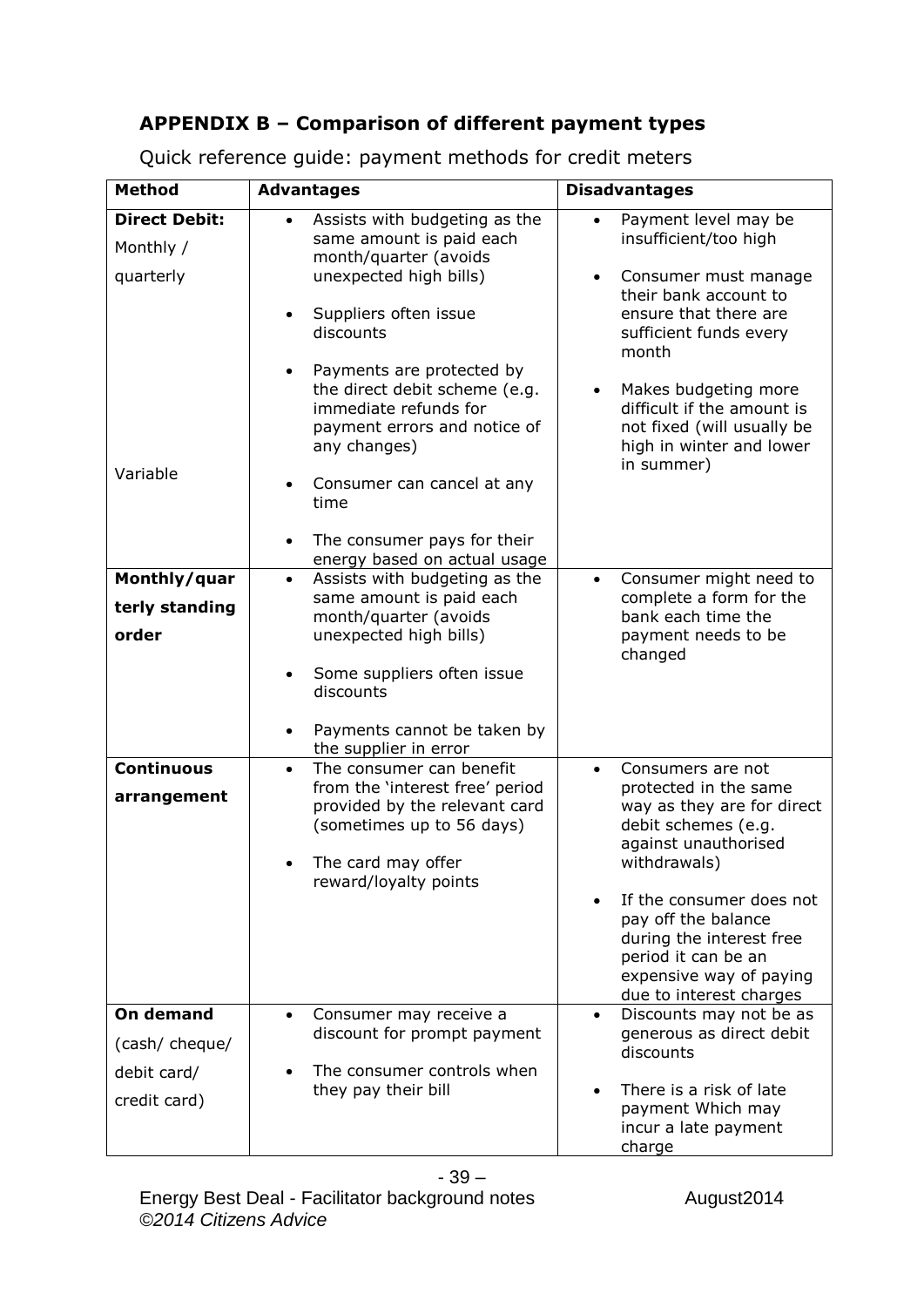Quick reference guide: payment methods for pay-as-you-go meters

| <b>Method</b>     | <b>Advantages</b>                                                                                                                                                 | <b>Disadvantages</b>                                                                                                                                                                                                                                       |
|-------------------|-------------------------------------------------------------------------------------------------------------------------------------------------------------------|------------------------------------------------------------------------------------------------------------------------------------------------------------------------------------------------------------------------------------------------------------|
| Token / card      | As they are widely<br>$\bullet$<br>available they are easy to<br>replace if lost and the<br>consumer does not have to<br>wait to receive one from<br>the supplier | Meter must be<br>$\bullet$<br>adjusted to reflect<br>price changes<br>Must pay off any<br>$\bullet$<br>emergency credit<br>first when the<br>meter is re-<br>credited<br>These are<br>$\bullet$<br>outdated and most<br>token meters have<br>been replaced |
| <b>Key</b>        | The meter can be adjusted<br>$\bullet$<br>using the key rather than<br>manually                                                                                   | Some suppliers<br>$\bullet$<br>charge for<br>replacement keys                                                                                                                                                                                              |
| <b>Smart card</b> | The meter can be adjusted<br>using the card rather than<br>manually                                                                                               | Some suppliers<br>٠<br>charge for<br>replacement cards                                                                                                                                                                                                     |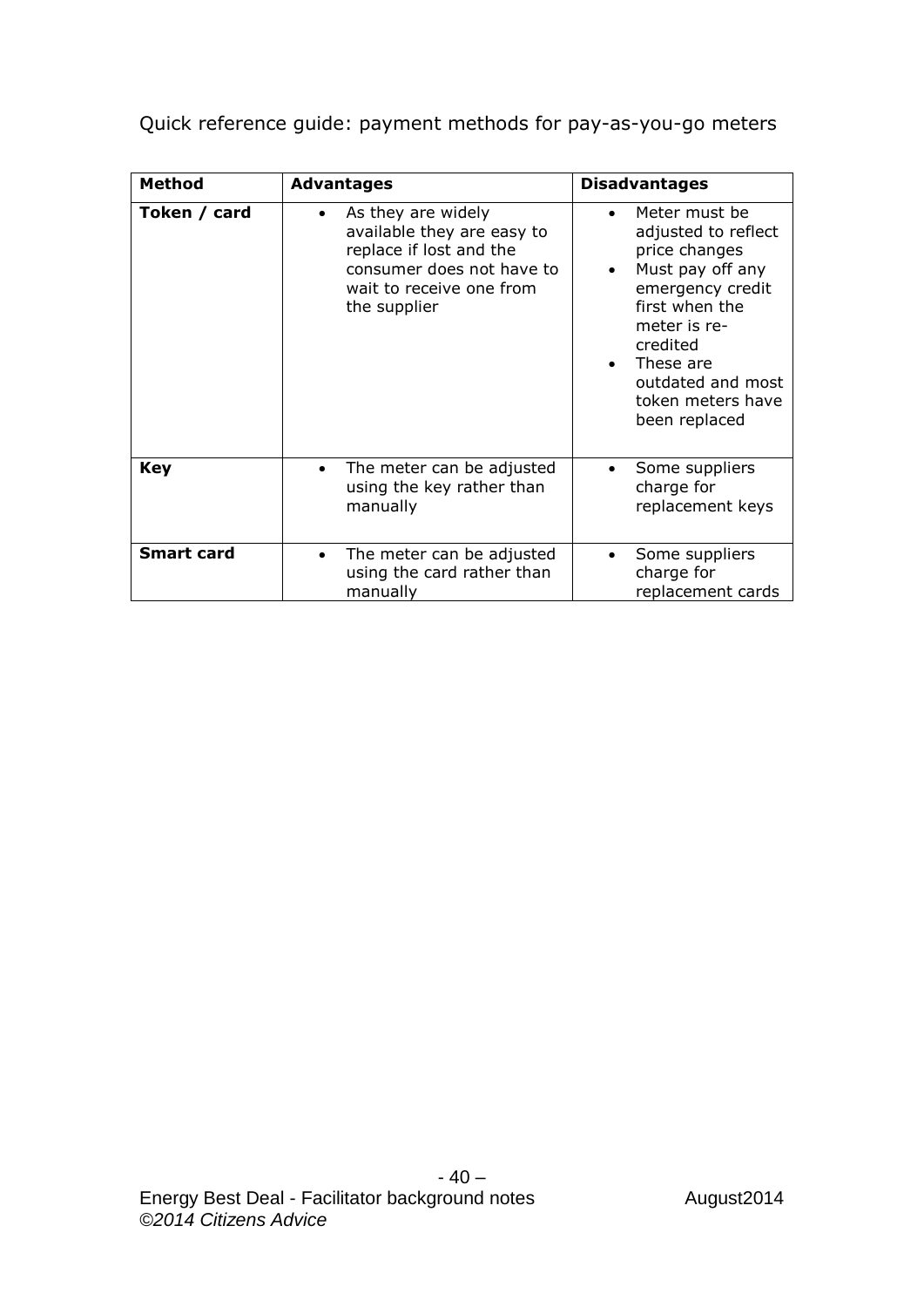# **APPENDIX C – Supplier contact details**

| <b>Energy company</b>                                 | <b>Customer Service</b> | <b>Cheaper from mobile</b><br>number* | <b>Warm Home Discount</b> |
|-------------------------------------------------------|-------------------------|---------------------------------------|---------------------------|
| <b>British Gas</b>                                    |                         |                                       | 0800 072 8625 credit      |
| (including customers of Scottish Gas)                 | 0800 048 0202           | 0330 100 0303 Prepay                  | 0800 294 8604 Prepay      |
| <b>Better Energy</b>                                  |                         | 0115 846 0438*                        | Not part of the scheme    |
| Co-operative Energy                                   | 0800 954 0693           | 01926 516152                          | 0800 954 0693             |
| daligas                                               | 0800 111 4568           |                                       | Not part of the scheme    |
| Ebico                                                 | 0800 458 7689           |                                       | 0800 300 111              |
| Economy Energy                                        | 0844 4096613            |                                       | Not part of the scheme    |
| Ecotricity                                            | 0800 030 2302           | 01453 761482                          | Not part of the scheme    |
| EDF Energy (including customers of Seeboard and SWEB) | 0800 096 9966           | 0113 820 7117                         | 0808 101 4130             |
| Extra Energy                                          | 0800 953 4744           | 0330 303 4774                         | Not part of the scheme    |
| E.ON                                                  | 0345 059 9905*          |                                       | 0345 052 0000             |
| <b>First Utility</b>                                  | 01926 320 700*          |                                       | 0800 138 3342             |
| Good Energy                                           | 0800 254 0000           | 01249 766090                          | Not part of the scheme    |
| Green Energy                                          | 0800 783 8851           | 01920 486 156                         | Not part of the scheme    |
| Green Star                                            | 0800 012 4510           | 033 0088 1619                         | Not part of the scheme    |
| Loco2Energy                                           | 0845 074 3601           | 0203 582 3667                         | Not part of the scheme    |
| M&S Energy (in association with SSE)                  | 0800 9 802 473          | Not available                         | 0800 300 111              |
| npower                                                | 0800 3169952            | 0330 1008632<br>0330 100 8625         | 0800 980 5525             |
| OVO Energy                                            | 0800 599 9440           | 01179 303100                          | Not part of the scheme    |
| Sainsburys Energy (in association with British Gas)   | 0800 316 0 316          | Not available                         | 0800 077 3827             |
| Scottish Power (including Manweb)                     | 0800 027 0072           | 0345 270 0700                         | 0800 027 0139             |
| Spark Energy                                          | 0345 034 7474*          |                                       | Not part of the scheme    |
| <b>SSE</b>                                            | 0800 980 8831           | Not available                         | 0800 300 111              |
| <b>SSE Atlantic</b>                                   | 0800 980 8437           | Not available                         | 0800 300 111              |

Energy Best Deal - Facilitator background notes **August2014** *©2014 Citizens Advice*

- 41 –